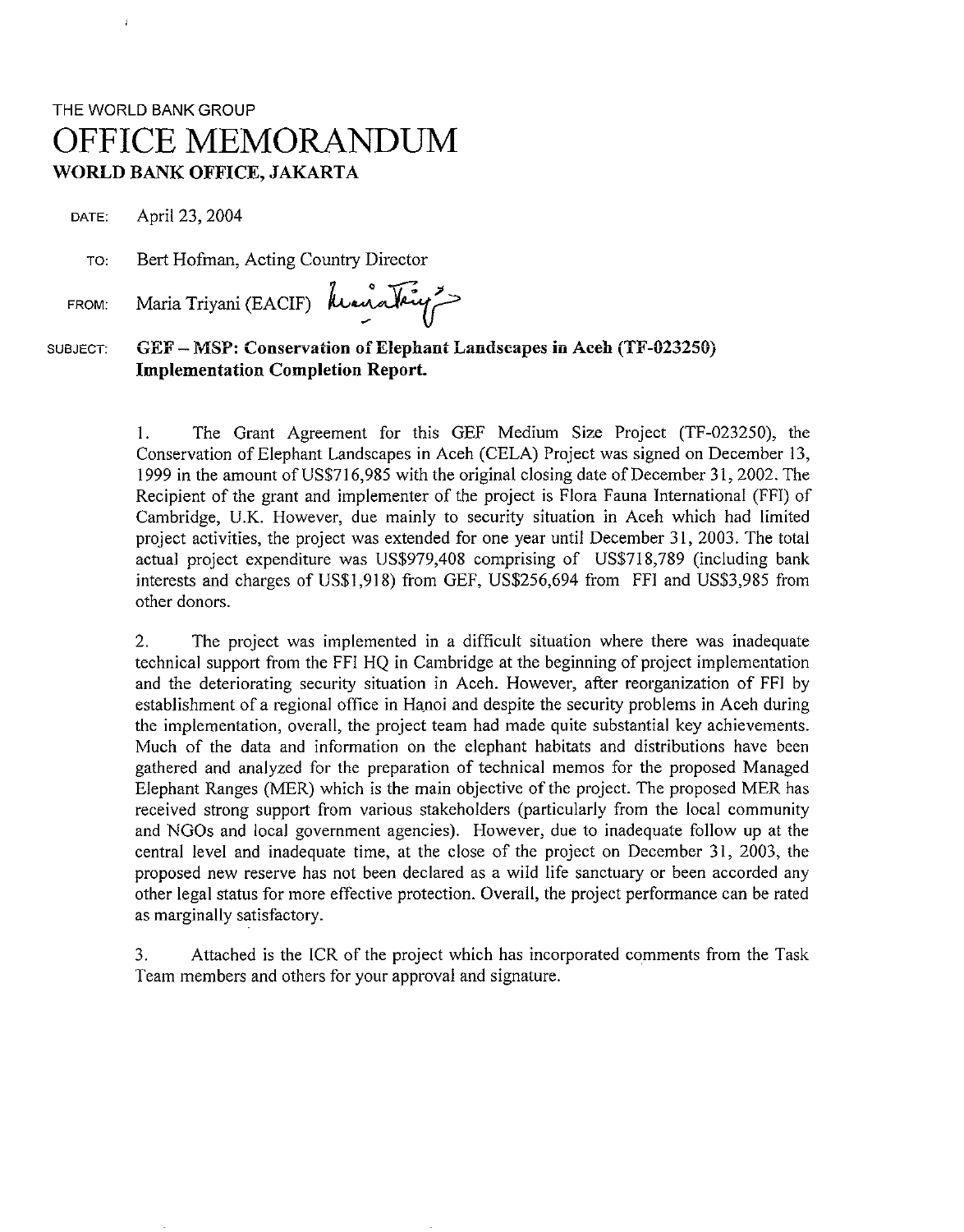Bert Hofman, Acting Country Director -2- April 23, 2004

 $\sim$ 

 $\ddot{\phantom{1}}$ 

 $\sim$ 

 $\hat{\mathcal{A}}$ 

Cc: R. Broadfield (GEF Regional Coordinator/EASEN); D.Aryal (GEF Anchor/ ENVGC), R.Khanna (ENVGC), K.Mackinnon, A.Whitten (ENV); A.Khan, C.Dharmajaya, C.Belita (EASRD); M.Widjaja, M.Triyani, S.Wohon (EACIF); S.Soemardjo (Consultant).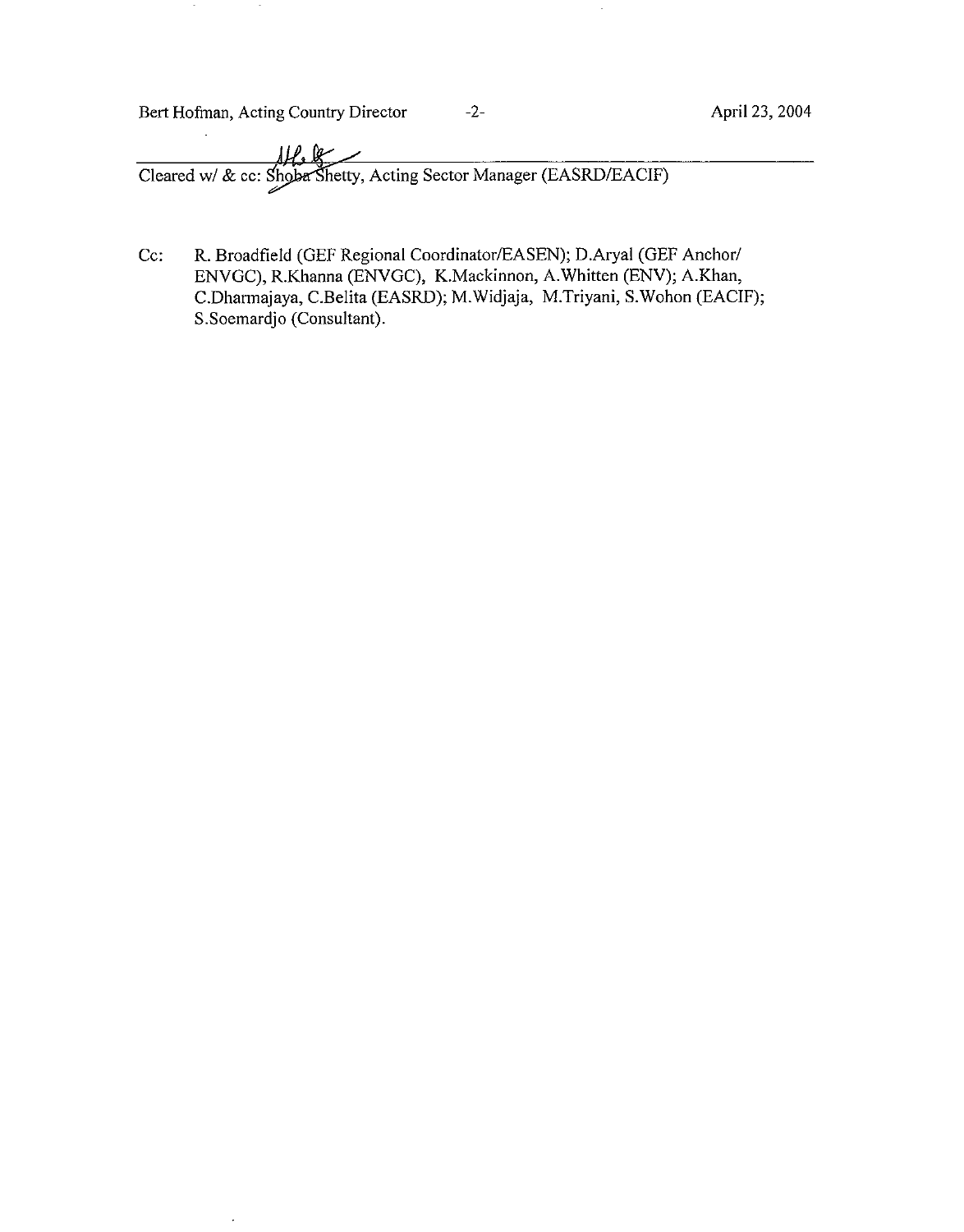#### **Output 5: Evaluation and Dissemination of the Results and Effectiveness of Activities and Interventions**

- **\*** Regular visits to the **field** office by regional FFI Asia-Pacific staff provided beneficial support to the project team.
- \* More regular supervision missions by both the World Bank and FFI HQ focused on both technical and administrative/financial matters should have been conducted from the beginning of project implementation in order to effectively evaluate and guide the project team.
- \* Meetings held with other NGOs and government institutions provided an avenue for greater sharing of activity results and areas of potential collaboration.
- \* Bottom-up planning process provided ownership and increased the level of responsibility amongst project implementers

#### **Other lessons learned**

- \* It is useful to keep the project running, even through a time of civil conflict and poor security, to maintain some profile, as it has convinced local stakeholders of FFI's long-term commitment and laid ground for improved outreach and constituency building.
- \* The importance of adequate and committed support from parent NGO (FFI HQ and Regional Office), including adequate resources for technical input and capacity building during the project period and commitment to maintain support beyond project period.
- International NGOs expanding their global programs such as FFI's situation, need to put in place adequate resources and support mechanisms to service an expanded network, especially when there is a need to strengthen national capacity as part of their new programs.

#### IV. **Financial Management Status:**

Summary of audit reports received and periods that they cover over the course of the project:

| <u>No.</u> | <b>Period Covered</b>               | Completed    |
|------------|-------------------------------------|--------------|
|            | 1 January $2000 - 31$ December 2000 | 23 May 2001  |
| 2          | 1 January $2001 - 31$ December 2001 | 13 June 2002 |
| 3          | 1 January $2002 - 31$ December 2002 | 16 June 2003 |

According to the Grant Agreement, the annual audit reports should be submitted to the Bank within four months of the end of each calendar year. All audit reports received stated for unqualified opinion, however, as the table above shows, the audit reports had always been received late.

Due date of final statement of accounts and external audit with period of coverage from I January 2003 to 31 December 2003 is: **April 30, 2004.**

Received by Task Manager: No (not yet due, will be due on April 30, 2004).

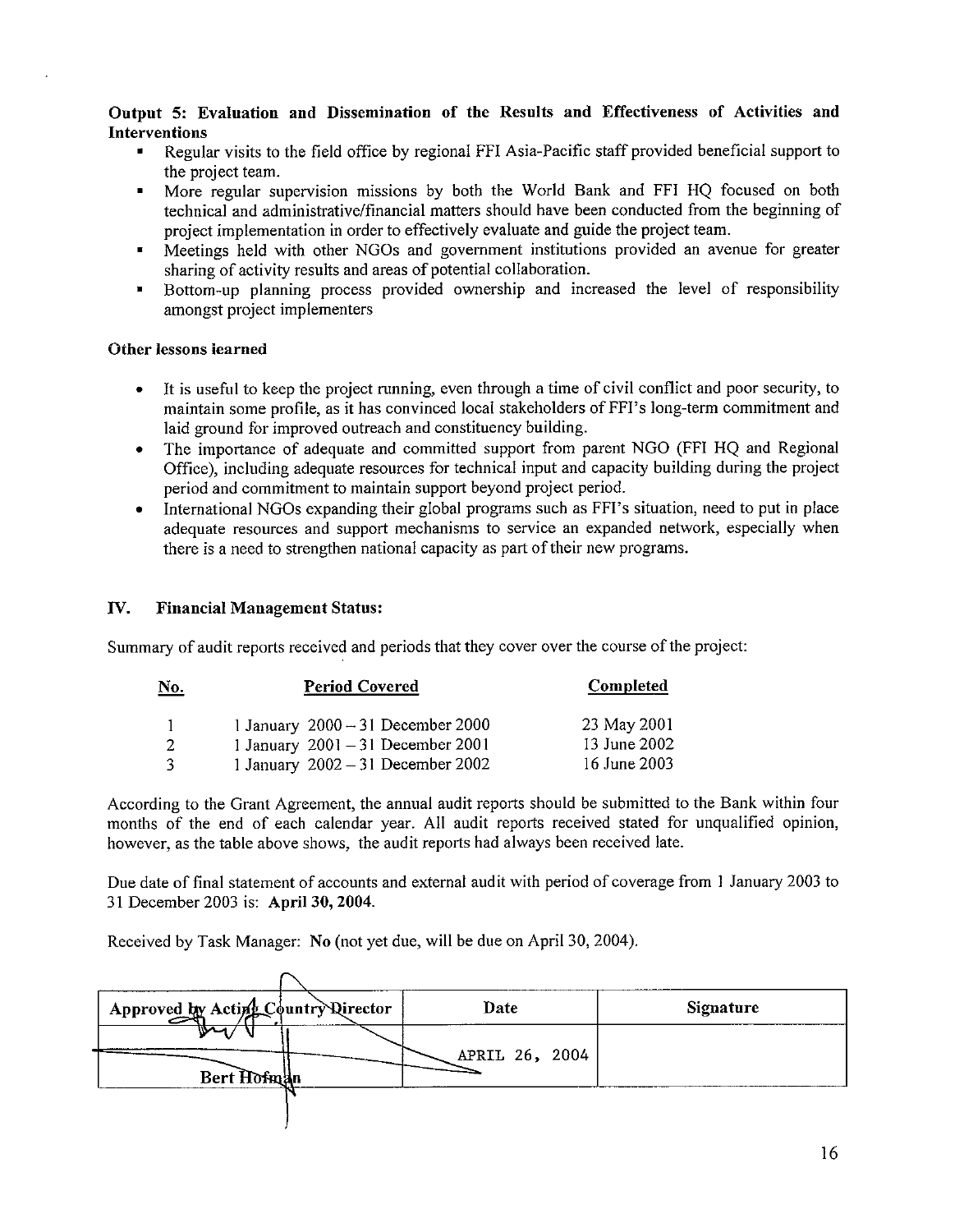#### **Implementation Completion Report GEF – MSP**

#### **INDONESIA**

#### **Conservation of Elephant Landscapes in Aceh (CELA)**

**(TF-023250)** 

#### **I. Basic Data:**

| (1) Date of Completion Report:    | April 1, 2004                                                                            |
|-----------------------------------|------------------------------------------------------------------------------------------|
| (2) Project Title:                | Conservation of Elephant Landscapes in Aceh (CELA)                                       |
| (3) GEF Allocation:               | US\$ 716,985                                                                             |
| <b>Grant Recipient:</b><br>(4)    | Fauna & Flora International (FFI), Cambridge, U.K.                                       |
| (5) World Bank Manager/Task Team: | M.Triyani (TTL); K.Mackinnon, A.Khan, A.Whitten,<br>U. Suprayitno, S. Soemardjo (ex TTL) |

#### (6) **Goals and Objectives:**

The aim of the project is to conserve globally important biodiversity in the forests of Northern Aceh, outside the current protected areas by using internationally important Asian elephant populations as flagships and indicators. The project strategic approach is to build stakeholder support for conservation of important habitats while providing the necessary rationale, consensus and capacity to conserve both forest habitats and flagship species.

#### **The main objectives are:**

- To conserve biologically rich forest ecosystems in Northern Aceh, focusing on the lowland forests that are important wildlife corridors especially for elephants.
- To maintain biological corridors between the well-protected Gunung Leuser ecosystem and the Northern Aceh forests.

In working toward these objectives, the project concentrates on achieving the following results:

- Critical forest areas recognized and under more effective protection;
- Enhanced capacity among project implementers and partners to achieve and sustain planned conservation activities;
- An improved policy and practical framework for forest conservation in Aceh;
- Strong stakeholder support for, and participation in the project, its aims and activities; and
- Established field based monitoring, enforcement and conflict mitigation by KSDA in critical areas.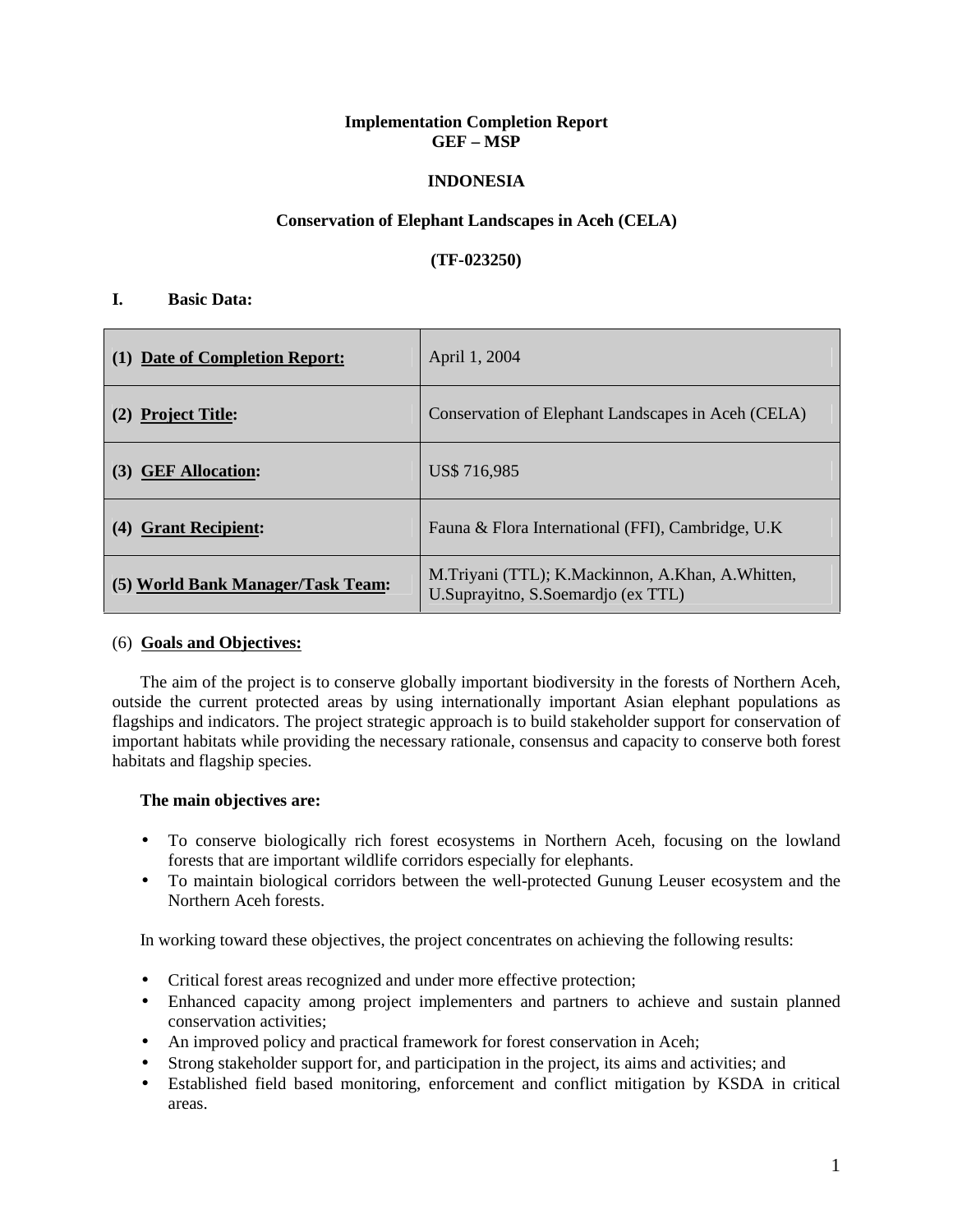Following the November 2001 supervision mission, project activities were grouped into four thematic components so as to be more fully integrated with the Sumatran Elephant Conservation Program (SECP). The components were:

- **Social Marketing**, focused on developing and applying skills and techniques to both assess and influence the opinion of key stakeholders with respect to elephant conservation;
- **Managed Elephant Range**, concerned with habitat and land use assessment and planning, and defining the spatial distribution of land use types that will support in-situ conservation of Aceh's wild elephant population through maintenance of ecological corridors between sanctuaries and other elephant habitat types;
- **Human Elephant Conflict Mitigation**, developing and piloting approaches to pre-empting and/or mitigating incidents of conflict between wild elephants and rural communities (these activities have not been financed under the GEF project);
- **Future Institutional Arrangements for Elephant Conservation and Management in Aceh**, helping to identify, define, and build Government and NGO responsibilities for sustainable conservation of wild elephants in Aceh,

#### (7) **Financial Information:**

The original financing plan as outlined in the project brief estimates that the total budget for the three year project period as US\$1,037,385. This is comprised of US\$741,985 from GEF (includes a US\$25,000 preparation grant) and US\$295,400 in co-financing (\$245,400 from FFI and US\$50,000 from other donors). The project was extended for a year until December 31, 2003, and the financial budgets were rearranged in November 2002 to cover this extended period, which resulted in a greater expenditures funded by co-financing.

As of December 31, 2003 the cumulative expenditure over the four years of the project period was estimated at US\$979,388 (comprising of US\$718,779 of GEF funds, US\$256,694 from FFI and US\$3,915 from other donors), not including the preparation costs. In relation to GEF eligible expenditures, following the addition of bank services charges and the subtraction of interests earned, the total GEF expenditure was US\$716,848. The breakdowns of the original budget plan and actual expenditures according to budget components can be found in **Table 1** below. An analysis on the project expenditures compared to the original budget shows that there has been an increase of FFI contribution (approximately \$11,000), mainly due to the extension of the project period which relied heavily on cofinancing in the final year which attributed to some discrepancies in the operating budget (travel and salaries) components.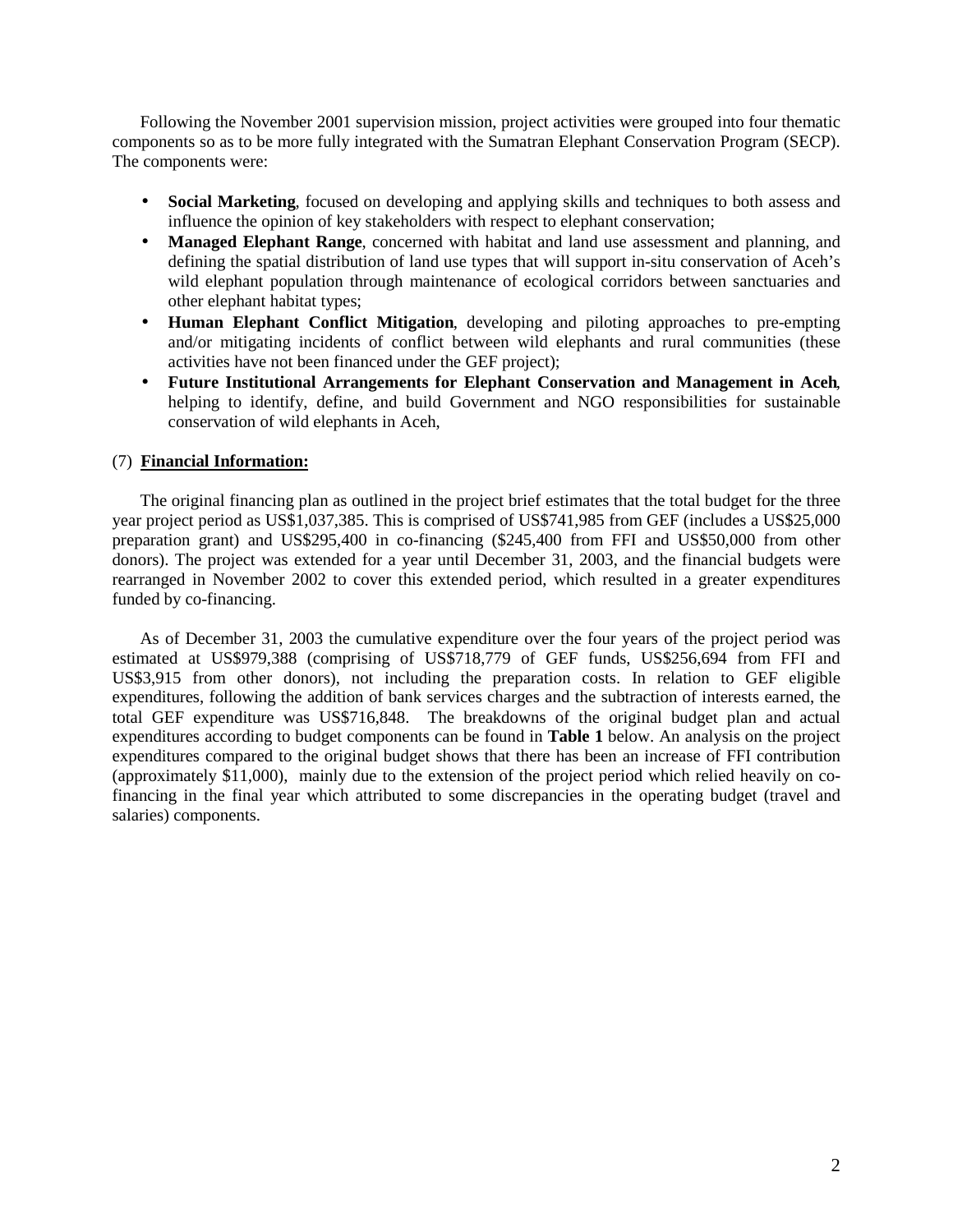| `able |  |
|-------|--|
|-------|--|

|                                 | <b>Original Allocation</b> |            | <b>Actual</b> |              |         |            |               |              |
|---------------------------------|----------------------------|------------|---------------|--------------|---------|------------|---------------|--------------|
| <b>Description</b>              | <b>GEF</b>                 | <b>FFI</b> | <b>Others</b> | <b>Total</b> | $GEF*$  | <b>FFI</b> | <b>Others</b> | <b>Total</b> |
| <b>Special Expenses</b>         |                            |            |               |              | 11      |            |               | 11           |
| 1. Biological Threat Assessment |                            |            |               |              |         |            |               |              |
| a. Goods                        | 93,700                     |            | 12,100        | 105,800      | 38,078  | 2,452      |               | 40.530       |
| c. Consultant services          | 101,900                    |            | 10,000        | 111,900      | 57,141  | 15,148     |               | 72,289       |
| d. Travel                       | 23,200                     |            | 13,050        | 36,250       | 36,417  | 758        |               | 37,175       |
| g. Others                       |                            |            |               |              | 4,591   | 116        |               | 4,708        |
| <b>II. Capacity Building</b>    |                            |            |               |              |         |            |               |              |
| a. Goods                        |                            |            |               |              | 2,312   |            |               | 2,312        |
| b. Training and workshop        | 18,800                     |            | 2.000         | 20,800       | 9,930   | 18,005     |               | 27,935       |
| c. Consultant services          |                            |            |               |              | 14,782  |            |               | 14,782       |
| d. Travel                       | 25,500                     |            |               | 25,500       | 22,818  | 30         |               | 22,849       |
| g. Others                       |                            |            |               |              | 3,431   | 407        |               | 3,838        |
| <b>III. Policy Development</b>  |                            |            |               |              |         |            |               |              |
| a. Goods                        |                            |            |               |              | 16      | 510        |               | 526          |
| b. Training and workshop        |                            |            |               |              | 11,570  |            |               | 11,570       |
| c. Consultant services          | 40,000                     |            |               | 40,000       | 4,542   | 1,547      |               | 6,089        |
| d. Travel                       | 11,200                     |            |               | 11,200       | 10,001  | 2,301      |               | 12,302       |
| g. Others                       |                            |            |               |              | 505     |            |               | 505          |
| <b>IV. Public Awareness</b>     |                            |            |               |              |         |            |               |              |
| a. Goods                        | 56,800                     |            | 5,000         | 61,800       | 15,605  | 2,672      |               | 18,277       |
| c. Consultant services          | 15,000                     |            |               | 15,000       | 13,106  | 3,388      |               | 16,494       |
| d. Travel                       | 16,700                     |            |               | 16,700       | 17,904  | 949        | 962           | 19,815       |
| g. Others                       |                            |            |               |              | 6,742   |            |               | 6,742        |
| V. Monitoring & Evaluation      |                            |            |               |              |         |            |               |              |
| a. Goods                        |                            |            |               |              | 685     |            |               | 685          |
| c. Consultant services          | 45,000                     | 40,500     | 2,000         | 87,500       | 1,657   | 51,567     |               | 53,224       |
| d. Travel                       | 23,100                     |            |               | 23,100       | 21,263  | 27,759     |               | 49,022       |
| g. Others                       |                            |            |               |              | 2,785   |            |               | 2,785        |
| <b>VI. Project Management</b>   |                            |            |               |              |         |            |               |              |
| a. Goods                        | 8,800                      | 8,000      |               | 16,800       | 56,454  | 5,527      |               | 61,981       |
| c. Consultant services          |                            |            |               |              | 2,391   | 562        |               | 2,953        |
| d. Travel                       | 26.650                     |            | 5.850         | 32,500       | 32,771  | 1,331      |               | 34,102       |
| e. Salaries                     | 154,760                    | 94,400     |               | 249,160      | 222,755 | 112,652    | 2,930         | 338,338      |
| f. Office overhead              | 39,900                     | 90,000     |               | 129,900      | 90,607  | 9,013      | 23            | 99,643       |
| g. Others                       | 15,975                     |            |               | 15,975       | 17,909  |            |               | 17,909       |
|                                 |                            |            |               |              |         |            |               |              |
| <b>Total</b>                    | 716,985                    | 232,900    | 50,000        | 999,885      | 718,779 | 256,694    | 3,915         | 979,388      |

| <b>Actual Expenditures</b> |         |  |  |
|----------------------------|---------|--|--|
| a. Goods                   | 124,310 |  |  |
| b. Training & workshop     | 39,505  |  |  |
| c. Consultant services     | 165,832 |  |  |
| d. Travel                  | 175,264 |  |  |
| e. Salaries                | 338,338 |  |  |
| f. Office overhead         | 99,643  |  |  |
| g. Others                  | 36.497  |  |  |
|                            |         |  |  |
| <b>Total</b>               | 979,388 |  |  |

*Note*: The total does not include the GEF preparation grant of US\$25,000.

Total GEF eligible expenditures is \$718,779. After the addition of service charges (\$42.57) and subtraction of interest earned (\$1,972.97), the total GEF expenditures is equal to \$716,849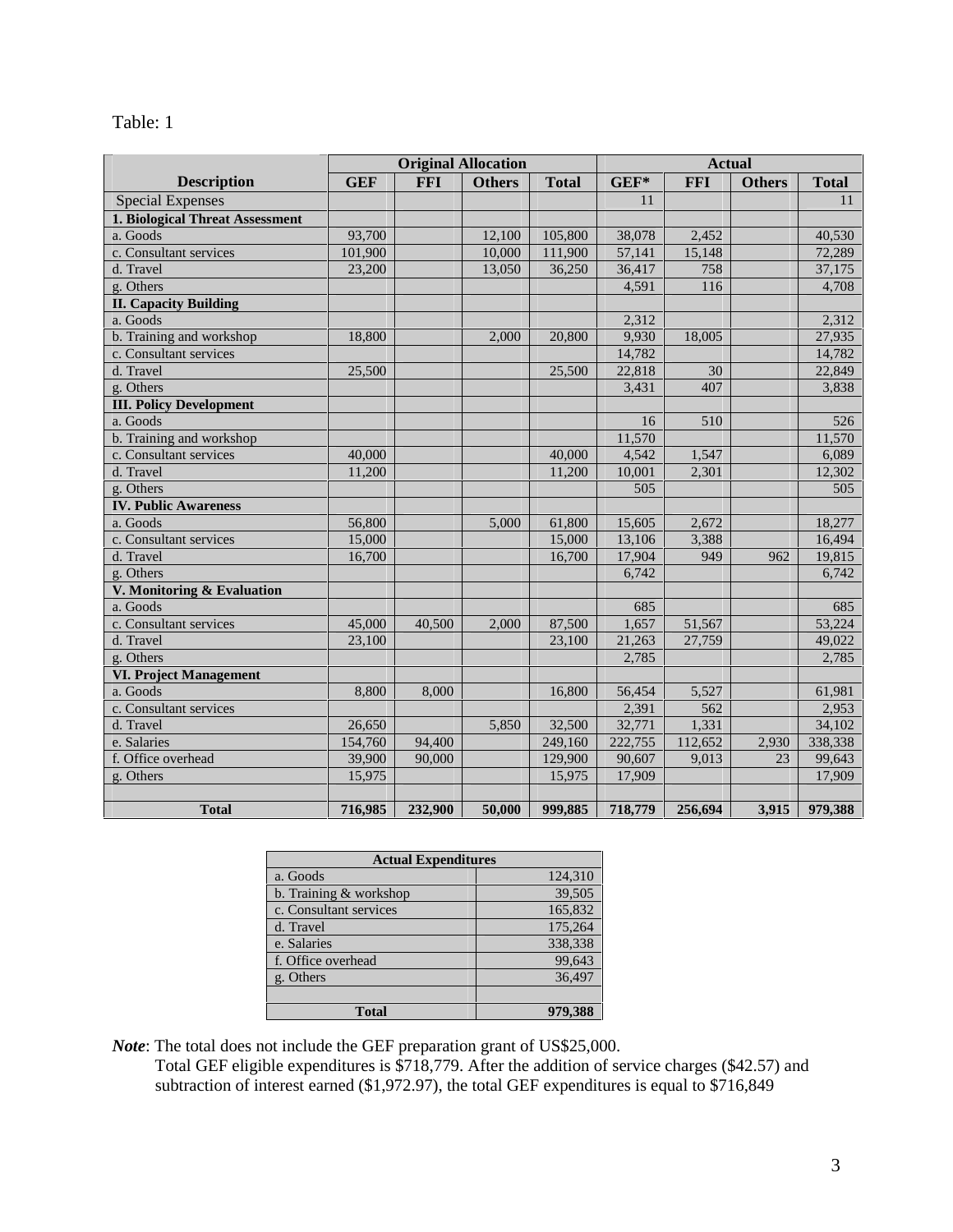# **Project Impact Analysis:**

### (1) **Project Impacts:**

Achievements in project implementation have been substantial. These include, for examples: (a) establishing a GIS database and the analytical skills necessary to map and model elephant conservation needs; (b) assessing the attitudes of rural and urban communities toward elephant conservation; (c) developing and implementing targeted public communications programs to build awareness of the needs and opportunities for elephant conservation on the part of decision makers and communities living in areas where human-elephant conflict is likely; (d) playing an instrumental role in facilitating establishment of a moratorium on logging throughout Aceh; and (e) mobilizing communities and supporting provincial government agencies to initiate protection of critical areas of elephant habitat and community use forests. However, due to inadequate follow ups with local government and Ministry of Forestry, there is very limited impact for changes on the ground that the proposed new elephant reserve has not been declared as a wild life sanctuary or other legal status for more effective protection. Because of this, overall, the project performance can be rated as marginally satisfactory. The table below shows detailed information on the main intended project outcomes and their indicators in comparison with the progress towards these outcomes and indicators.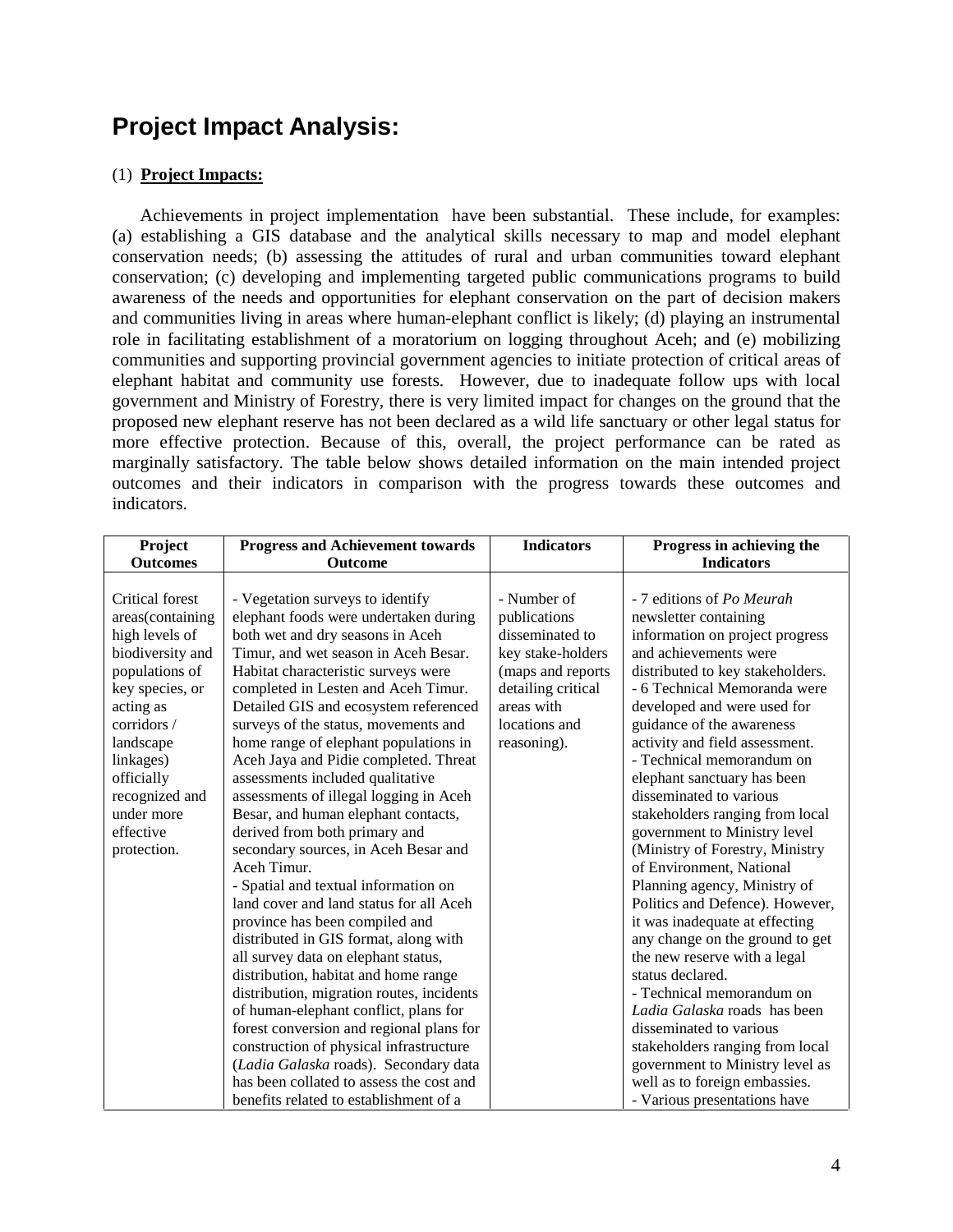|                                                                                                                           | new conservation area in Aceh Jaya,<br>Aceh Barat, Aceh Besar and Pidie. The<br>Gunung Leuser Development Project's<br>vegetation map has also been added to<br>the database.<br>- Surveys of elephant distribution,<br>status and movements have been<br>completed in Aceh Besar, Aceh Timur<br>and Aceh Barat, Aceh Jaya and Pidie<br>- Elephant habitat maps of Aceh<br>province, together with scenario<br>models of the minimum areas of habitat<br>necessary to maintain three different<br>levels of elephant population have been<br>prepared. Prime elephant habitat data<br>have been combined with land use and<br>land status data to identify an Elephant<br>Sanctuary or Managed Elephant Range<br>(MER) and a surrounding community | - Number of<br>selected critical<br>areas listed in<br>government<br>agency<br>publications/<br>incorporated into<br>the national BSAP<br>implementation<br>process as in need<br>of more effective<br>protection<br>measures. | been made at the numerous<br>workshops, meetings, and<br>international conferences, based<br>on field data and its subsequent<br>analyses.<br>- Positive response from the<br>Ministries of Environment and<br>Forestry on proposal for a new<br>elephant sanctuary in five<br>kabupatens in Nanggroe Aceh<br>Darussalam province.<br>- FFI is the first NGO in<br>Indonesia who declared the use<br>of IBSAP as a guideline for<br>action plans. |
|---------------------------------------------------------------------------------------------------------------------------|----------------------------------------------------------------------------------------------------------------------------------------------------------------------------------------------------------------------------------------------------------------------------------------------------------------------------------------------------------------------------------------------------------------------------------------------------------------------------------------------------------------------------------------------------------------------------------------------------------------------------------------------------------------------------------------------------------------------------------------------------|--------------------------------------------------------------------------------------------------------------------------------------------------------------------------------------------------------------------------------|---------------------------------------------------------------------------------------------------------------------------------------------------------------------------------------------------------------------------------------------------------------------------------------------------------------------------------------------------------------------------------------------------------------------------------------------------|
|                                                                                                                           | use forest as identified by local<br>stakeholders. An initial analysis of the<br>scale of costs and benefits associated<br>with the land status change and<br>management regime recommended has<br>been prepared.                                                                                                                                                                                                                                                                                                                                                                                                                                                                                                                                  | - Increased<br>amount of local<br>government/donor<br>resource<br>allocation to<br>habitat protection<br>from present<br>level.                                                                                                | - Local government conservation<br>agency has contributed to habitat<br>protection in Saree-Aceh Besar<br>through CRU activities.<br>- Seulawah ecosystem including<br>the proposed elephant sanctuary<br>area has been adopted in the<br>CEPF hotspot area for Northern<br>Sumatra.<br>- INFORM grant scheme<br>implemented in Aceh and North<br>Sumatra provinces.                                                                              |
| Enhanced<br>capacity among<br>project<br>implementers<br>and partners to<br>achieve and<br>sustain project<br>objectives. | - Project staff have been trained in field<br>ecological survey, photo-trapping and<br>specialist biodiversity and elephant<br>survey techniques, GIS analysis,<br>landscape modelling, conservation<br>planning, methodologies for<br>investigating and monitoring forest<br>crimes, graphic design of public<br>awareness materials, baseline public<br>attitude surveys, English, reporting and<br>popular article writing; training of<br>trainers in PRA techniques, and<br>financial management. Training has<br>included staff from other environmental<br>NGOs and Government agencies, as<br>well as workshops, seminars and                                                                                                              | - Project<br>implemented and<br>sustained<br>effectively and<br>efficiently.<br>- Project outputs<br>achieved and<br>reported.                                                                                                 | - INFORM and RARE grant<br>scheme has been used to<br>continue the awareness activities.<br>- Letter of inquiry has been<br>submitted to CEPF and<br>GCF/Arcadia Fund for next<br>project phase.<br>- Various Project Concept Notes<br>(PCNs) have been developed to<br>expand FFI-SECP impact in<br>Sumatra.<br>- Through regular quarterly and<br>annual progress reports.                                                                      |
|                                                                                                                           | consultant support.<br>- A library of books, journals, videos,<br>photographs, slides, CDs, reports, and<br>newspaper articles about elephants,<br>elephant habitat conservation and<br>environmental issues has been<br>established in Banda Aceh.<br>- Gunung Leuser National Park staff                                                                                                                                                                                                                                                                                                                                                                                                                                                         | - Number of<br>people attending<br>events per training<br>/development day.                                                                                                                                                    | - Biodiversity survey training (30<br>people)<br>- Photo trapping (2 people)<br>- Forest Investigation (20 people)<br>- Publishing training: Basic level<br>Writing, Editing and Design (3)<br>people).<br>- Dung Decay Rate Assessment                                                                                                                                                                                                           |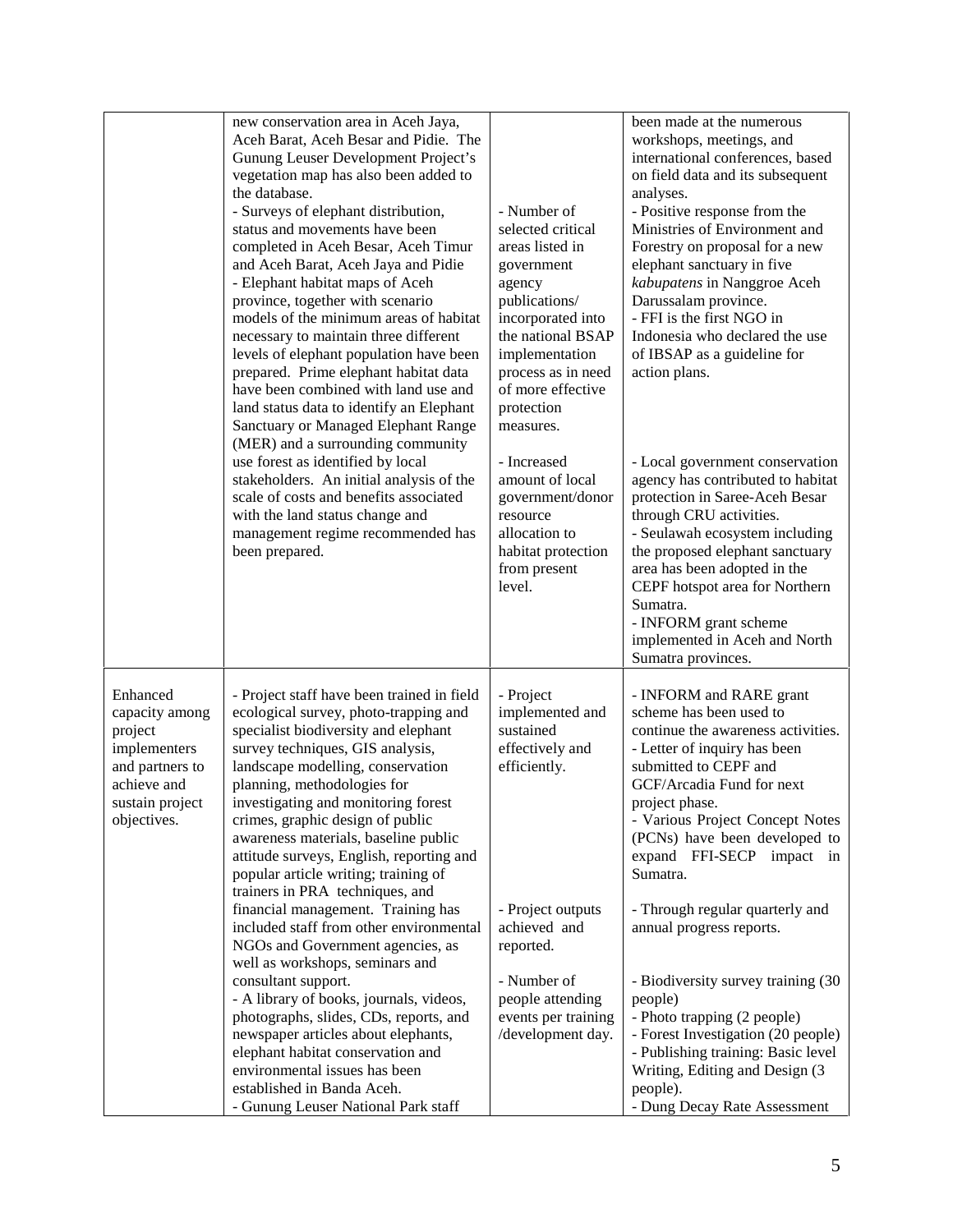|                                                                                                                                | have been trained in GIS analysis and<br>graphic design for production of<br>awareness materials. In cooperation<br>with BKSDA an introduction to<br>biodiversity surveying, endangered<br>species and protected areas, was given<br>to local NGOs, local community<br>members and University students who<br>form the Conservation Cadres<br>established by BKSDA.<br>- The project has provided one post-<br>graduate and six undergraduate<br>students with research grant to<br>undertake research in characterizing<br>vegetation types in elephant habitat,<br>elephant population dynamics, fungal<br>and insect succession in elephant dung<br>as a tool for field survey of elephant | - Number of<br>communities in<br>focal areas using<br>or planning<br>alternative land-                                            | (3 people)<br>- Crop Damage Assessment (2<br>people)<br>- Biodiversity Conflict<br>Resolution (2 people)<br>- PRA Training of Trainers (30<br>people)<br>- Procurement and Financial<br>training (2 people)<br>- Basic Conservation Planning<br>Training (1 person)<br>- GIS training (3 people)<br>- 40 community leaders in the<br>vicinity of MER agreed to utilize<br>the forest resource in sustainable<br>way. |
|--------------------------------------------------------------------------------------------------------------------------------|-----------------------------------------------------------------------------------------------------------------------------------------------------------------------------------------------------------------------------------------------------------------------------------------------------------------------------------------------------------------------------------------------------------------------------------------------------------------------------------------------------------------------------------------------------------------------------------------------------------------------------------------------------------------------------------------------|-----------------------------------------------------------------------------------------------------------------------------------|----------------------------------------------------------------------------------------------------------------------------------------------------------------------------------------------------------------------------------------------------------------------------------------------------------------------------------------------------------------------------------------------------------------------|
|                                                                                                                                | status, type and frequency of crop<br>damage by elephants, and elephant<br>dietary needs. Due to lack of interests,<br>the grant program was then cancelled.<br>- The project suffered from lack of<br>clarity of and attention to the<br>procedures in the first half of<br>implementation period, but these were<br>then addressed, and the desired<br>effectiveness and efficiency were more<br>or less achieved.                                                                                                                                                                                                                                                                          | use.<br>- Number of local<br>NGOs initiating<br>their own<br>campaigns and<br>projects.<br>- Number of<br>project<br>subcontracts | - WALHI-Aceh focusing on 'anti<br>illegal logging' and 'against<br>Ladia Galaska Development<br>Plan'.<br>- Yayasan Ekowisata Aceh<br>campaign on 'stopping timber<br>concession'<br>- Yayasan Rumpun Bambu<br>Indonesia conducting the<br>activities to strengthen<br>traditional group (kemukiman).<br>- Forest investigation and<br>monitoring training done by<br>Pagar Alam Semesta (PASe).                     |
|                                                                                                                                |                                                                                                                                                                                                                                                                                                                                                                                                                                                                                                                                                                                                                                                                                               | carried out<br>successfully.                                                                                                      | - Student awareness campaign<br>done by Center for Wildlife<br>Conservation.                                                                                                                                                                                                                                                                                                                                         |
| An improved<br>policy and<br>practical<br>framework for<br>forest<br>conservation,<br>achieved<br>through the<br>elephant as a | - Formal cooperative agreements have<br>been established between FFI and<br>Syiah Kuala University, the Ministry of<br>Forestry at provincial level, the Aceh<br>regional development planning and<br>natural resources agencies.<br>- At the national and district levels, the<br>project has lobbied for designation of<br>key protected areas, while at the                                                                                                                                                                                                                                                                                                                                | - Number and area<br>of land where<br>land-use<br>allocation changes<br>have been made to<br>encompass<br>conservation<br>needs.  | - There has been no specific data<br>showing that land-use allocation<br>has changed to encompass<br>conservation needs. However,<br>there is a potential in the medium<br>term of this being achieved.                                                                                                                                                                                                              |
| flagship species<br>in Aceh.                                                                                                   | provincial level, the project has been<br>working with local authorities to<br>influence land use planning to maintain<br>critical elephant habitat.<br>- Developing co-operative relationships<br>with government agencies to assist<br>them in developing regulations for<br>natural resources conservation,                                                                                                                                                                                                                                                                                                                                                                                | - Number of<br>regulations and<br>technical<br>procedures<br>strengthened.<br>- Improved                                          | - Provincial Regulations (Qanun)<br>of Natural Resources<br>Conservation and of Forestry<br>were initiated and have been<br>adopted.<br>- Three CRU (Conflict Response                                                                                                                                                                                                                                               |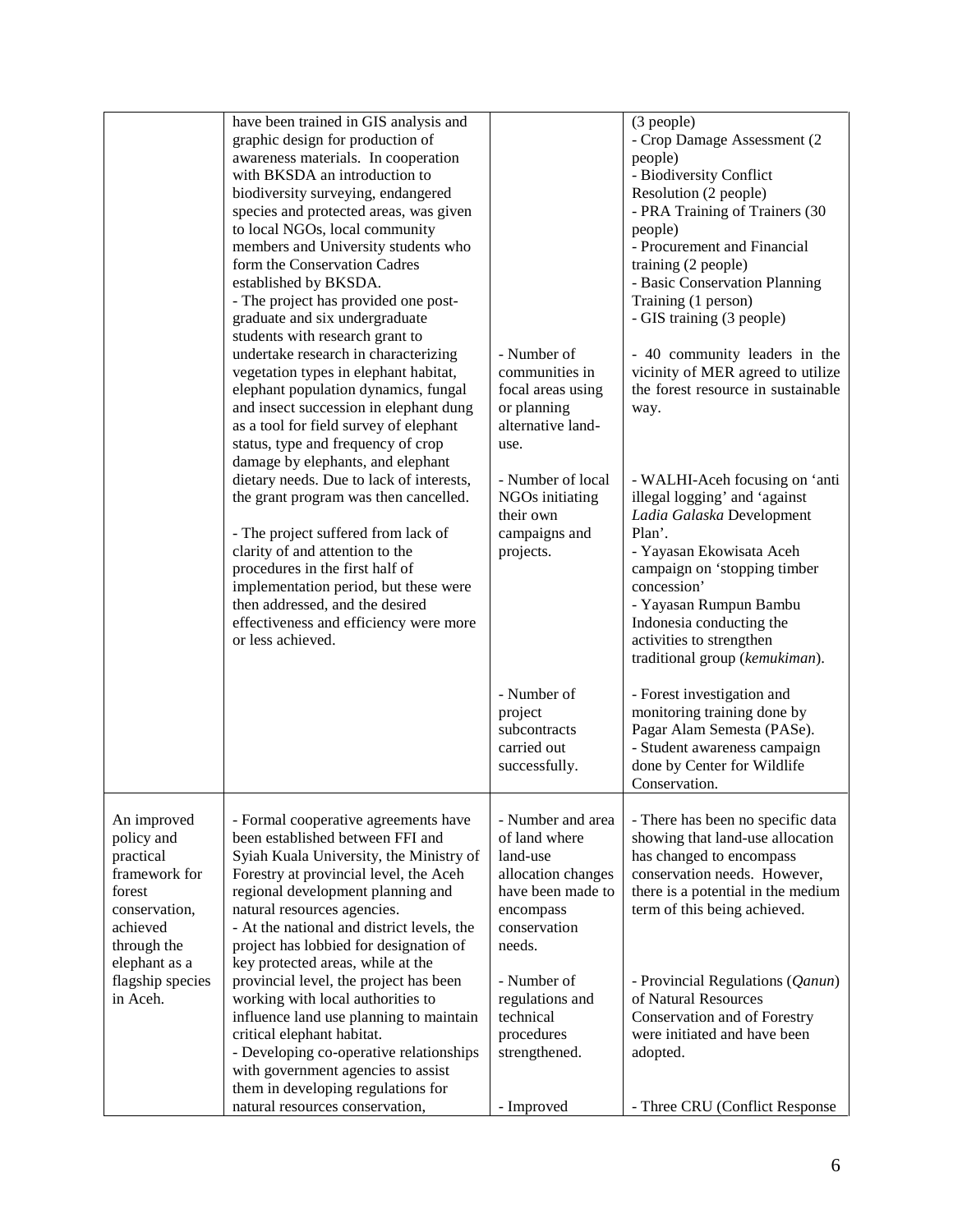|                                                                                                                                                                           | establishing the Pala Gajah elephant<br>sanctuary, mitigating the ecological and<br>subsequent socio-economic impacts of<br>the planned Ladia Galaska road<br>network construction by a technical<br>memo, and building support for<br>control of illegal logging through face<br>to face meetings, workshops and inter-<br>agency meetings.<br>- The Aceh elephant forum which<br>includes the participation of national<br>and local NGOs, provincial<br>government and the academic<br>community, has been established and<br>regular meetings and correspondence<br>occur.<br>- The project facilitated a meeting of<br>local community leaders from Aceh<br>Besar, Barat and Timur in Banda Aceh<br>in February 2001, which resulted in the<br>establishment of a moratorium on<br>logging throughout Aceh. The network<br>of NGOs in Aceh is also currently co-<br>operating on issues relating to Ladia<br>Galaska.<br>- A working group (Pokja) has been<br>established, made up of local<br>community leaders, district and<br>provincial government agency and<br>NGO representatives for facilitating the<br>process of declaration of the elephant<br>sanctuary and developing the<br>management zones for the community<br>use forest area. | response to<br>human-elephant<br>conflict problems.                                                                         | Unit) teams have been<br>established in order to respond to<br>Human-Elephant Conflict (HEC)<br>when it arises.<br>- Local community agreed to<br>respond to HEC using traditional<br>methods.<br>- Distribution of spotlight lamps<br>to support local community<br>driving of wild elephants.                                                                                                                                                                                                                                                            |
|---------------------------------------------------------------------------------------------------------------------------------------------------------------------------|----------------------------------------------------------------------------------------------------------------------------------------------------------------------------------------------------------------------------------------------------------------------------------------------------------------------------------------------------------------------------------------------------------------------------------------------------------------------------------------------------------------------------------------------------------------------------------------------------------------------------------------------------------------------------------------------------------------------------------------------------------------------------------------------------------------------------------------------------------------------------------------------------------------------------------------------------------------------------------------------------------------------------------------------------------------------------------------------------------------------------------------------------------------------------------------------------------------------------------------------------------|-----------------------------------------------------------------------------------------------------------------------------|------------------------------------------------------------------------------------------------------------------------------------------------------------------------------------------------------------------------------------------------------------------------------------------------------------------------------------------------------------------------------------------------------------------------------------------------------------------------------------------------------------------------------------------------------------|
| Strong<br>stakeholder<br>support for and<br>participation in<br>the project, its<br>aims and<br>activities gained<br>through an<br>awareness and<br>education<br>program. | - Attitude surveys of community<br>perceptions on elephant conservation<br>have been completed in Aceh Besar,<br>Barat and Timur (rather late, it should<br>have been done earlier). This entailed<br>soliciting feedback from 1,040<br>questionnaire respondents, and 40<br>semi-structured interviews in March<br>2002.<br>- Designed and implemented<br>communication programs, targeting<br>school children and village<br>communities in Aceh Besar, to build<br>awareness of the needs and<br>opportunities for elephant conservation,<br>and in Aceh Jaya, Pidie, Aceh Barat<br>and Aceh Besar to build support for<br>the new conservation area including<br>radio talk shows, village meetings and<br>mobile campaigns during Ramadhan<br>month.                                                                                                                                                                                                                                                                                                                                                                                                                                                                                                | - Number of<br>collaborative<br>projects<br>implemented.<br>- Number of local<br>communities<br>involved in the<br>project. | - In collaboration with BKSDA<br>conducted training for<br>conservation cadres.<br>- In collaboration with WALHI<br>conducted campaign to local<br>government against illegal<br>logging.<br>- In collaboration with WALHI<br>conducting campaign against<br>Ladia Galaska Development<br>plan.<br>- In collaboration with LMU<br>conducted district meeting in<br>Aceh Timur.<br>- 2 local community<br>representatives recruited as<br>Stakeholder Liaisons to facilitate<br>conservation activities in the<br>field.<br>- Local communities involved in |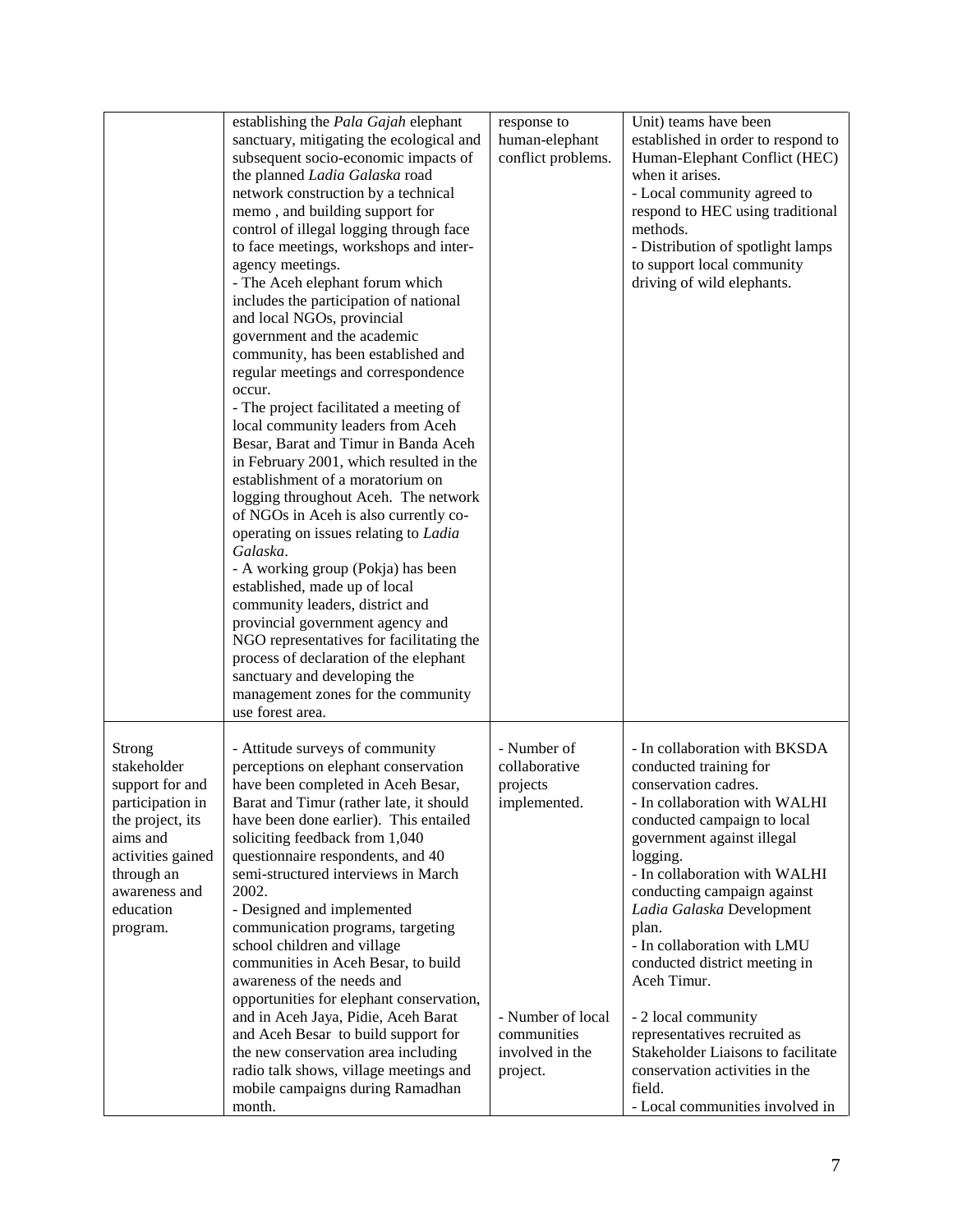|                                                                                                                                           | - Public communications programs,<br>including traditional methods for<br>driving elephants, were undertaken in<br>four human-elephant conflict areas in<br>Aceh Besar and Aceh Timur. Regular<br>awareness activities have been<br>conducted in conflict areas by the<br>Conflict Response Unit Project (not<br>GEF funded).<br>- The project developed a prioritized<br>strategy for use of social marketing<br>techniques targeting district and<br>provincial governments, NGOs,                                                | - Number of press<br>and media<br>features related to<br>the project and/or<br>issues raised by it.                                                 | the project through awareness<br>activities, field survey and<br>meetings.<br>- Talk shows in Radio<br>Baiturrahman, RRI Banda Aceh<br>and Meulaboh Radio stations.<br>- Local community meeting<br>covered by the press in Banda<br>Aceh to propose moratorium on<br>logging.<br>- Various events and activities<br>covered by local and national<br>media.                   |
|-------------------------------------------------------------------------------------------------------------------------------------------|-------------------------------------------------------------------------------------------------------------------------------------------------------------------------------------------------------------------------------------------------------------------------------------------------------------------------------------------------------------------------------------------------------------------------------------------------------------------------------------------------------------------------------------|-----------------------------------------------------------------------------------------------------------------------------------------------------|--------------------------------------------------------------------------------------------------------------------------------------------------------------------------------------------------------------------------------------------------------------------------------------------------------------------------------------------------------------------------------|
|                                                                                                                                           | university and religious school<br>students, donor assisted projects,<br>village groups, and forest plantation<br>companies to build support for elephant<br>conservation throughout Aceh. This<br>has guided the implementation of both<br>local and provincial awareness<br>activities, including distribution of the<br>popular 'Po Meurah' Newsletter,<br>posters and stickers, broadcasting of<br>radio talk shows in Banda Aceh and<br>Meulaboh discussing conservation<br>issues and community based awareness<br>activities | - Number of<br>visitors to project<br>centers.                                                                                                      | -International visitors from<br>various organizations such as<br>USFWS, IEF, Melbourne Zoo,<br>Australian Zoo, TRAFFIC,<br>IUCN, Chairman of AsESG.<br>- National visitors from<br>government institution (Director<br>of Biodiversity conservation,<br>Nature Conservation Information<br>Center) and organizations (WWF<br>Indonesia, CI Indonesia, WCS<br>Indonesia, KSBK). |
|                                                                                                                                           | - Project web site<br>(www.gajahsumatra.org) has been<br>constructed and is regularly<br>maintained.<br>- SECP activities are a feature of an<br>interactive display at Melbourne zoo<br>and have been featured in national and                                                                                                                                                                                                                                                                                                     | - Number of<br>policy/decision<br>makers addressing<br>conservation<br>issues.                                                                      | - Commander of Martial Law<br>declared to stop illegal logging<br>in Aceh.<br>- The Environment Minister<br>refused the Ladia Galaska<br>Development Plan.                                                                                                                                                                                                                     |
|                                                                                                                                           | international newspapers as well as<br>FFI's magazine.<br>- Two staff members of SECP are<br>members of the IUCN Asian Elephant<br>Specialist Group and SECP has been<br>represented in conferences in India, Sri<br>Lanka, U.K and Cambodia.                                                                                                                                                                                                                                                                                       | - Increased level<br>of awareness<br>above the baseline<br>in questionnaire<br>respondents of the<br>projects aims and<br>objectives.               | - 1,040 respondents have been<br>interviewed in baseline attitude<br>survey.<br>- Awareness activities have been<br>conducted based on the<br>awareness strategy developed.                                                                                                                                                                                                    |
| Ongoing<br>evaluation and<br>dissemination of<br>the results, and<br>effectiveness of<br>the proposed<br>activities and<br>interventions. | - The project has supported Syiah<br>Kuala University, the provincial natural<br>resources agency and Gunung Leuser<br>National Park to conduct research on<br>elephant habitat.<br>- The project supported a workshop of<br>government and NGO stakeholders to<br>review project activities.<br>- Regular meetings have been held with<br>other NGOs and government<br>institutions to improve project activities<br>and collaboration between institutions.<br>- The team has completed a GIS map of                              | - Completed<br>auditing and<br>internal project<br>evaluation<br>procedures.<br>- Project<br>progresses<br>evaluated against<br>project indicators. | - Annual financial audits have<br>been conducted regularly; but<br>always late.<br>- Staff performance evaluation<br>has been conducted yearly.<br>- Internal project evaluation<br>conducted by FFI Asia-Pacific<br>team quarterly.<br>- Reported in the quarterly<br>progress reports and through WB<br>supervision missions.                                                |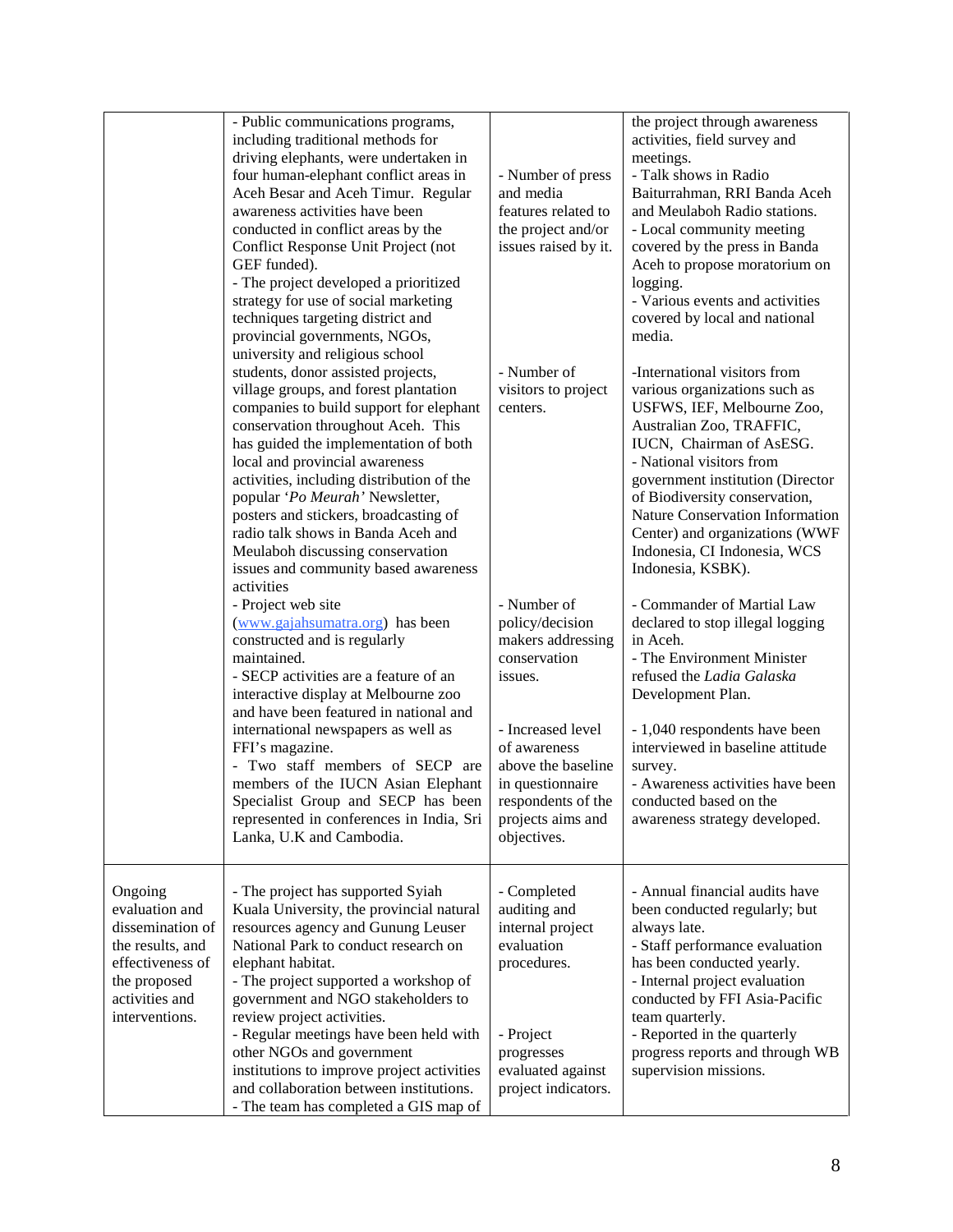| forest cover based on 2000 satellite                                      | - Bi-annual                      | - Bursary scheme reports have                              |
|---------------------------------------------------------------------------|----------------------------------|------------------------------------------------------------|
| imagery throughout Aceh. This has                                         | publication of                   | been published based on                                    |
| been used to monitor the change in                                        | reports from the                 | individual case. Due to lack of                            |
| forest cover since 1988.                                                  | bursary scheme                   | interests, the scheme was then                             |
| - The team has undertaken four annual<br>and eight six monthly reviews of | recipients.                      | cancelled.                                                 |
| activities, and has revised the work                                      | - Annual                         | - Critical area for elephant                               |
| plan on one occasion (April 2001).                                        | publication of                   | conservation has been                                      |
|                                                                           | critical area status<br>reports. | highlighted in the various<br>technical memorandum as well |
|                                                                           |                                  |                                                            |

**In summary, the project has done a good job at collecting data and information as well at awareness raising. However, it was inadequate at effecting changes on the ground as there was no real strategic technical memo for the new reserve and inadequate follow up with the local government and Ministry of Forestry to get the new reserve for more effective protection with a legal status declared. This was mainly due to the weak leadership or capacity which was a critical area where FFI (HQ and regional office) should have been providing adequate technical support to the project staff in Aceh much sooner at the beginning of the project implementation. Overall, the project performance can be rated as marginally satisfactory.**

#### (2) **Project Sustainability:**

The following strategic approaches, which were incorporated in the initial project design and subsequently developed during implementation, will provide for sustainability of project activities and impacts:

- (a) **Capacity building of SECP staff and other stakeholders:** Under the CELA project, the SECP team has developed the skills necessary to assess and define elephant conservation needs, influence policy and land use planning at the provincial and district levels to ensure maintenance and management of elephant habitat and range, and assess and influence local public opinion to support conservation of elephants. In parallel, the SECP team is also developing skills and approaches needed to address issues of human elephant conflict, which constitute a major threat to elephant conservation. The project has also provided training to relevant local government staff and other environment NGOs.
- (b) **Applying SECP staff skills:** Under the project, SECP skills have been used to bring about sustained changes by influencing resource management decisions and building awareness and capacity of partner institutions to address the needs and opportunities for elephant conservation in Aceh. Changes affected by the project include:
	- At the national government level (*Minister*) Bringing into the national agenda and building national level support for implementation of a Managed Elephant Range (MER) reserve which includes establishing approximately 100,000 ha sanctuary in two places in Western Aceh, which initiates the linkage of 1.2 million ha of elephant habitats in Aceh Barat, and Pidie with 2.0 million ha of elephant habitats in Gunung Leuser, thereby greatly expanding the ecological size and viability of elephant range;
	- At the provincial government level (*Governor*) Contributing to policies such as the moratorium on logging throughout Aceh, as well as developing capacity and raising awareness of planners and decision makers;
	- At the district government level (*Bupati*), Catalysing development of new policies and building capacity for land use planning. Following the recent subdivisions of Aceh's 11 districts into 20 districts, as well as allocation of a greater level of autonomy for natural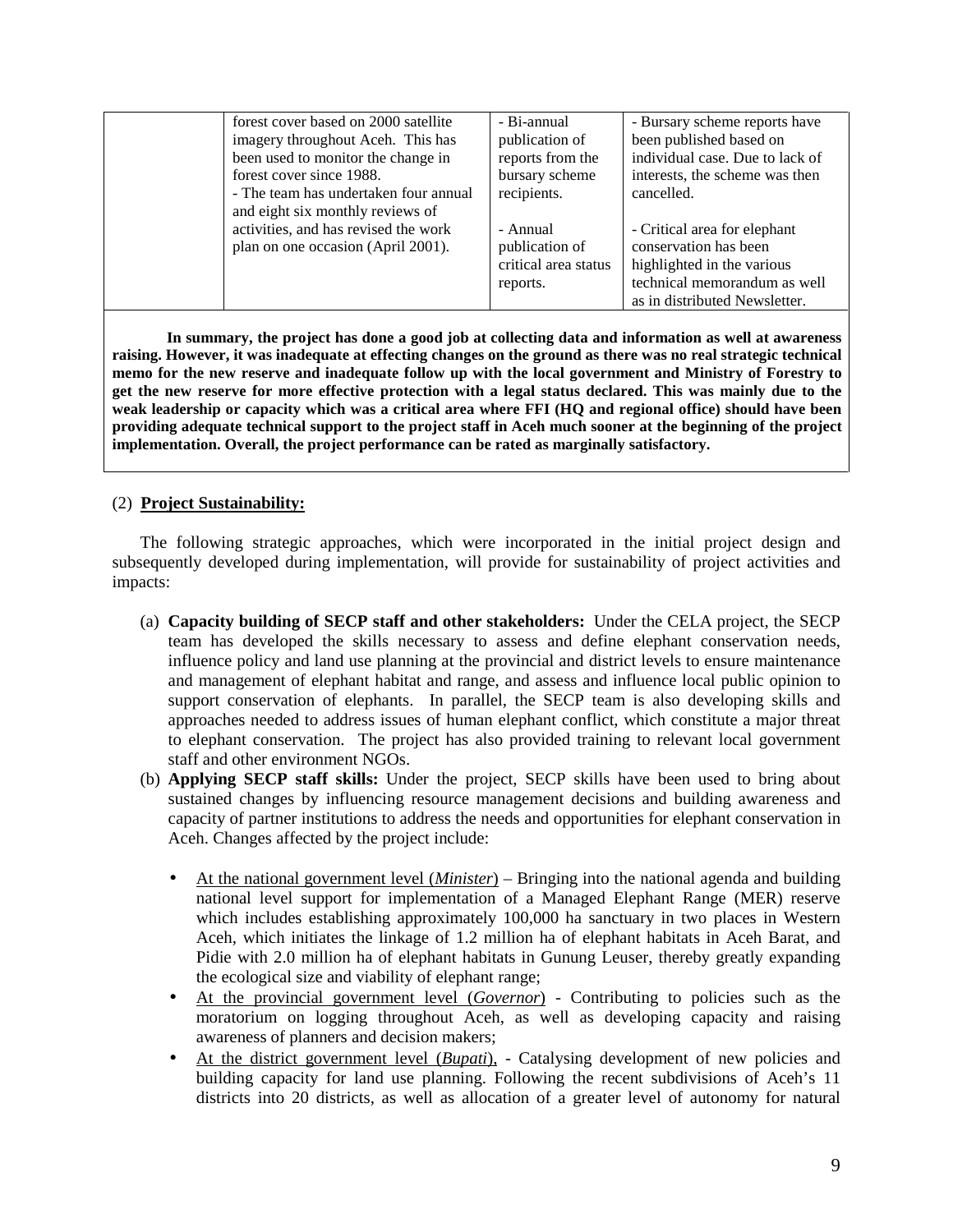resource management to the new district governments, there has been a priority need and opportunity to build capacity for sustainable resource use. Building strong relationships at this level has been important to ensure continued changes for conservation gain;

• At the village level (*Desa*), - building on traditional cultural values that support elephant conservation, and raising awareness of new needs and opportunities associated with elephant conservation.

The sustainability of project activities and impacts has also been supported by augmenting ongoing CELA activities with key interventions financed from other sources, such as initiatives to reduce human elephant conflict in selected areas of Aceh. Some project supported activities and impacts will be sustained and expanded through implementing a **Strategy and Action Plan** for SECP activities during 2003 - 2008. The strategy and action plan, which is outlined in **Annex 1**, identifies a range of priority conservation initiatives that will be packaged for operational and, possibly fund raising purposes into five areas of activity:

- *Reviewing, developing, and facilitating implementation of regulatory framework***:** Includes projects and programs to support any necessary improvements in regulations for management of forest resources at the national, provincial and district levels, as well as support for designing and implementing operational plans for their application at the field level.
- *Engaging in land use planning at provincial and district levels:* Includes projects and programs aimed at maintaining and reconstructing viable and contiguous areas of elephant habitat through: (a) collecting, collating and analyzing information on habitat types, elephant distribution and range, current and planned land use; and (b) building the awareness and capacity of land use planners and decision makers on the needs and opportunities to incorporate elephant conservation in the provincial and district levels land use planning.
- *Mitigating human elephant conflicts*: Includes targeted land use planning and community outreach activities to mitigate ongoing conflict situations, which includes developing and applying policy guidelines to pre-empt and respond to incidents of conflict, as well as participating in selected types of intervention, including building the capacity of government conflict response units.
- *Designing and implementing communication programs*: Includes initiatives to identify, assess and influence the behaviors that currently impact on elephant conservation through design and implementation of targeted communications programs.
- *Undertaking field assessment and analysis to support design, implementation and monitoring of conservation interventions*: Includes baseline surveys and monitoring of species, ecosystems and socio-economic parameters to guide the design and implementation of all SECP activities to maximize conservation impacts.

### (3) **Replicability:**

The CELA project was proposed and implemented in Aceh based on several considerations:

- The provincial government does not recognise (intentionally or otherwise) that elephant conservation and management is an issue, and lacks an objective overview of the problems, issues and possible solutions.
- Aceh lacks of an integrated forest and elephant management strategy.
- The forest and elephant management strategies that exist are too narrow in focus and in terms of institutional involvement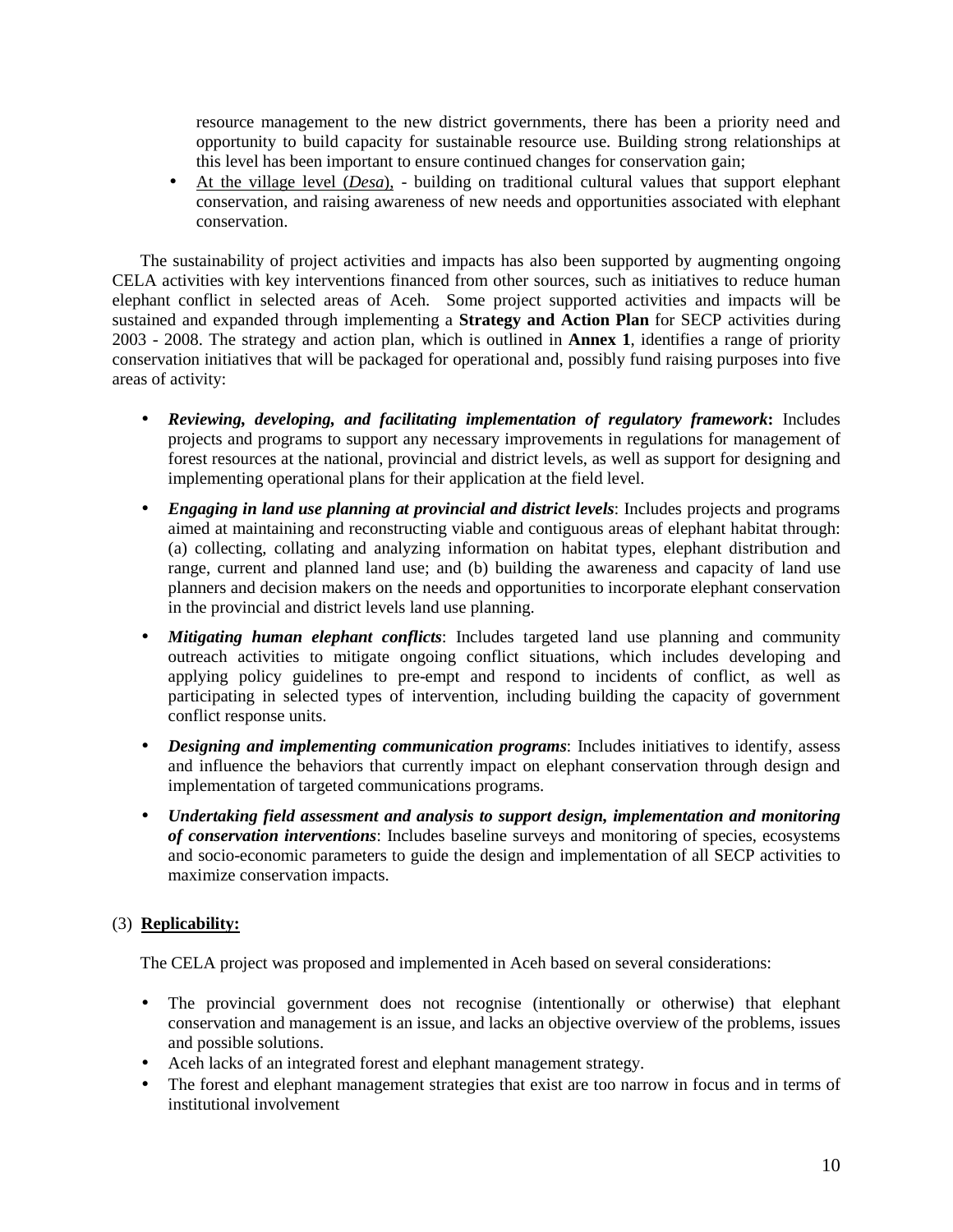The FFI-SECP strategy aimed to promote adoption of the following three integrated attitudes that is a necessary basis for solving these social problems and meeting SECP's overall conservation goals: (i) Elephant conservation will bring cultural, moral and economic benefits to the people of Aceh; (ii) Elephant conservation and management requires an integrated and inter-departmental approach; and (iii) Elephant conservation and management requires the designation of land as managed elephant range, including a network of sanctuaries and corridors.

The key elements of the approaches taken by FFI-SECP to achieve this during the implementation of CELA, which can and will be replicated are outlined below:

- **a) Gathering, collating and interpreting data to provide local government to be used in making informed decisions about land use planning.** Sound and informed decision-making requires valid and reliable data and information. FFI has collated secondary data, gathered experience from local knowledge about elephants and biodiversity in Aceh, conducted surveys, analyzed data and used GIS software for processing. FFI shared the data collated in easily understood formats with local and national government as well as to other environmental NGOs. Local NGOs and government often referred to FFI data relating to forest covers, land-use tenure and, elephant distribution and conflict distribution, as well as other biodiversity relevant data. In the six year strategy and action plan, FFI will continue the work and will help ten districts in preparing sustainable land-use plans that will be incorporated into their local regulations.
- **b) Baseline assessment of attitudes to inform and guide development of appropriate awareness and pride building activities.** In March and April 2002 (which was rather late, should have been much earlier) FFI conducted an extensive attitude survey to find out the perception of Acehnese communities towards elephants and their habitat. The assessment ran successfully, and based on the findings, FFI has set up an awareness strategy which has been implemented to gain support for elephant conservation in Aceh. As many as 1,040 respondents were interviewed amidst the restive situation of Aceh at that time. A follow-up attitude survey will be conducted in 2005 to assess the impact of awareness activities and to guide further development of pride building campaigns.
- **c) Using a single species as a flagship for broader conservation.** Due to a long relationship between elephants and humans, elephants are culturally accepted and respected by Acehnese communities. A herd of elephants requires space for migration and movement to fulfil their needs for minerals and food. This means that elephants need a large area for their home range in lowland forests, which serve as prime habitat for a wide diversity of other wildlife as well. Therefore it is ideal to use the elephant as an "ambassador" for gaining support to protect the forests as the elephant's habitat.
- **d) Building and maintaining strong local links and demonstrating the links between conservation activities and current political focus to build support.** Before and during the implementation of CELA, FFI-SECP has built cooperative relationships with many conservation institutions, community leaders (*Mukim*) and local government as well as academic institutions. FFI has MOUs with Ministry of Forestry, LIPI, Syiah Kuala University, Bappeda, and BKSDA. Regular face to face meetings were also conducted with decision makers including Bupatis and DPRDs. These activities yielded strong support from many levels of stakeholders toward forest conservation in Aceh and the objectives of CELA. A formal request and petition of *Mukim* leaders from five kabupatens asking the government to set up new conservation area in Aceh Barat, Aceh Jaya, Pidie, Aceh Besar and Nagan Raya was strong proof of the support from local communities.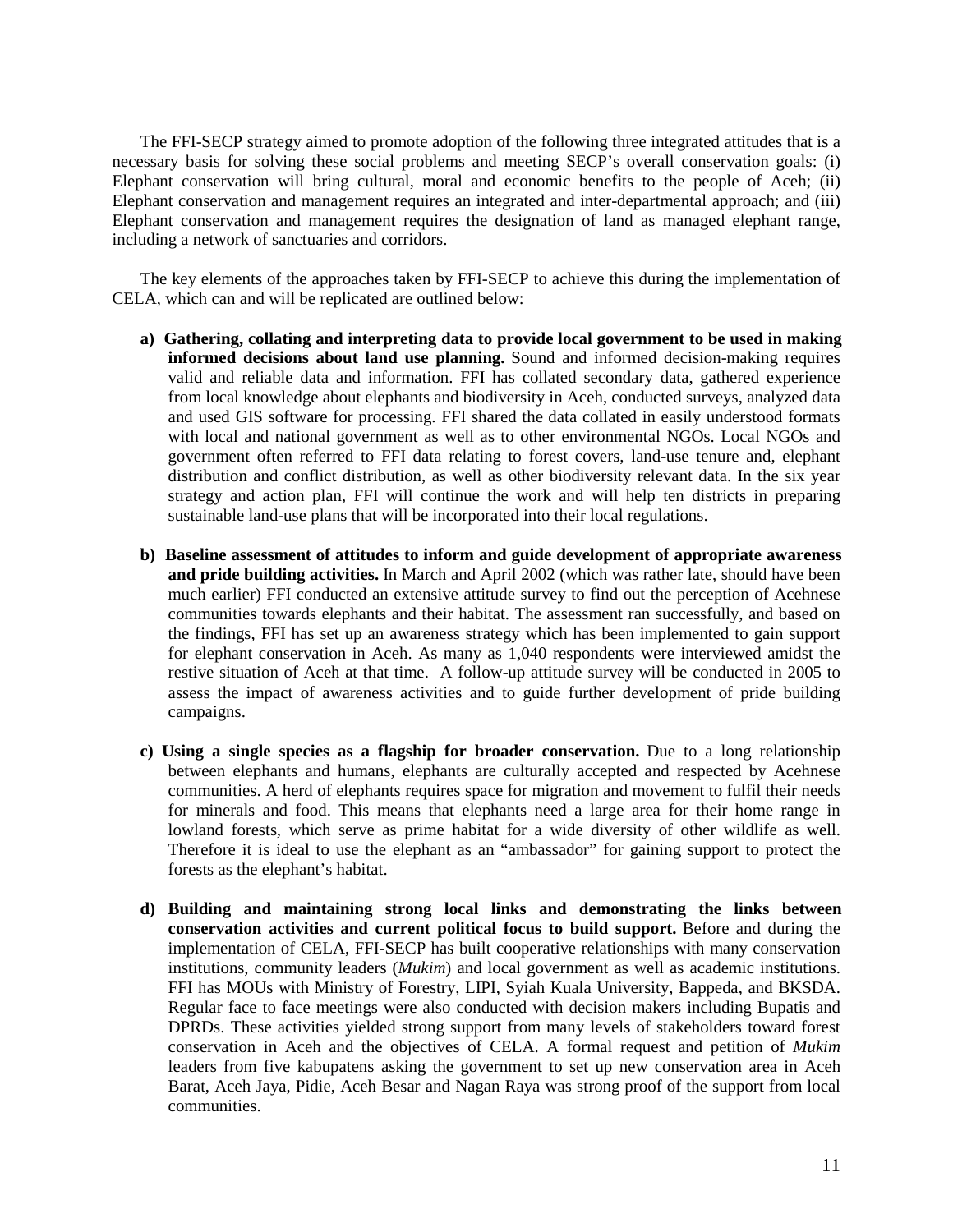#### (4) **Stakeholder Involvement:**

FFI began a process of broad stakeholder consultations based upon an initial problem analysis, before and during implementation of CELA project. In order to achieve the necessary participation in the process, the following meetings took place: (i) cross sectoral workshops were carried out in December 1998 on the development of the program for Sumatran Elephant Conservation in Aceh; and (ii) on 25th February 1999 on the "Aceh Elephant Landscapes Project and Biological Planning". Both of these built on the traditional respect within the province of the flagship species to gain the widespread agreement on the need for conservation of elephants and their habitat, with its wider biodiversity. Further village, district, and *mukim* level meetings were then held to gain public support for elephant conservation and setting up a new elephant sanctuary in five districts as part of Managed Elephant Range concept. The series of meetings with local communities, followed by a series of meetings with decision makers indicated that there is a wide stakeholder support for elephant conservation in Aceh. As a culmination to all works-done out over the past few years, FFI – SECP in collaboration with the Natural Resources Conservation Agency of Aceh (BKSDA) facilitated a large workshop on 17-18 October 2003.

Based on the needs assessment and request from *Imum Mukim* (community leaders) and other workshop participants, a working group (POKJA) has been formed consisting of 25 participants from various elements of people from Aceh, local government, and both local and international NGOs. POKJA members are collectively working to follow up all workshop outputs over the successive six months which are mainly aimed to: (i) alter the legal status of Protection Areas to become Conservation Areas in order to guarantee that there is no forest conversion in the future; (ii) manage incidents of human-wildlife conflict (elephant), by proposing a new elephant sanctuary; and (iii) strengthen the role of traditional communities in environmental conservation, considering that local/traditional communities have traditional wisdom to manage the environment.

#### (5) **Monitoring and Evaluation:**

FFI has a standard project reporting mechanism, which requires financial and activity progress reports on a quarterly basis. Project performance was monitored at six monthly and quarterly intervals when project personnel meetings were held to review targets and check progress. An independent audit was held at the end of each project year, which was included into the evaluation report.

For biological and forest monitoring, FFI has conducted the following:

- Forest cover was monitored by satellite imagery, combined with on the ground data collection from other activities focussing on Aceh Barat, Aceh Jaya, Pidie and Aceh Besar.
- Several local environmental NGOs (PASE, Cougar and WALHI) were contracted to collect up to date information on key landscape linkages and the *Ladia Galaska* plans.
- Elephant population in Aceh Barat and Aceh Jaya have been monitored using watering holes, mineral licks and other key sites in the assessment area. This has provided initial data for long term monitoring of elephant populations.
- The number of reported elephant conflict incidents were monitored to examine the rate of change of this problem and determine the locations where efforts should be focused.

#### (6) **Special Project Circumstances:**

*Achievements of Implementing Fieldwork in a Conflict Area*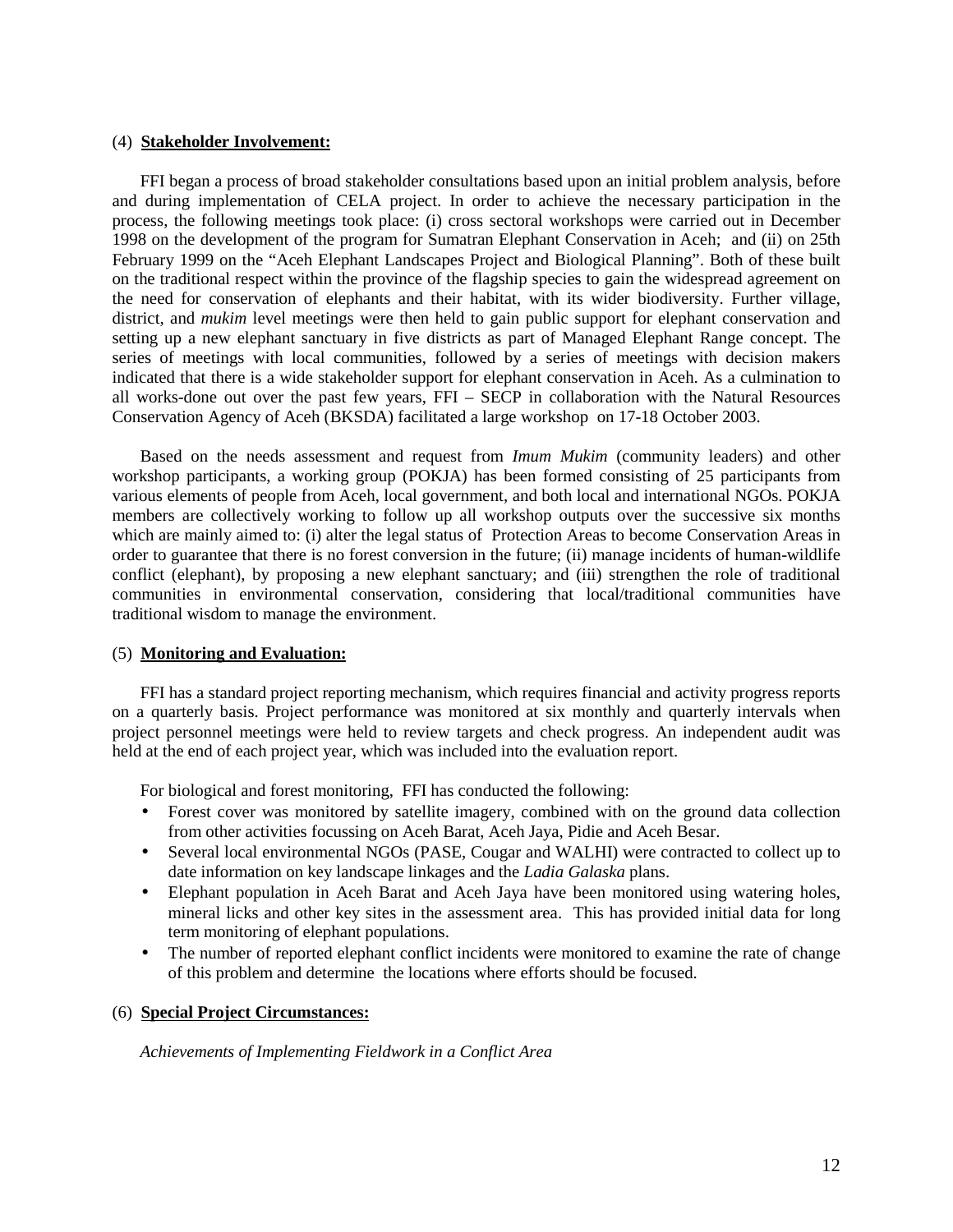Some project activities were delayed due to political instability in 2001, which led to restriction of access of project staff to some project field sites in Northern Aceh. Consequently, the World Bank supervision mission of November  $16 - 17$ , 2001 approved a revised project strategy and work plan which focused on activities in districts where access to the field was least impeded by security concerns, grouped the originally envisaged outputs and activities into four thematic components, and included a time frame that would require an extension of the project duration by one year, through end of December 2003. A one year extension was then approved in November 2002, coinciding with the signing of the 'Cessation of Hostilities Agreement' (CoHA) in Aceh which considerably improved the efficiency and effectiveness of field activities. The CoHA was signed in Geneva by both sides in the Aceh conflict, the Government of Indonesia (GOI) and the Free Aceh Movement (GAM) on December 9, 2002 which people called it the 'Peace Agreement'. The implementation of CoHA raised expectations for peace of the Acehnese community and SECP's expectations for being able to conduct activities in the field which had been difficult to implement during the conflict situation in Aceh.

Soon after the Peace Agreement was signed, SECP sent field officers to implement the '*Ramadhan Campaign'* in the areas which had previously been recognized as 'dangerous areas' in Aceh, but were currently safe. SECP was aware that those areas are potentially important for elephant conservation in Aceh, and had no doubt that the SECP team should be conducting field surveys to gain information on elephant population, distribution and migration. Besides conducting the '*Ramadhan Campaign*', the SECP team also assessed the possibilities to implement a field survey in Tangse-Geumpang (district of Pidie), Panga-Laguen (district of Aceh Jaya) and Tamiang Hulu-Serbajadi (district of Aceh Timur and Tamiang). The assessment resulted in the decision that SECP could implement the field survey in Pidie, Aceh Jaya and Aceh Timur-Tamiang district.

During February-April 2003, the SECP team conducted field surveys in Pidie, Aceh Jaya and Aceh Timur-Tamiang. The Peace Agreement enabled the team to cooperate with the local community through village leaders to obtain information about the areas where activities could be conducted. Army and Police officers were also keen to issue permit letters for the SECP team, and they also provided information about the security situation in the field. Unfortunately, following this, several incidents caused the security situation to become unstable. Some of the Joint Security Council offices were destroyed by protesters. The protesters demanded that the army carry out a military operation because illegal levies and intimidation had arisen during the 'Peace Agreement' even though fatal incidents had dramatically decreased from more than 80 people to 12 people a month. There was no choice for SECP except to withdraw the team from the field. The last team returned to Banda Aceh office on April 27, 2003, and the situation deteriorated until the GOI decided to implement Martial Law on May 19, 2003 initially for a six month period. After more than 9 months of military operation, the areas which are still recognized as the most dangerous places are in Bireun, Aceh Utara, Aceh Timur and Aceh Tamiang. The other districts have become more conducive to normal life, especially in the west coast area. Local people have started again to do daily activities such as farming, trading and fishing. Only the activities in the forest are still restricted because the rebels still exist in some forest areas.

#### *The Impact of Martial Law on SECP Activities*

The Presidential decree stated that international NGOs are not allowed to operate during the military operation and humanitarian assistance must only be provided through the government under the Social Department's coordination. However, the GOI has realised that international NGOs which operate in Aceh are not only humanitarian NGOs, but also international NGOs which work in other areas, such as conservation. FFI is the only international conservation NGO still working in Aceh during the Martial Law declaration. Only because FFI followed the procedures required for conducting field activities in the past, the military authorities allowed FFI to continue to operate in Aceh. However all field activities in the forest, whether they be conducted by local communities or NGOs, are not permitted during the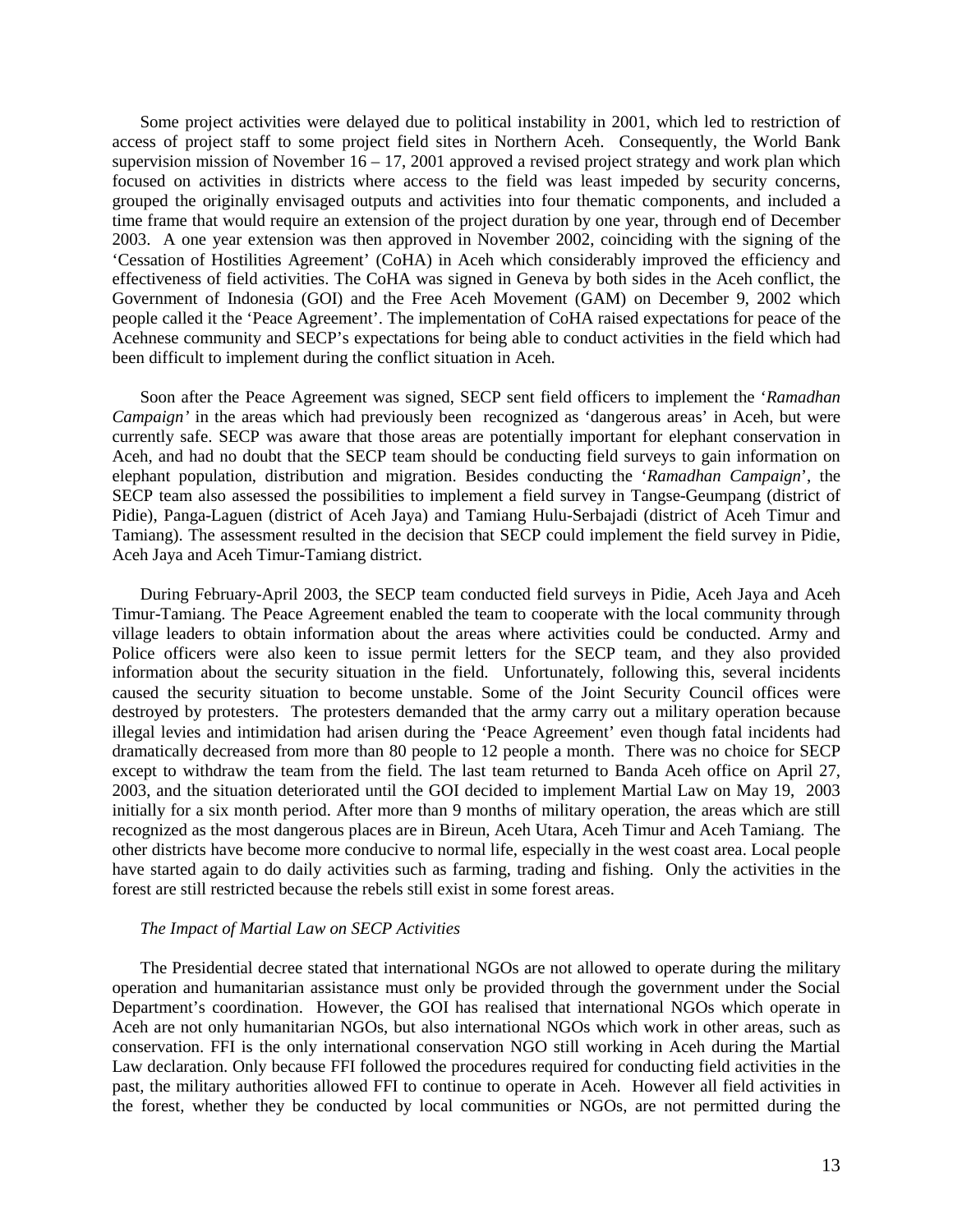military operation. Similarly, procedures must be followed before distributing awareness materials or holding meetings. Awareness activities implemented in small towns (sub-district level) have been allowed, as long as the materials for awareness are submitted to the police prior to distribution. Any meeting which is held by any organisation must first receive permission from the military and police authorities. The organisation must submit a letter which clearly states the person who is in charge of the event, as well as include a list of all speakers and participants. Before the police authority issues the permit, the invitations to the participants must not be distributed.

One of the goals of the operation is to recover the governance system. Therefore, the project activities which are in line with the operation are welcomed and policy development which is one of SECP's activities is allowed during the operation, through the strengthening of the local government, especially in supporting the decision makers to recover the governance system. Apart from activities in the forest, all other activities such as capacity building, policy development, education and awareness can be implemented during Martial Law. The most difficult obstacle to overcome during the implementation of Martial Law in Aceh has been the lengthy bureaucratic procedures and extremely time consuming to get the permits which takes at least one month.

#### (7) **Institutional Capacity/Partner Assessments:**

During the first three years of planned project implementation, three supervision missions were conducted by the World Bank. A one year extension to December 2003 was agreed in November 2002, and the Bank conducted an interim supervision in February 2003, fourth supervision mission in June 2003, and final supervision in December 2003. The first formal supervision mission was conducted after the project had been operational for 16 months and the mid-term review was conducted 2 months before the original closing date. Even the frequency of the World Bank's supervision missions may be considered as inadequate, however, the project in the early phases has received more technical inputs from the World Bank than from FFI HQ (who held the contract and was required to provide).

The project has received three satisfactory ratings (in April 2001, October 2002 and December 2003) and two unsatisfactory ratings (in November 2001 and June 2003). Following the unsatisfactory rating in November 2001 due to "delays in meeting project activity targets, including preparation of a realistic and achievable work plan, and delays in providing adequate financial and administrative reports", the project restructured the work plan and operational structure, and FFI HQ ensured stronger institutional support. Some improvements were noted in October 2002 which justified granting of one year extension until December 2003. However in June 2003 the project was rated as "unsatisfactory" mainly due to (i) inadequate technical and operational support from FFI HQ; and (ii) late financial and other reporting which is also of FFI HQ's responsibility. In general the project has used the extension well, at least from June 2003 onwards, especially on the outreach side. The extension has also required FFI HQ to commit for additional longer-term support beyond original project period. The project team expressed its concerns that the unsatisfactory rating may result in inappropriately negative perceptions about the competence of the SECP team and of FFI.

#### **Summary of Main Lessons Learned:**

The following lessons learned are related to the five project outputs of CELA

**Output 1: Increased Knowledge and Protection of the Biodiversity of Forest Ecosystems of Northern Aceh.**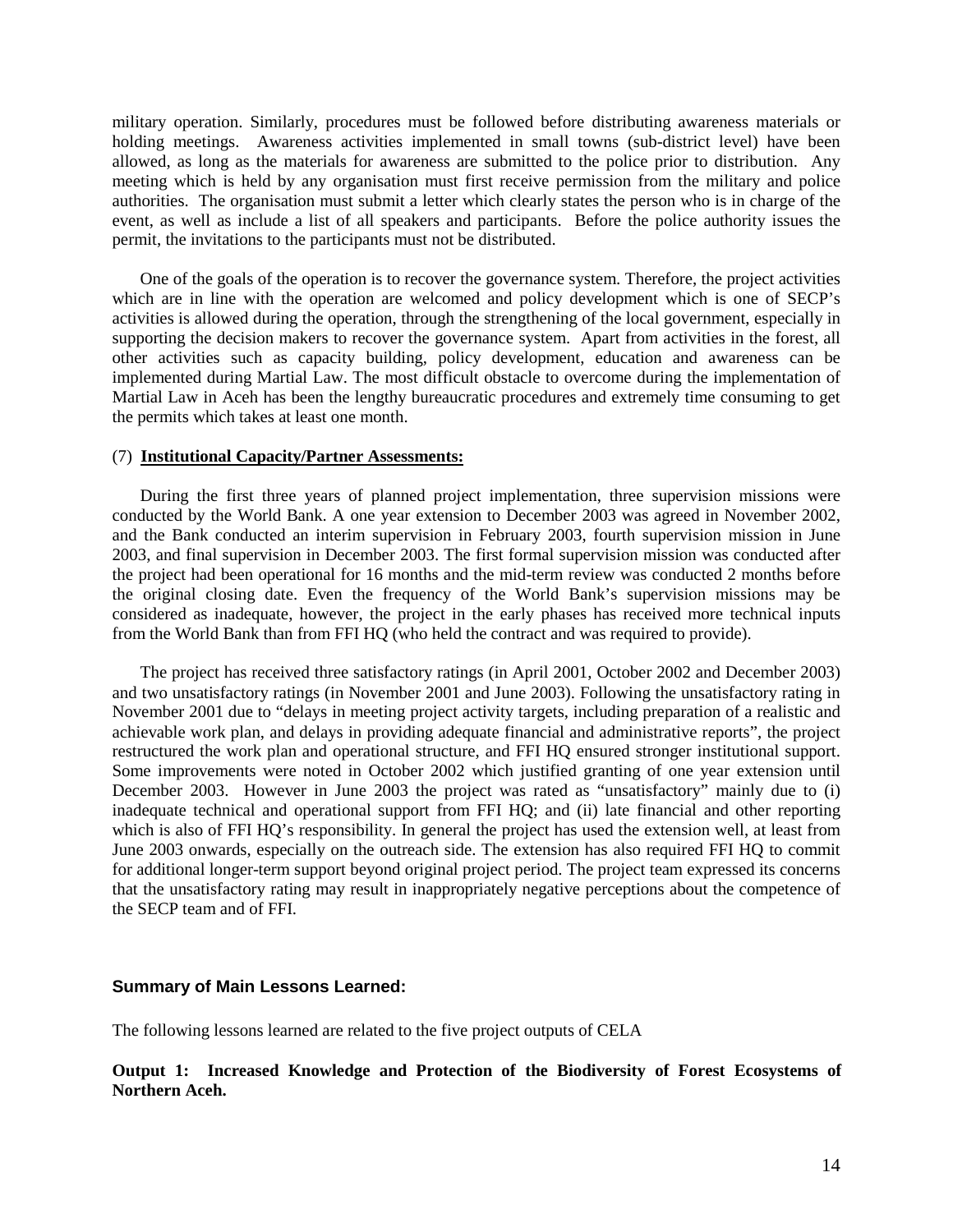- É Involvement of stakeholder liaisons based in key district (*kabupaten*) working areas greatly aided in the gathering of up-to-date biodiversity related information on a regular basis, as well as assisted in the coordination of surveys with local volunteers prior to the arrival of the survey team at the field site.
- É Proactive initiatives to coordinate with security authorities and conducting regular risk assessments is an important procedure to determine appropriate type and frequency of planned project activities to be implemented, as well as to minimize the risk to project team and partners (no staff have been injured as a result of the ongoing conflict in Aceh throughout the 4 years of project operation).
- É Use of appropriate technological equipment immensely aided in determining survey focus areas, analysing data gathered and convincing decision makers of the need to address elephant landscape conservation issues.
- É Original project design failed to cover a wider area of assessment which has resulted in a lack of detailed elephant landscape knowledge in some districts in Aceh.

#### **Output 2: Enhanced Capacity among Project Implementers and Partners to Achieve and Sustain Project Objectives**

- É Conducting training sessions for project partners by project implementers was highly beneficial for maintaining a close and cooperative relationship with key partner institutions.
- É Upon project initiation it is essential to perform a comprehensive training needs assessment and schedule of when training of project implementers and partners are to take place.
- É Training for administrative/project management/financial staff should be given equal attention to other training needs.
- É For the student bursary scheme to be successful, advertising should reach a wider audience across Aceh province.

#### **Output 3: Enhanced Policy and Practical Framework for Forest Conservation in Aceh**

- É Numerous multi-level meetings with key stakeholders and decision makers enabled policy makers to gain a comprehensive understanding of current elephant landscape conservation issues.
- É Formal cooperative agreements (MOUs) between project implementers and various government institutions brought key agencies into a clear counterpart structure and facilitated greater collaboration in the implementation of project activities.
- É National decentralisation brought about a shift in decision making power to governments at the district and provincial levels which presented greater opportunities for project team members to take part in the decision making process.
- É Greater attention to lobbying the government in relation to the development of the *Ladia Galaska* highways and proposing the elephant sanctuary (MER) should have been given earlier at the national level.

#### **Output 4: Strong Stakeholder Support for, and Participation in the Project, Its Aims and Activities**

- É The baseline attitude survey should have been scheduled to take place at the beginning of the project in order to design the awareness campaign strategy at an early phase.
- É Original project design failed to include a second attitude survey during the project life to assess the impact of the social marketing campaign.
- É Conservation awareness through religion proved to be a powerful and effective tool to involve key stakeholders in the project and spread the conservation message.
- É Attitude surveys are essential to determine the best target groups, media and methods to implement an effective awareness campaign.
- É Designing of a project website assisted in the raising of the project profile and building political and funding support for the project.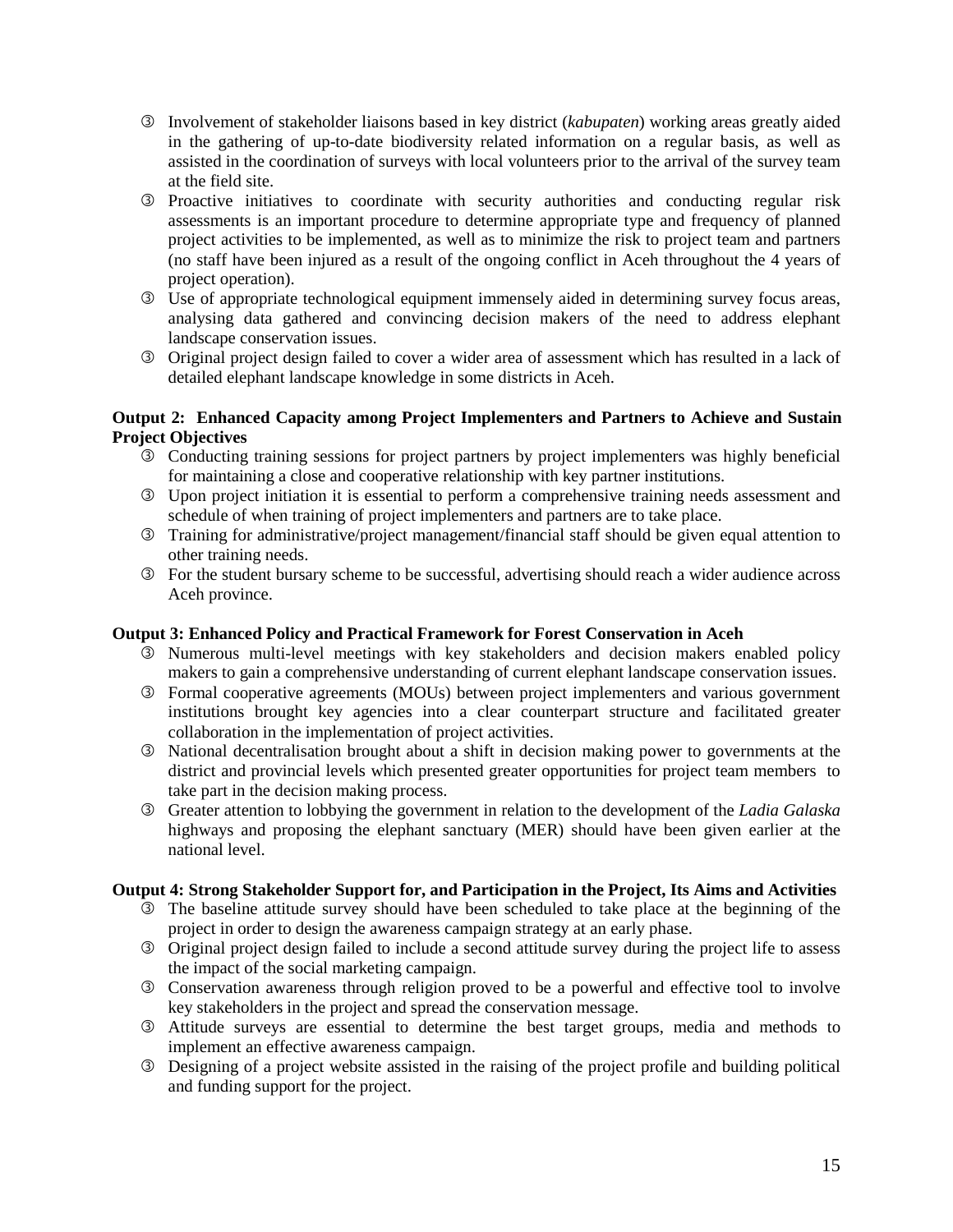#### **Output 5: Evaluation and Dissemination of the Results and Effectiveness of Activities and Interventions**

- É Regular visits to the field office by regional FFI Asia-Pacific staff provided beneficial support to the project team.
- É More regular supervision missions by both the World Bank and FFI HQ focused on both technical and administrative/financial matters should have been conducted from the beginning of project implementation in order to effectively evaluate and guide the project team.
- É Meetings held with other NGOs and government institutions provided an avenue for greater sharing of activity results and areas of potential collaboration.
- É Bottom-up planning process provided ownership and increased the level of responsibility amongst project implementers

#### **Other lessons learned**

- It is useful to keep the project running, even through a time of civil conflict and poor security, to maintain some profile, as it has convinced local stakeholders of FFI's long-term commitment and laid ground for improved outreach and constituency building.
- The importance of adequate and committed support from parent NGO (FFI HQ and Regional Office), including adequate resources for technical input and capacity building during the project period and commitment to maintain support beyond project period.
- International NGOs expanding their global programs such as FFI's situation, need to put in place adequate resources and support mechanisms to service an expanded network, especially when there is a need to strengthen national capacity as part of their new programs.

#### **IV. Financial Management Status:**

Summary of audit reports received and periods that they cover over the course of the project:

| <u>No.</u>    | <b>Period Covered</b>               | <b>Completed</b> |
|---------------|-------------------------------------|------------------|
|               | 1 January $2000 - 31$ December 2000 | 23 May 2001      |
|               | 1 January $2001 - 31$ December 2001 | 13 June 2002     |
| $\mathcal{R}$ | 1 January $2002 - 31$ December 2002 | 16 June 2003     |

According to the Grant Agreement, the annual audit reports should be submitted to the Bank within four months of the end of each calendar year. All audit reports received stated for unqualified opinion, however, as the table above shows, the audit reports had always been received late.

Due date of final statement of accounts and external audit with period of coverage from 1 January 2003 to 31 December 2003 is: **April 30, 2004**.

Received by Task Manager: **No** (not yet due, will be due on April 30, 2004).

| <b>Approved by Acting Country Director</b> | Date | <b>Signature</b> |
|--------------------------------------------|------|------------------|
|                                            |      |                  |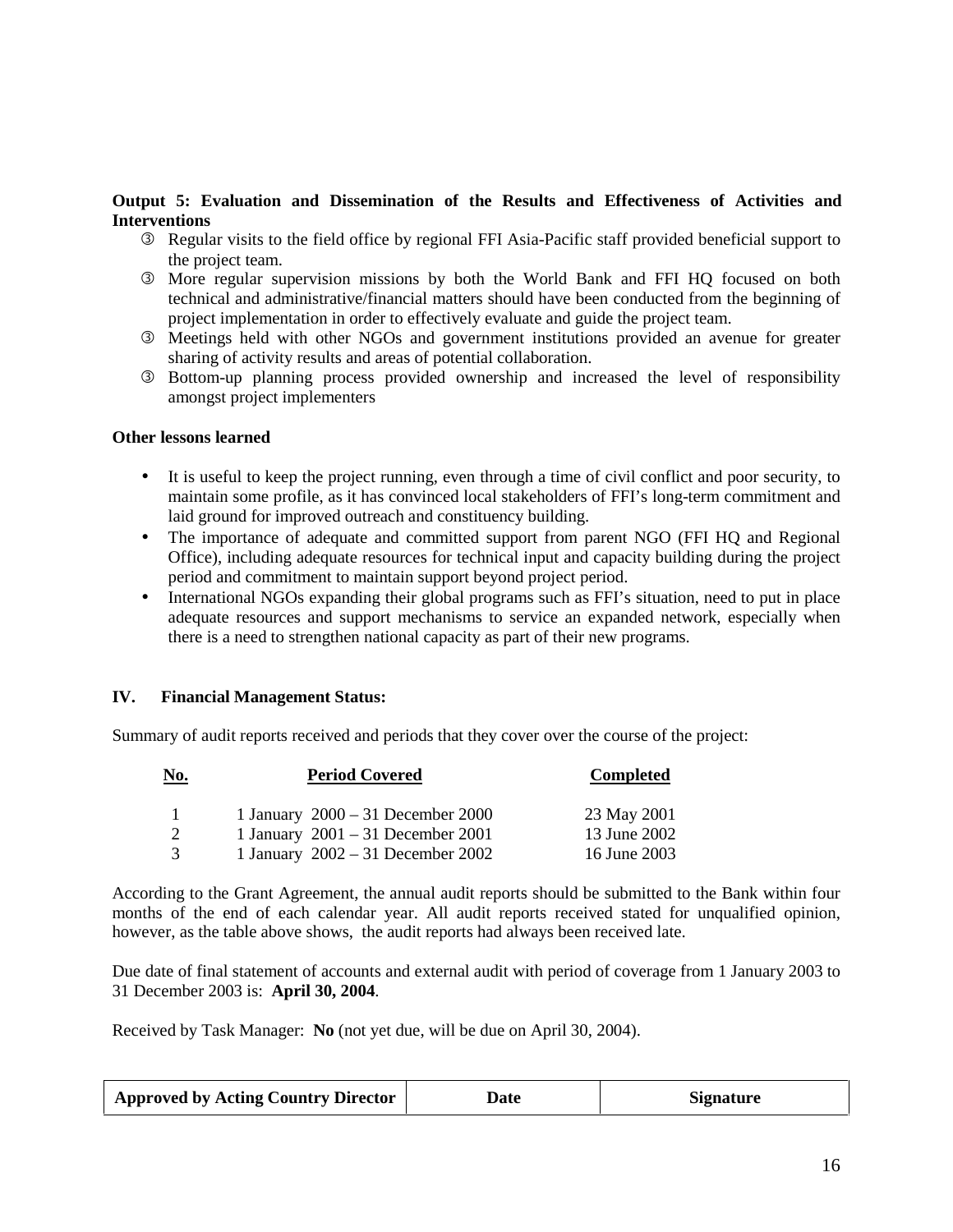| <b>Bert Hofman</b> |  |
|--------------------|--|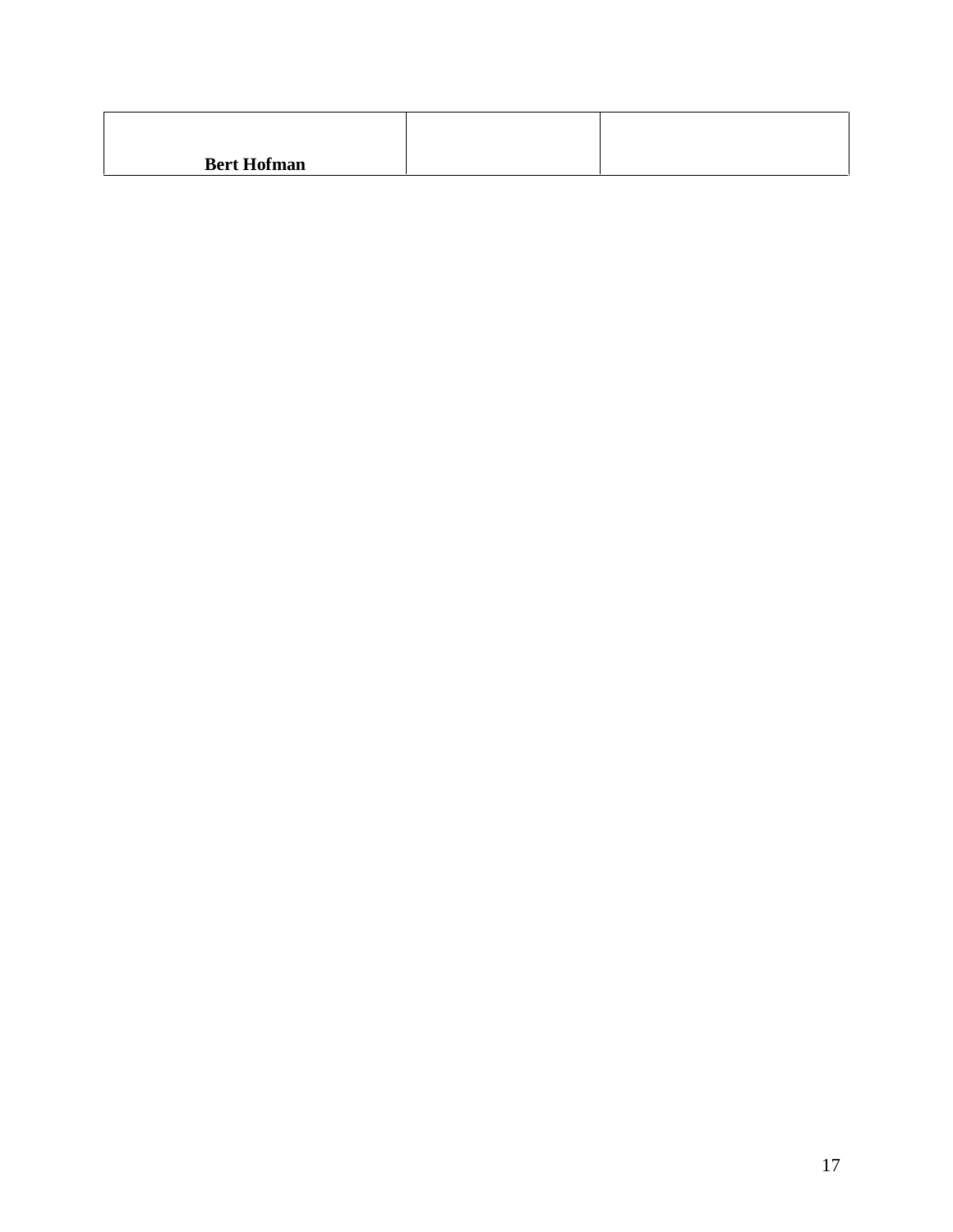



Caring for elephants habitat and people

Annex: 1

# **Fauna & Flora International Sumatran Elephant Conservation Programme Strategy and Action Plan**

## **Summary**

Over the last several years of operation, the FFI Sumatran Elephant Conservation Programme (SECP) has built a body of knowledge about wild elephants, elephant habitat and land interests in Aceh, and an understanding of the interventions required to address threats to elephants and their habitats in Aceh. This achievement was financed largely through provision of a GEF Medium Sized Grant for the project "Conservation of Elephant Landscapes in Aceh". The GEF grant will end in December 2003. Consequently, this strategy and Action Plan has been prepared by the SECP team in preparation for planning and implementing in-situ elephant conservation in Aceh and North Sumatra, over the period 2004 – 2008, with the support of funding from multiple donors.

**The operational strategy** is presented with SECP's objective, guiding principles and areas of activity, which give an indication of the focus of SECP. Through preparation of a logical framework, SECP has developed an **action plan** of project components for implementation of the Operational strategy and the overall SECP objective over five years. These components take into consideration the guiding principles of SECP and each of the areas of activity are represented in one or more of each of the components – (an area of activity may directly relate to a project component, or it may cross cut several project components). The activities to achieve the objective of each of the components over the next three years have been agreed and are presented as a **three year action plan** with indicative **budget** and an initial **Fundraising Strategy** has also been prepared. The log frame and detailed work plan and budget for each component are presented in the annex section.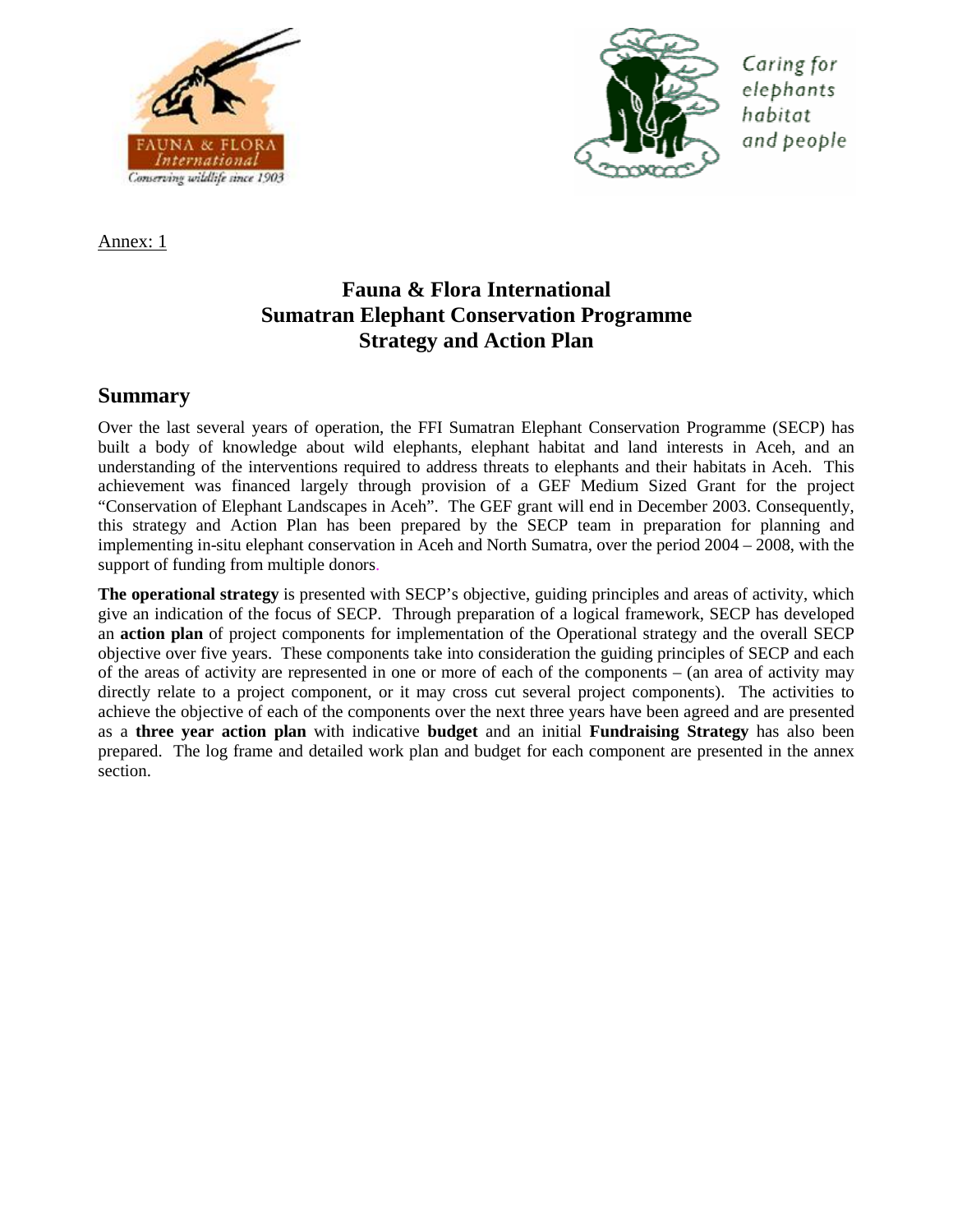# **Operational Strategy**

## **Objective**

Conservation of wild Sumatran elephants and their habitats in Northern Sumatra.

### **Guiding Principles**

Wherever possible we:

- Choose solutions that are environmentally, socially and economically sustainable, and build on traditional cultural values.
- Work through partnerships with local organisations, and build local capacity where needed.
- Address priority conservation needs where there is absent or insufficient effort on the part of other organisations.
- Are flexible in our response to needs and provide practical support at whatever level is appropriate.
- Adopt a team and collegiate approach to developing and implementing our programmes and enhancing the quality our work.
- Monitor and measure the impacts of our interventions and adjust our operations to optimize impacts.
- Are politically neutral.

#### **Areas of Activity**

*Reviewing, developing, and facilitating implementation of the regulatory framework***:** Includes projects and programmes to support any necessary improvements in regulations for management of forest resources at the national, provincial and district level, as well as support for designing and implementing operational plans for their application at the field level.

*Engaging in land use planning at provincial and district levels*: Includes projects and programmes aimed at maintaining and reconstructing viable and contiguous areas of elephant habitat through: (a) collecting, collating and analyzing information on habitat type, elephant distribution and range, current and planned land use, and (b) building the awareness and capacity of land use planners and decision makers of the needs and opportunities to incorporate elephant conservation in the provincial and district level land use planning.

*Mitigating human elephant conflict*: Includes targeted land use planning and community outreach activities to mitigate ongoing conflict situations, which includes developing and applying policy guidelines to pre-empt and respond to incidents of conflict, as well as participating in selected types of intervention, including building the capacity of Government conflict response units.

*Designing and implementing communications programs*: Includes initiatives to identify, assess and influence the behaviours that currently impact on elephant conservation through design and implementation of targeted communications programmes.

*Undertaking field assessment and analysis to support design, implementation and monitoring of conservation interventions*: Includes, baseline surveys, and monitoring of species, ecosystems and socioeconomic parameters to guide the design and implementation of all SECP activities to maximize conservation impacts.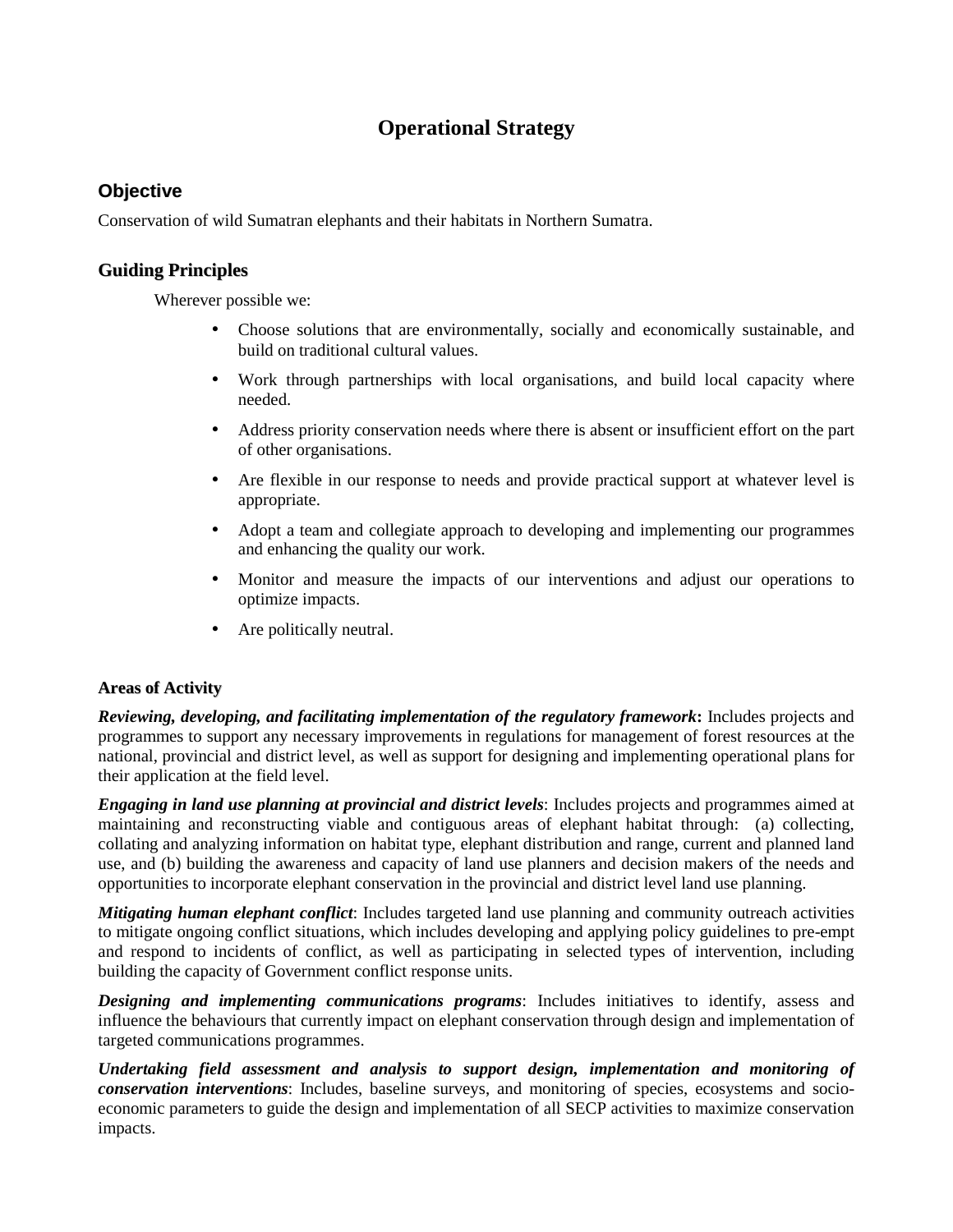## **Action Plan for Project Implementation 2004-2008**

## **Summary Description of Programme Components**

## **1. Incorporating conservation considerations into land use planning and management,** will entail:

- (a) *Undertaking field assessment and analysis to support design, implementation and monitoring of conservation interventions*, including, baseline surveys, and monitoring of species, ecosystems and socio-economic parameters to guide the design and implementation of all SECP activities to maximize conservation impacts.
- (b) *Engaging in land use planning at provincial and district levels* in order to maintain and reconstruct viable and contiguous areas of elephant habitat through: (i) collecting, collating and analyzing information on habitat type, elephant distribution and range, current and planned land use, and (ii) building the awareness and capacity of land use planners and decision makers of the needs and opportunities to incorporate elephant conservation in the provincial and district level land use planning.
- (c) *Reviewing, developing, and facilitating implementation of the regulatory framework,* specifically including regulations governing management of forest resources at the national, provincial and district level, as well as support for designing and implementing operational plans for their application at the field level.

#### **2. Responding to Human Elephant Conflict,** will entail:

- (a) *Developing policy guidelines on response to human elephant conflict*, for adoption and dissemination by the appropriate authorities.
- (b) *Building local capacity to respond to incidents of human elephant conflict* to mitigate and pre-empt further impacts, through provision of guidance and assistance to local communities and land owners living on the periphery of elephant habitat.
- (c) *Facilitating local authority and local community collaboration* in mitigation of human elephant conflict.

### **3 Building capacity for control of forest crime,** will entail:

- (a) *Assisting enforcement authorities* to develop techniques and prepare and implement operational plans, for investigation, patrolling and prosecution.
- (b) *Facilitating local authority and local community collaboration* to enforce wildlife protection law.

**4. Building Public and Stakeholder Support for Conservation,** at the provincial, district and village level, and will include: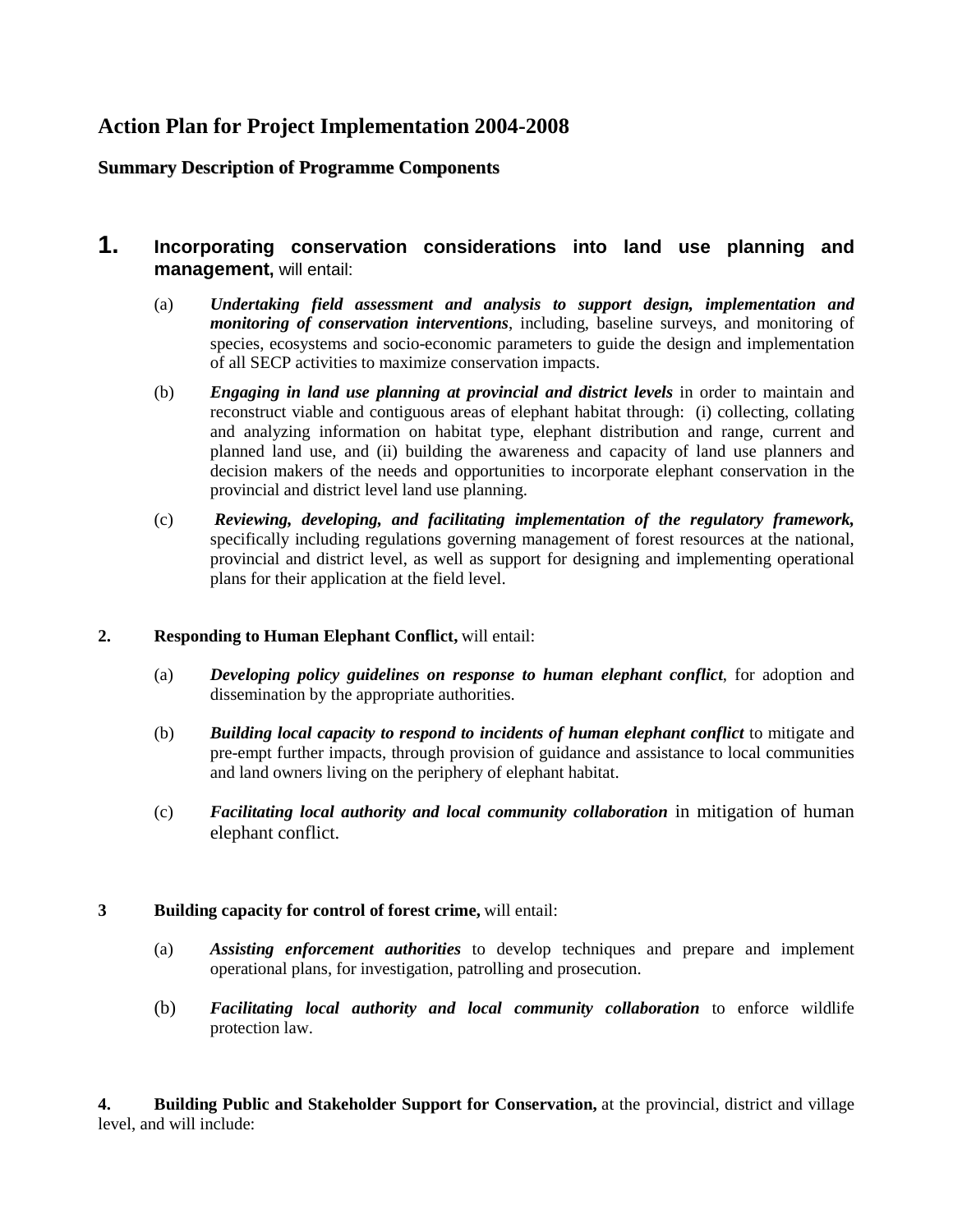- (a) *Designing and implementing targeted communications programmes* to influence public behaviours that currently impact on elephant conservation.
- (b) *Encouraging and assisting key decision makers* to make reasoned decisions in support conservation through lobbying and provision of analysis.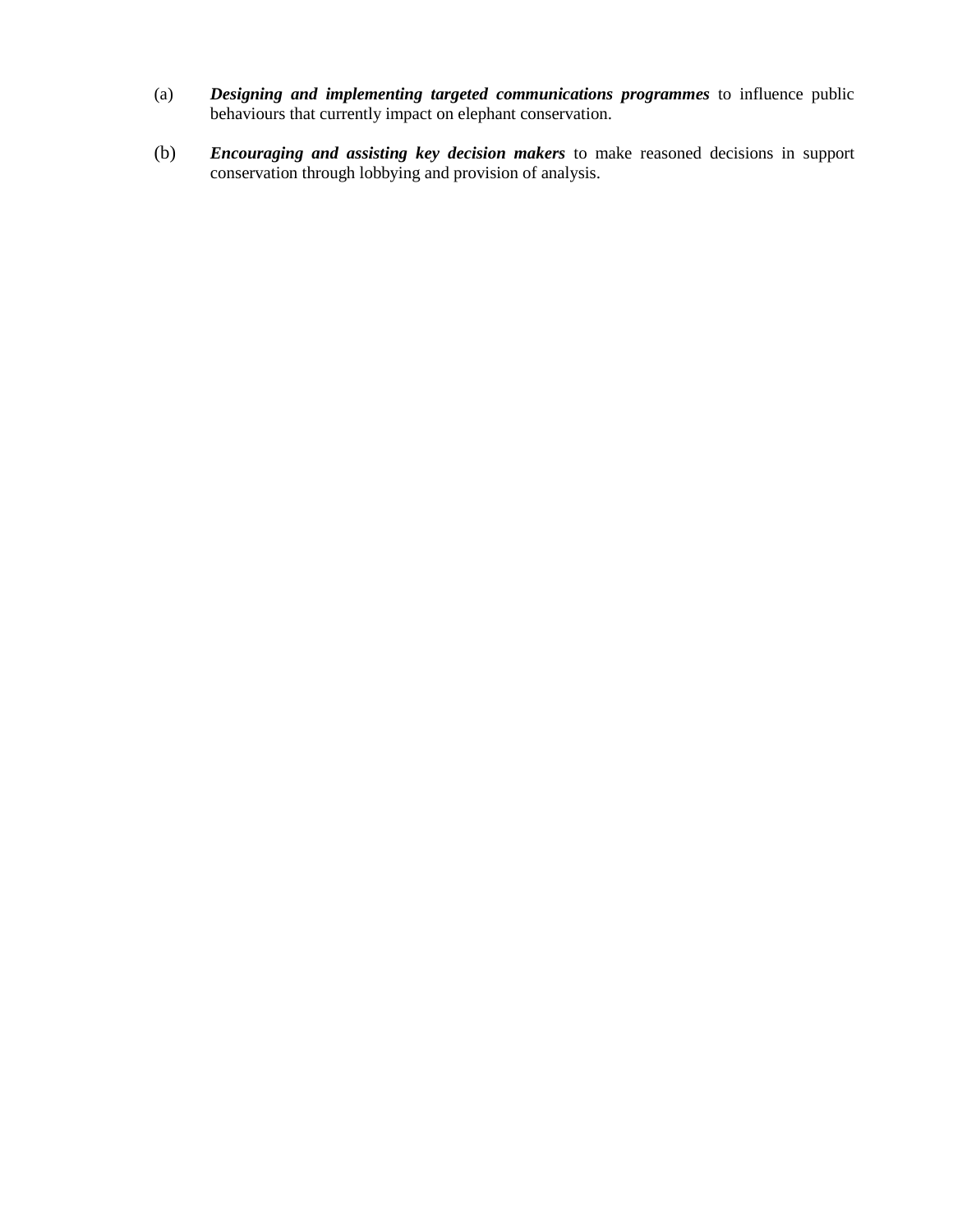# **Three year Action Plan and Indicative Budget**

# **for Project Implementation 2004-2006**

| <b>Project Component Objectives and Activities</b>                                                                                                               | <b>Budget</b> |
|------------------------------------------------------------------------------------------------------------------------------------------------------------------|---------------|
| 1. Conservation of elephants incorporated into land use planning $\&$                                                                                            |               |
| management in 10 districts in Aceh and North Sumatra.                                                                                                            |               |
| 1.1 Establish Elephant Sanctuary and its collaborative management                                                                                                | \$363,300     |
| 1.2 Gain incorporation of Managed elephant range concept into land use planning                                                                                  | \$235,700     |
| 1.3 Conduct review and seek reformation of regulatory framework relating to<br>biodiversity conservation                                                         | \$17,000      |
| 2. National policy for response to HEC supports in-situ elephant                                                                                                 |               |
| conservation and local authorities and communities in Aceh and North                                                                                             |               |
| Sumatra have the capacity to implement it.                                                                                                                       |               |
| 2.1 Develop policy guidelines on response to HEC                                                                                                                 | \$10,000      |
| 2.2 Build capacity of local authority to respond to HEC and implement guidelines                                                                                 | \$150,000     |
| 2.3 Facilitate local authority and local community to collaborate in mitigation of<br><b>HEC</b>                                                                 | \$10,000      |
| 3. Local authority capacity for control of forest crime strengthened in                                                                                          |               |
| priority sites.                                                                                                                                                  |               |
| 3.1 Assist local authorities to develop techniques and to prepare, co-ordinate and<br>implement operational plans for investigation, patrolling and prosecution. | \$150,000     |
| 3.2 Facilitate local authorities and local communities to collaboratively enforce<br>wildlife protection law.                                                    | \$184,000     |
| 4. Public and key stakeholders support conservation of elephants and                                                                                             |               |
| their habitat and participate in conservation efforts at provincial,<br>district, and village levels.                                                            |               |
| 4.1 Design and implement a social marketing campaign                                                                                                             | \$63,000      |
| 4.2 Establish biodiversity conservation information hubs (pojok)                                                                                                 | \$19,000      |
| 4.3 Encourage local education department to include biodiversity conservation                                                                                    | \$27,000      |
| knowledge in 'Mulok' local knowledge school curriculum.                                                                                                          |               |
| 5. Project Monitoring and Management                                                                                                                             | \$450,000     |
| 5.1 SECP elephant population and habitat status assessment.                                                                                                      | \$10,000      |
| 5.2 Second attitude survey.                                                                                                                                      | \$5,000       |
| 5.3 Records of public events and media articles                                                                                                                  | \$1,000       |
| <b>TOTAL</b>                                                                                                                                                     | \$1,695,000   |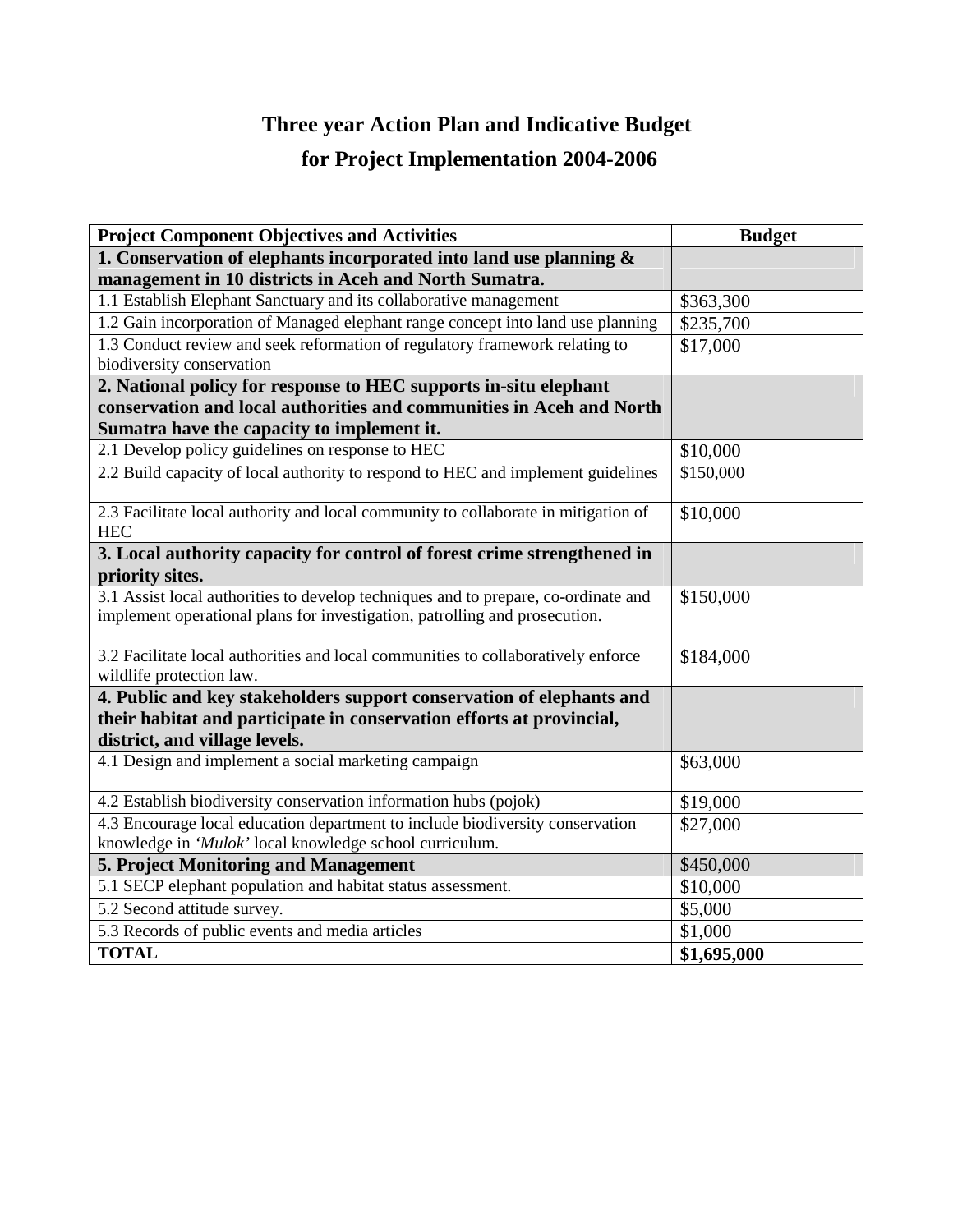# **Fundraising Strategy**

Need to raise \$1,695,000 over three years.

This can be divided into **'themes'** by component, type of operational activity and focal issue, such as:

- 1. Conservation Response Units
- 2. Sanctuary Establishment and Management
- 3. Use of technology for Satellite tracking
- 4. Survey and Field work
- 5. Human-Elephant conflict mitigation
- 6. Translocation project
- 7. Education
- 8. Information centres Pojok
- 9. Community involvement and development(ICDP)
- 10. Elephant welfare
- 11. Tackling Forest crime
- 12. Forest conservation monitoring and land use planning.
- 13. History and culture of Aceh
- 14. Linking conservation and business
- 15. Policy development.
- 16. Good governance

We can approach different **types of donors** for these different aspects of the project including:

- 1. Zoos
- 2. Animal welfare focussed donors
- 3. CEPF
- 4. Scientific focussed donors
- 5. Entertainment organisations (relating to the communications activities)
- 6. Industry and Organisations linked with Aceh (LNG Arun, Exxon-Mobile, KKA, Aceh Asian Fertilizer, Semen Andalas Indonesia)
- 7. Corporate donors
- 8. Rich individuals particularly interested in elephants
- 9. Debt swap for nature
- 10. Foreign governments (statutory)
- 11. Public project sponsorship or membership

To approach donors we need to develop several **tools**, these could include:

- 1. Project concept document
- 1. Proposals specific to donors
- 2. General proposals to initiate relationship
- 3. Internet to raise awareness of SECP and provide information on the project
- 4. Personal contacts
- 5. Documentary (movie, picture, animation)
- 6. Recommendation/endorsement from government
- 7. Features (short interesting story from the field)
- 8. Eye catching quote (short statements which are interesting)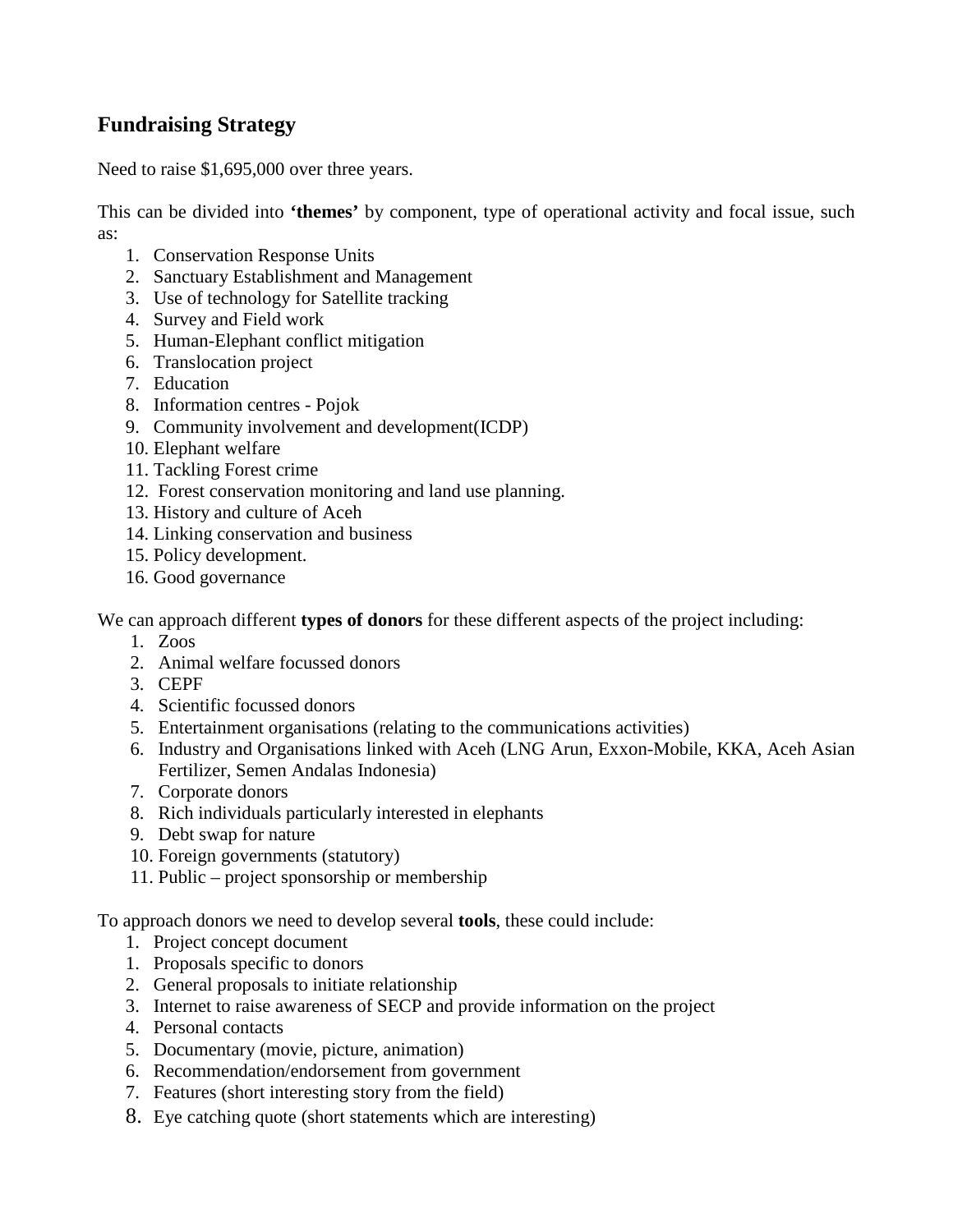# **Annexes**

- **Annex 1. – SECP LogFrame**
- **Annex 2. Component 1 Workplan and Budget**
- **Annex 3. Component 2 Workplan and Budget**
- **Annex 4. Component 3 Workplan and Budget**
- **Annex 5. Component 4 Workplan and Budget**
- **Annex 6. Component 5 Workplan and Budget**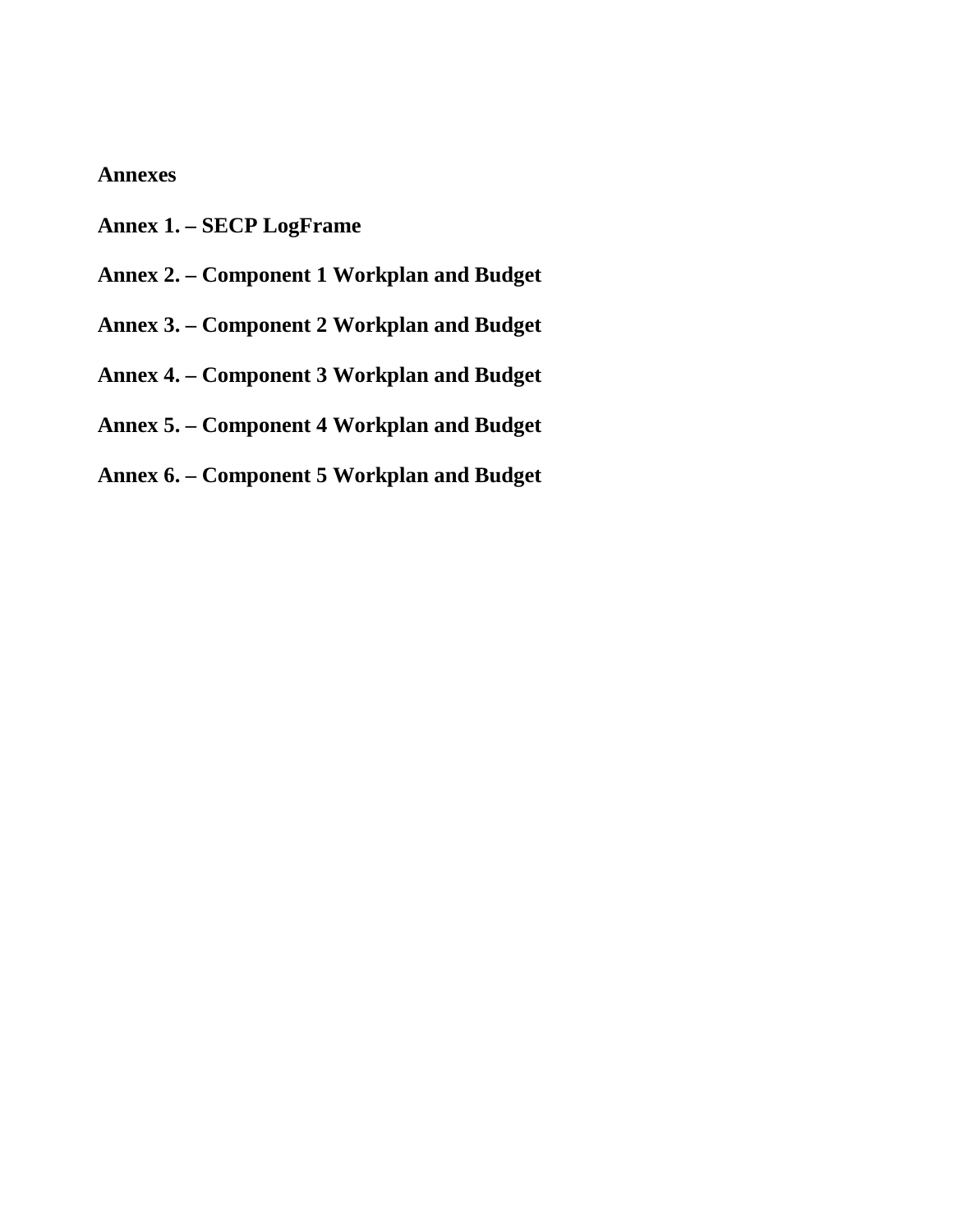## **Annex 1 – SECP Logframe**

| <b>Summary of</b><br><b>Objectives/activities</b>                                                                                       | <b>Key Performance Indicators</b>                                                                                                                                                                      | <b>Means of Verification</b>                                                                                                                                                            | <b>Important assumptions</b>                                                                                                                                                                                                                                                          |
|-----------------------------------------------------------------------------------------------------------------------------------------|--------------------------------------------------------------------------------------------------------------------------------------------------------------------------------------------------------|-----------------------------------------------------------------------------------------------------------------------------------------------------------------------------------------|---------------------------------------------------------------------------------------------------------------------------------------------------------------------------------------------------------------------------------------------------------------------------------------|
| Goal                                                                                                                                    |                                                                                                                                                                                                        |                                                                                                                                                                                         |                                                                                                                                                                                                                                                                                       |
| <b>Conservation of wild Sumatran</b><br>elephants and their habitat.                                                                    | No significant reduction in wild<br>elephant populations or loss of<br>habitat.                                                                                                                        | National census of wild<br>elephants and their habitats                                                                                                                                 | • Adequate political support<br>for elephant conservation<br>can be established<br>• Effective governance of<br>forest resources is possible.                                                                                                                                         |
| <b>Project objective</b>                                                                                                                |                                                                                                                                                                                                        |                                                                                                                                                                                         |                                                                                                                                                                                                                                                                                       |
| Effective conservation of<br>elephant populations and their<br>habitat in Aceh and North<br>Sumatra Provinces.                          | No significant reduction in wild<br>elephant populations or loss of<br>critical habitat in Aceh and<br>North Sumatra.                                                                                  | SECP elephant population and<br>habitat status assessment.                                                                                                                              | • Political instability in Aceh<br>reduces such that effective<br>conservation can be<br>implemented.<br>• Adequate political support<br>for elephant conservation can<br>be established at provincial<br>and district level.<br>• Governance system is<br>effective and accountable. |
| <b>Project Outputs</b>                                                                                                                  |                                                                                                                                                                                                        |                                                                                                                                                                                         |                                                                                                                                                                                                                                                                                       |
| Conservation of<br>1.<br>elephants incorporated into<br>land use planning &<br>management in 10 districts<br>in Aceh and North Sumatra. | Land use plans prepared<br>and adopted<br>Existing concessions in<br>$\bullet$<br>prime elephant habitat are<br>revoked or have conditions<br>attached to their operation<br>Special area for elephant | • Qanun & Perda related to<br>Land Use Planning at<br>provincial and district level<br>(RTRWP & RTRWK)<br>• Decree from National<br>Government and Provincial<br>Governor and agreement | • Provincial and district level<br>government implement<br>regulations effectively.<br>• Agreement can be reached<br>between National<br>Government and Concession<br>owners.                                                                                                         |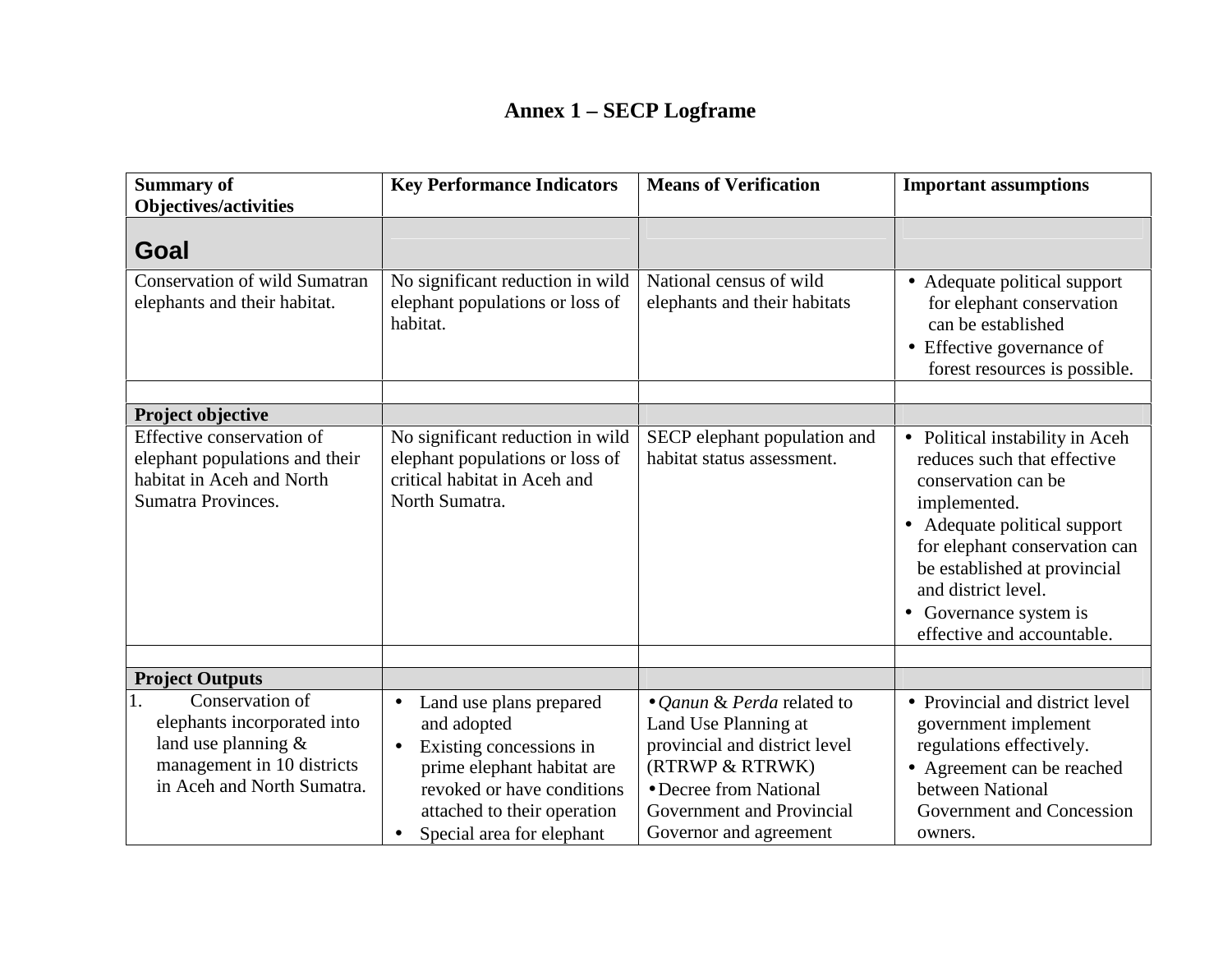|                                                                                                                                                                                                       | conservation established<br>and collaboratively<br>managed.<br>Map of elephant landscape<br>$\bullet$<br>and population verified by<br>field survey                                                                                                                                                                                                                                                                                         | between National Government<br>and Concession owner.<br>• Decree from National<br>Government and Provincial<br>Governor declaring sanctuary<br>and management plan.<br>• Map and field survey | • Agreements are adhered to.                                                                                                                                                                                                                                               |
|-------------------------------------------------------------------------------------------------------------------------------------------------------------------------------------------------------|---------------------------------------------------------------------------------------------------------------------------------------------------------------------------------------------------------------------------------------------------------------------------------------------------------------------------------------------------------------------------------------------------------------------------------------------|-----------------------------------------------------------------------------------------------------------------------------------------------------------------------------------------------|----------------------------------------------------------------------------------------------------------------------------------------------------------------------------------------------------------------------------------------------------------------------------|
| 2.<br>National policy for<br>response to HEC supports<br>in-situ elephant conservation<br>and local authorities and<br>communities in Aceh and<br>North Sumatra have the<br>capacity to implement it. | • BKSDA/Local Authority<br>responds to HEC with<br>reference to guidelines.<br>• Proportion of HEC incidents<br>which are responded to in a<br>way which conserves wild<br>elephants increased.<br>• Proportion of existing<br>communities affected by<br>HEC actively engaged in<br>preventing and protecting<br>against elephant damage<br>increased.<br>• Number of HEC conflict<br>incidents decreased in the<br>target activity areas. | · Policy guidelines<br>• Reports of HEC incidences                                                                                                                                            | • Responsible authority<br>implements guidelines in a<br>way that results in elephant<br>conservation.                                                                                                                                                                     |
| 3.<br>Local authority capacity<br>for control of forest crime<br>strengthened in priority<br>sites.                                                                                                   | • Quality tools and techniques<br>for field surveying accessed<br>and used by Local authority.<br>• Patrols are targeted, properly<br>recorded and analyzed.<br>• Proportion of forest crime<br>reported resulting in legal<br>action increased.<br>• Proportion of forest crime<br>activities dealt with<br>immediately by seizure.                                                                                                        | • Patrol reports forest crime<br>database<br>• Case Reports of forest crime<br>and legal action<br>• Case Reports and evidence                                                                | • Local authority supports<br>forest crime reduction<br>• Targeting priority sites will<br>have a sufficient influence<br>to maintain total habitat and<br>elephant populations<br>Control of forest crime will<br>support conservation of<br>elephants and their habitat. |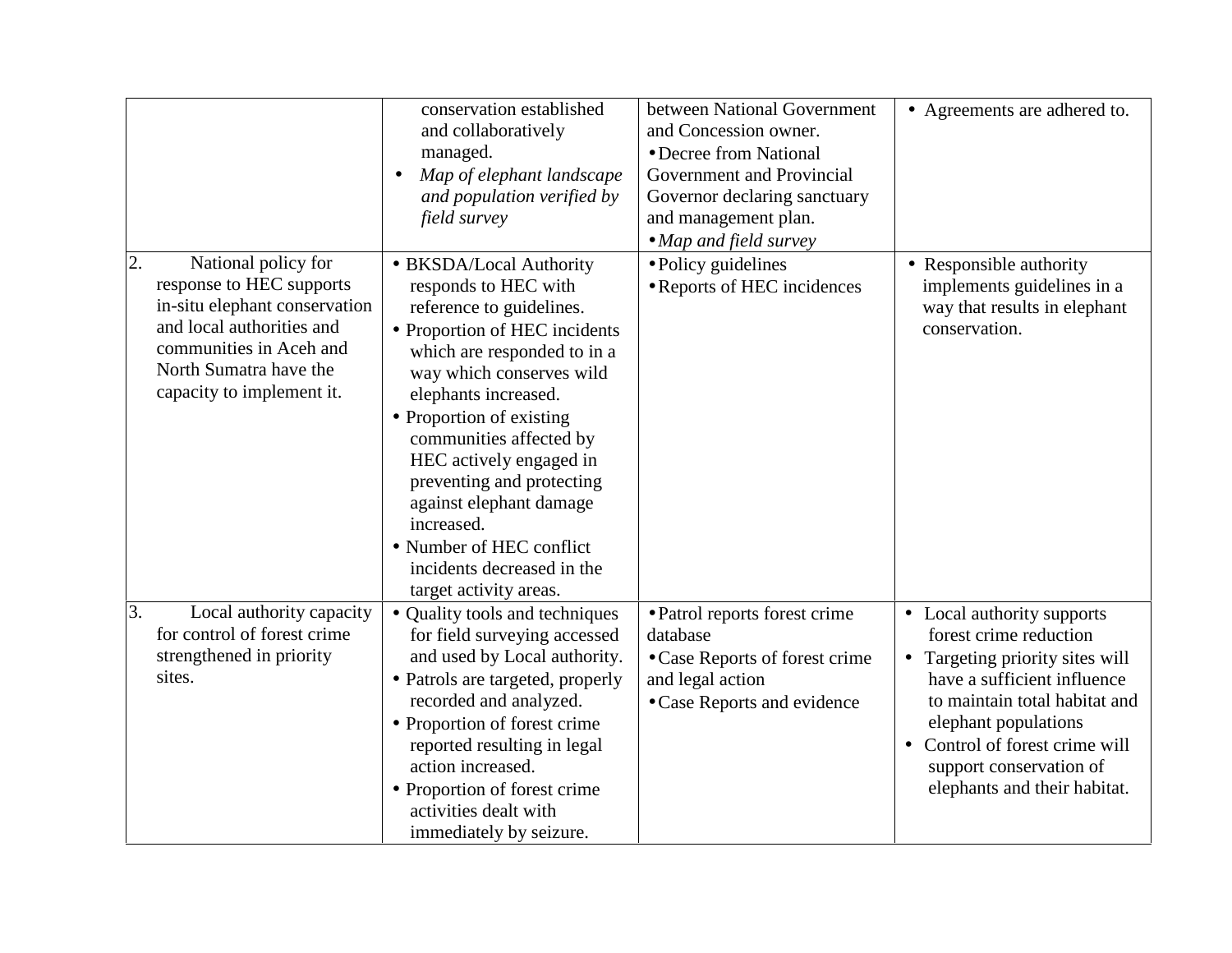|                                                                                                                                                                       | • Reduction in amount of forest<br>crime.<br>• Database relating to forest<br>crime developed and<br>maintained by responsible<br>local authority.                                       |                                                               |                                                                                                                                                 |
|-----------------------------------------------------------------------------------------------------------------------------------------------------------------------|------------------------------------------------------------------------------------------------------------------------------------------------------------------------------------------|---------------------------------------------------------------|-------------------------------------------------------------------------------------------------------------------------------------------------|
| Public and key<br>4.<br>stakeholders support<br>conservation of elephants<br>and their habitat and<br>participate in conservation<br>efforts at provincial, district, | • Increased public awareness<br>of and support for public<br>about conservation of<br>elephants and their habitat<br>above the baseline.                                                 | First and Second attitude<br>survey.                          | • Public Awareness will<br>stimulate and ensure<br>conservation supportive<br>action.<br>• Increased support of key<br>stakeholders will enable |
| and village levels.                                                                                                                                                   | • Increased participation of<br>public and key stakeholders<br>in conservation related<br>activities (events, meetings,<br>surveys).                                                     | Visitors to information sources<br>Local Curriculum materials | intervention to address<br>conservation challenges                                                                                              |
|                                                                                                                                                                       | • Biodiversity Conservation<br>Information accessed by the<br>public in Aceh and North<br>Sumatra.<br>• Biodiversity conservation<br>knowledge is included in<br>'Mulok' local knowledge | Records of public events and<br>media articles.               |                                                                                                                                                 |
|                                                                                                                                                                       | school curriculum.<br>• Public statements made by<br>key stakeholders in support<br>of elephant conservation<br>increased.<br>• Key decisions in support of                              | Provincial and district<br>regulations                        |                                                                                                                                                 |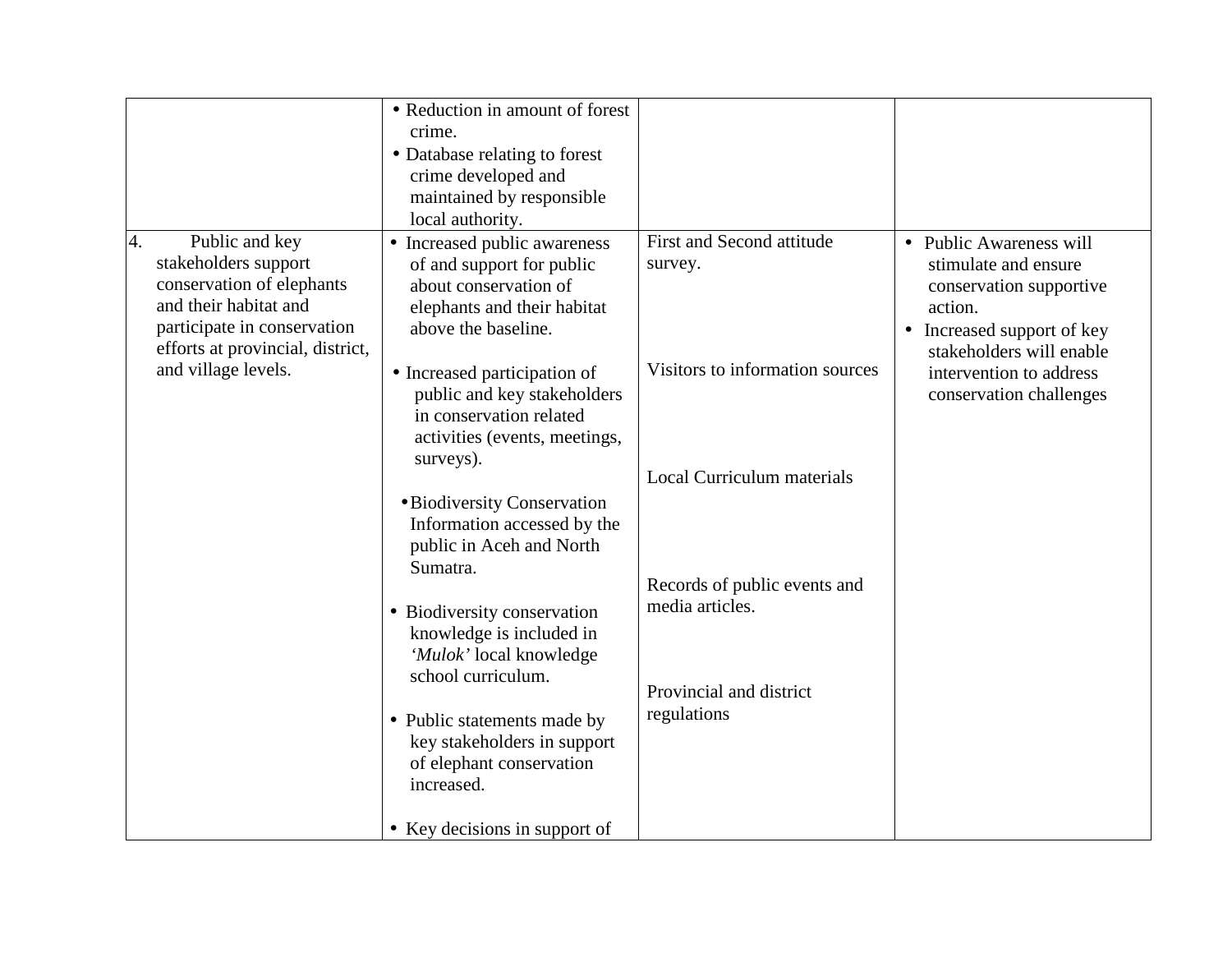|                                                                                                                                                                           | elephant conservation<br>increased. |
|---------------------------------------------------------------------------------------------------------------------------------------------------------------------------|-------------------------------------|
| <b>Activities</b>                                                                                                                                                         |                                     |
| 1.1 Establishment and<br>collaborative<br>management of elephant<br>Sanctuary                                                                                             | \$363,315                           |
| 1.2 Gaining incorporation of<br>MER into landuse planning.                                                                                                                | \$235,700                           |
| 1.3 Review and reform of the<br>regulatory framework                                                                                                                      | \$17,000                            |
| 2.1 Develop policy guidelines<br>on response to HEC                                                                                                                       | \$10,000                            |
| 2.2 Build capacity<br>of local authority to<br>respond to HEC and<br>implement<br>guidelines                                                                              | \$150,000                           |
| 2.3 Facilitate local authority<br>and local community to<br>collaborate in mitigation of<br><b>HEC</b>                                                                    | \$10,000                            |
| 3.1 Assist local authorities to<br>develop techniques and prepare,<br>co-ordinate and implement<br>operational plans for<br>investigation, patrolling and<br>prosecution. | \$150,000                           |
| 3.2 Facilitate local authorities<br>and local communities to<br>collaboratively enforce<br>wildlife protection law.                                                       | \$184,000                           |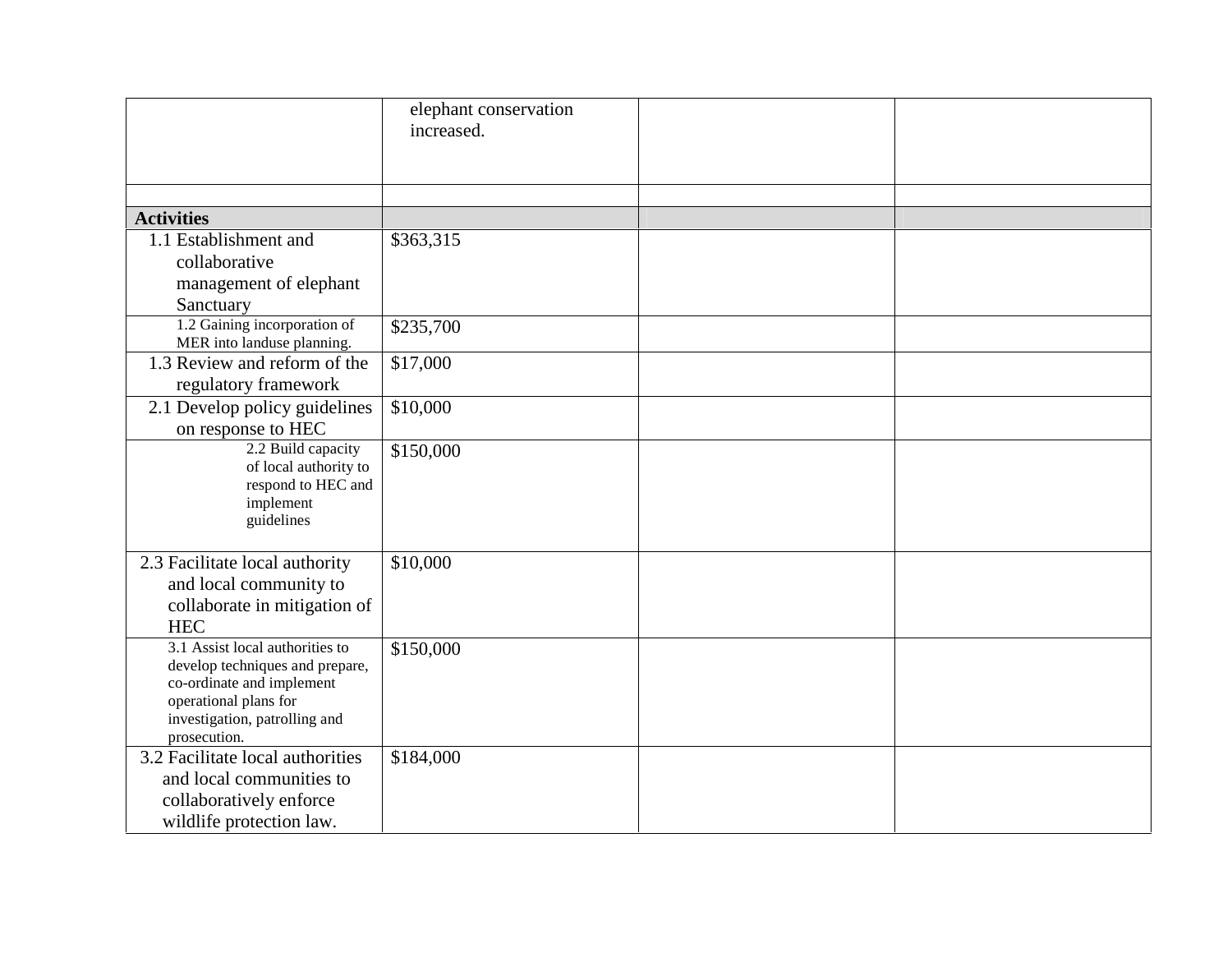| 4.1 Design and implement a    | \$63,000  |  |
|-------------------------------|-----------|--|
| social marketing campaign     |           |  |
| 4.2 Establish biodiversity    | \$19,000  |  |
| conservation information      |           |  |
| hubs $(pojok)$                |           |  |
| 4.3 Encourage local education | \$27,000  |  |
| department to include         |           |  |
| biodiversity conservation     |           |  |
| knowledge in 'Mulok'          |           |  |
| local knowledge school        |           |  |
| curriculum.                   |           |  |
| 5.1 SECP elephant population  | \$10,000  |  |
| and habitat status            |           |  |
| assessment.                   |           |  |
| 5.2 Second attitude survey.   | \$5,000   |  |
|                               |           |  |
| 5.3 Records of public events  | \$1,000   |  |
| and media articles            |           |  |
| 5.4 Project Management        | \$450,000 |  |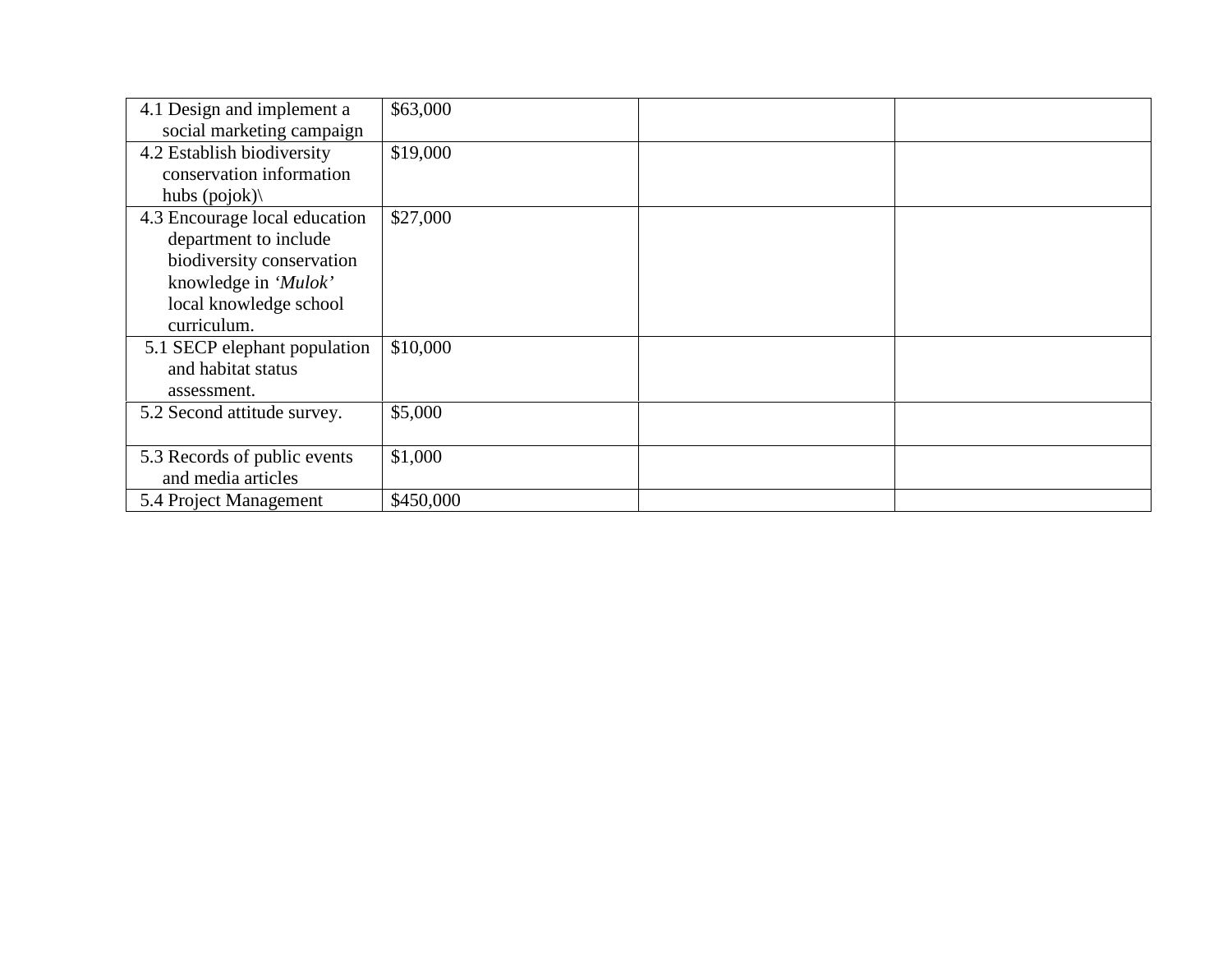## **Annex 2 – Workplan and budget for component 1 Conservation of elephants incorporated into land use planning & management in 10 districts in Aceh and North Sumatra.**

|       | <b>Activity</b>                                                           |                | Year 1 |    |    | Year <sub>2</sub> |    |    |    | Year <sub>3</sub> |             | <b>Resources</b> |                |             |
|-------|---------------------------------------------------------------------------|----------------|--------|----|----|-------------------|----|----|----|-------------------|-------------|------------------|----------------|-------------|
|       |                                                                           | Q <sub>1</sub> | Q2     | Q3 | Q4 | Q <sub>5</sub>    | Q6 | Q7 | Q8 | Q9                | $Q10$ $Q11$ | Q12              | Human          | $Cost($ \$) |
|       | Sanctuary establishment and collaborative<br>management                   |                |        |    |    |                   |    |    |    |                   |             |                  |                | 363,315     |
| 1.1   | Declaration of sanctuary                                                  |                |        |    |    |                   |    |    |    |                   |             |                  |                | 43,500      |
| 1.1.1 | Facilitate 'integrated team assessment'                                   |                |        |    |    |                   |    |    |    |                   |             |                  |                |             |
| 1.1.2 | Lobbying Ditjen Planologi.                                                |                |        |    |    |                   |    |    |    |                   |             |                  |                |             |
|       | Conduct technical meeting in Provincial                                   |                |        |    |    |                   |    |    |    |                   |             |                  | PM, CD         | 500         |
|       | Conduct technical meeting in National level                               |                |        |    |    |                   |    |    |    |                   |             |                  | PM, CD/CM      | 1,000       |
| 1.1.3 | Facilitate boundary designation of sanctuary.                             |                |        |    |    |                   |    |    |    |                   |             |                  |                |             |
|       | Wrap up for village meeting                                               |                |        |    |    |                   |    |    |    |                   |             |                  | FO, TO-D       | 2,000       |
|       | Conduct village meeting for participatory<br>boundary designation         |                |        |    |    |                   |    |    |    |                   |             |                  | FO, TO-D       | 5,000       |
|       | Boundary demarcation and mapping                                          |                |        |    |    |                   |    |    |    |                   |             |                  | GO, FO, TO, CD | 30,000      |
| 1.1.4 | Lobbying to executive and representative (in<br>provincial level)         |                |        |    |    |                   |    |    |    |                   |             |                  |                |             |
|       | Series meeting in provincial level                                        |                |        |    |    |                   |    |    |    |                   |             |                  | PM, CD         | 1,500       |
|       | Presentation to the local representative to gain<br>recommendation letter |                |        |    |    |                   |    |    |    |                   |             |                  | PM, CD         | 500         |
| 1.1.5 | Developing special qanun for elephant<br>sanctuary                        |                |        |    |    |                   |    |    |    |                   |             |                  |                |             |
|       | Conduct workshop to initiate the qanun for<br>elephant sanctuary          |                |        |    |    |                   |    |    |    |                   |             |                  | PM, CD, CM, CC | 500         |
|       | In corporation with BKSDA developing an idea<br>of qanun for sanctuary    |                |        |    |    |                   |    |    |    |                   |             |                  | PM, CD, CM, CC | 500         |
|       | Submit the draft of qanun to the local<br>representative                  |                |        |    |    |                   |    |    |    |                   |             |                  | <b>PM</b>      | 100         |
|       | Monitoring the progress of qanun                                          |                |        |    |    |                   |    |    |    |                   |             |                  | CC, CD         | 500         |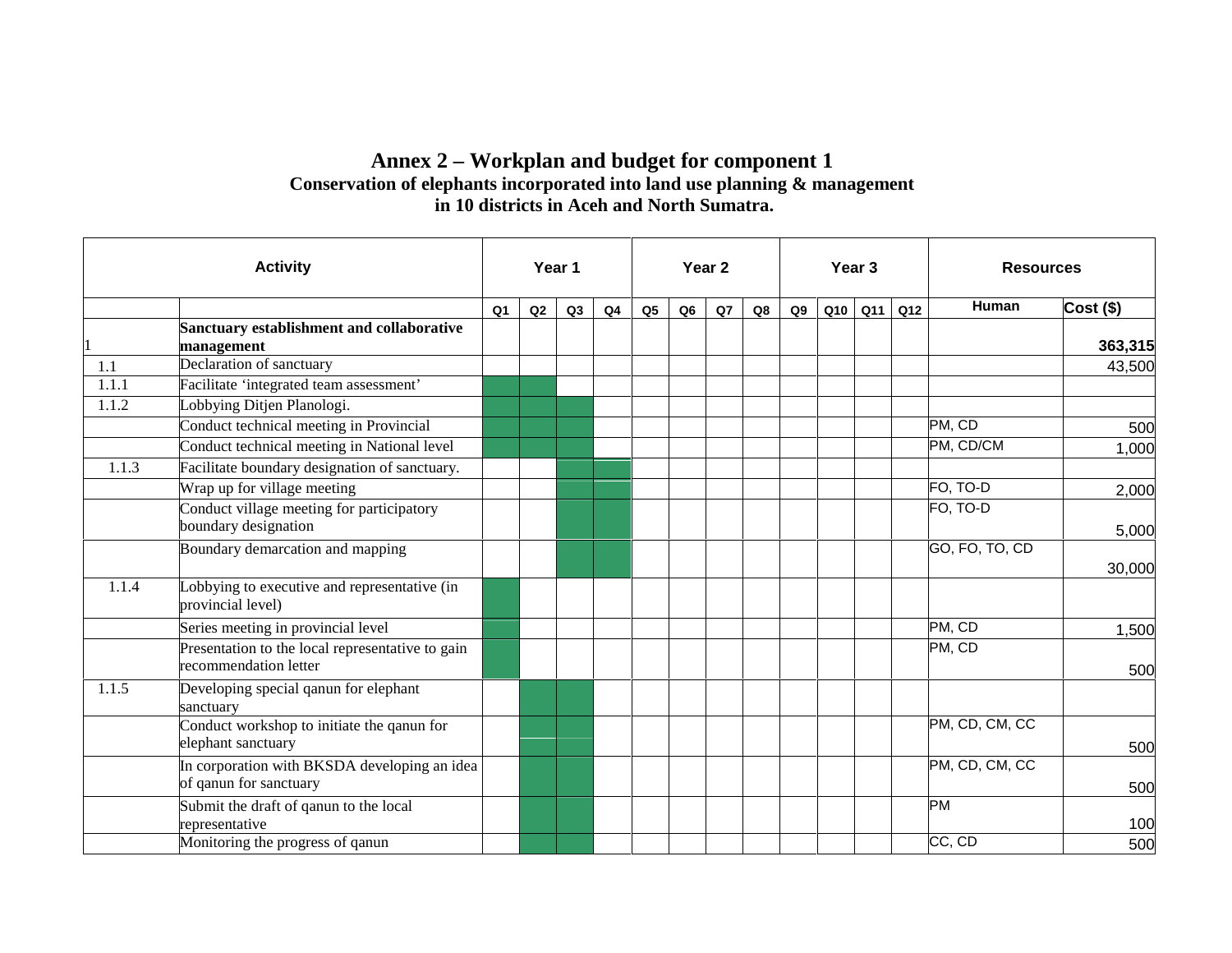| 1.2   | Prepare the management plan.                                                         |  |  |  |                  | 13,600  |
|-------|--------------------------------------------------------------------------------------|--|--|--|------------------|---------|
| 1.2.1 | Developing mechanism of participatory                                                |  |  |  |                  |         |
|       | management planning (including drafting                                              |  |  |  |                  |         |
|       | management plan)                                                                     |  |  |  |                  | 5,350   |
|       | Collecting the information on participatory<br>management planning at the other area |  |  |  | CD, TO-D         |         |
|       |                                                                                      |  |  |  |                  | 200     |
|       | Writing the alternative of participatory<br>management plan                          |  |  |  | CD, TO-D         | 150     |
|       | Comparative study to conservation area which                                         |  |  |  | $\overline{CD}$  |         |
|       | implement participatory management plan                                              |  |  |  |                  | 5,000   |
| 1.2.2 | Facilitate participatory management planning                                         |  |  |  |                  |         |
|       | with stakeholders.                                                                   |  |  |  |                  |         |
|       | Meeting with the stakeholder (NGO and                                                |  |  |  | CC, TO-C, FO     |         |
|       | government in Provincial level) to discuss about                                     |  |  |  |                  |         |
|       | the option of management plan                                                        |  |  |  |                  | 400     |
|       | Conduct district meeting to discuss appropriate                                      |  |  |  | CC, TO-C, FO     |         |
|       | management plan for sanctuary                                                        |  |  |  |                  | 2,000   |
| 1.2.3 | Obtain stakeholders agreement on the                                                 |  |  |  | CC, TO-C, FO     |         |
|       | management plan.                                                                     |  |  |  |                  | 500     |
|       |                                                                                      |  |  |  |                  |         |
| 1.3   | Establishing mechanism for implementation                                            |  |  |  |                  | 90,775  |
| 1.3.1 | Establish management board of sanctuary                                              |  |  |  | PM, CD, TO-C, FO |         |
|       |                                                                                      |  |  |  |                  | 500     |
| 1.3.2 | Identify sustainable financing mechanism.                                            |  |  |  | PM, CD, AP-C     | 5,000   |
| 1.3.3 | Establish collaborative protection and                                               |  |  |  | PM, CD, TO-C, FO |         |
|       | management staff team.                                                               |  |  |  |                  | 80,275  |
| 1.4   | Implementation of management plan.                                                   |  |  |  |                  | 203,440 |
| 1.4.1 | Training the management staff team                                                   |  |  |  |                  | 10,000  |
|       | Training on management                                                               |  |  |  | CD, TO-D, FO     | 3,000   |
|       | Training on patrolling                                                               |  |  |  | CD, TO-D, FO     | 3,000   |
|       | Training on biodiversity data collection                                             |  |  |  | CD, TO-D, FO     | 4,000   |
| 1.4.2 | Manage sanctuary and ER (2 years)                                                    |  |  |  | TO-D, FO         | 169,440 |
| 1.4.3 | Implementation of community based                                                    |  |  |  | TO-D, FO         |         |
|       | conservation activities.                                                             |  |  |  |                  | 24,000  |
|       | Monitoring of effectiveness of management                                            |  |  |  | AP-D, PM, CD     |         |
| 1.5   | approaches.                                                                          |  |  |  |                  | 12,000  |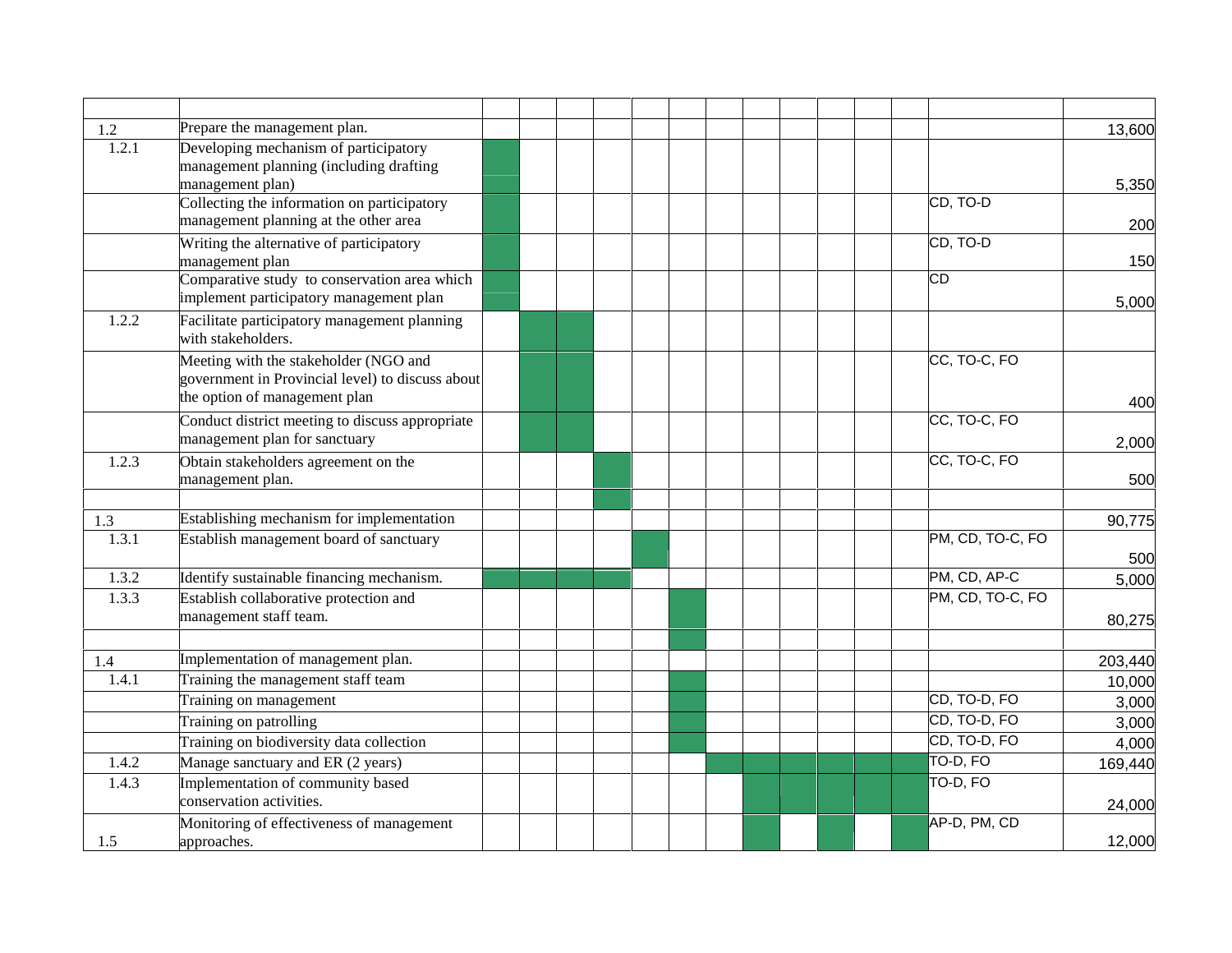| $\overline{2}$   | Gaining incorporation of MER into land use                                        |  |  |  |                      |                    |
|------------------|-----------------------------------------------------------------------------------|--|--|--|----------------------|--------------------|
|                  |                                                                                   |  |  |  |                      |                    |
| 2.1              | Collecting and analysing data                                                     |  |  |  |                      | 235,700<br>201,000 |
| 2.1.1            | Population and distribution of elephant in Aceh                                   |  |  |  |                      |                    |
|                  | and North Sumatra.                                                                |  |  |  |                      | 83,000             |
|                  | Identify appropriate technique for population                                     |  |  |  | CD, TO-D             |                    |
|                  | and distribution survey                                                           |  |  |  |                      | 3,000              |
|                  | Conduct elephant population and distribution                                      |  |  |  | TO-D, FO             |                    |
|                  | survey                                                                            |  |  |  |                      | 80,000             |
| 2.1.2            | Understanding elephant movement pattern and<br>habitat requirement                |  |  |  |                      | 90,000             |
|                  | Implementing satellite tracking study                                             |  |  |  | CD, TO-D, FO         | 90,000             |
| 2.1.3            | Processing the secondary and field data into<br>compatible format.                |  |  |  | $\overline{5}$       | 28,000             |
|                  | Refining the MER model in Aceh and north                                          |  |  |  | GO, CD               |                    |
| 2.2              | Sumatra.                                                                          |  |  |  |                      | 200                |
| 2.3              | Collecting information on land use planning                                       |  |  |  | GO                   | 2,000              |
| $\overline{2.4}$ | Providing information and lobbying for<br>establishing Perda of land use planning |  |  |  | GO, CD               | 13,200             |
| 2.4.1            | Review and propose revision of land use<br>planning in Aceh and North Sumatra.    |  |  |  | $\overline{GO}$ , CD | 8,200              |
|                  | Incorporate MER with the current land use                                         |  |  |  | $\overline{GO}$ , CD |                    |
|                  | planning                                                                          |  |  |  |                      | 200                |
|                  | Providing update information on land use                                          |  |  |  | GO, CD               |                    |
|                  | planning through satellite images analysis                                        |  |  |  |                      | 8,000              |
| 2.4.2            | Participatory preparation of developing and/or                                    |  |  |  | GO                   |                    |
|                  | revision land use planning in district level.                                     |  |  |  |                      | 3,000              |
| 2.4.3            | Build capacity for monitoring of correct<br>implementation of land use planning.  |  |  |  | CD, GO               |                    |
| 2.5              | Identify and lobby about specific land use                                        |  |  |  |                      | 2,000              |
|                  | planning issues to which the Perda needs to be                                    |  |  |  |                      |                    |
|                  | referred.                                                                         |  |  |  |                      | 19,300             |
| 2.5.1            | Identify the concessions which are incompatible                                   |  |  |  | GO, CD               |                    |
|                  | with land use planning.                                                           |  |  |  |                      | 300                |
| 2.5.2            | Identify the option for management of the                                         |  |  |  | CD, GO               |                    |
|                  | concessions.                                                                      |  |  |  |                      | 2,000              |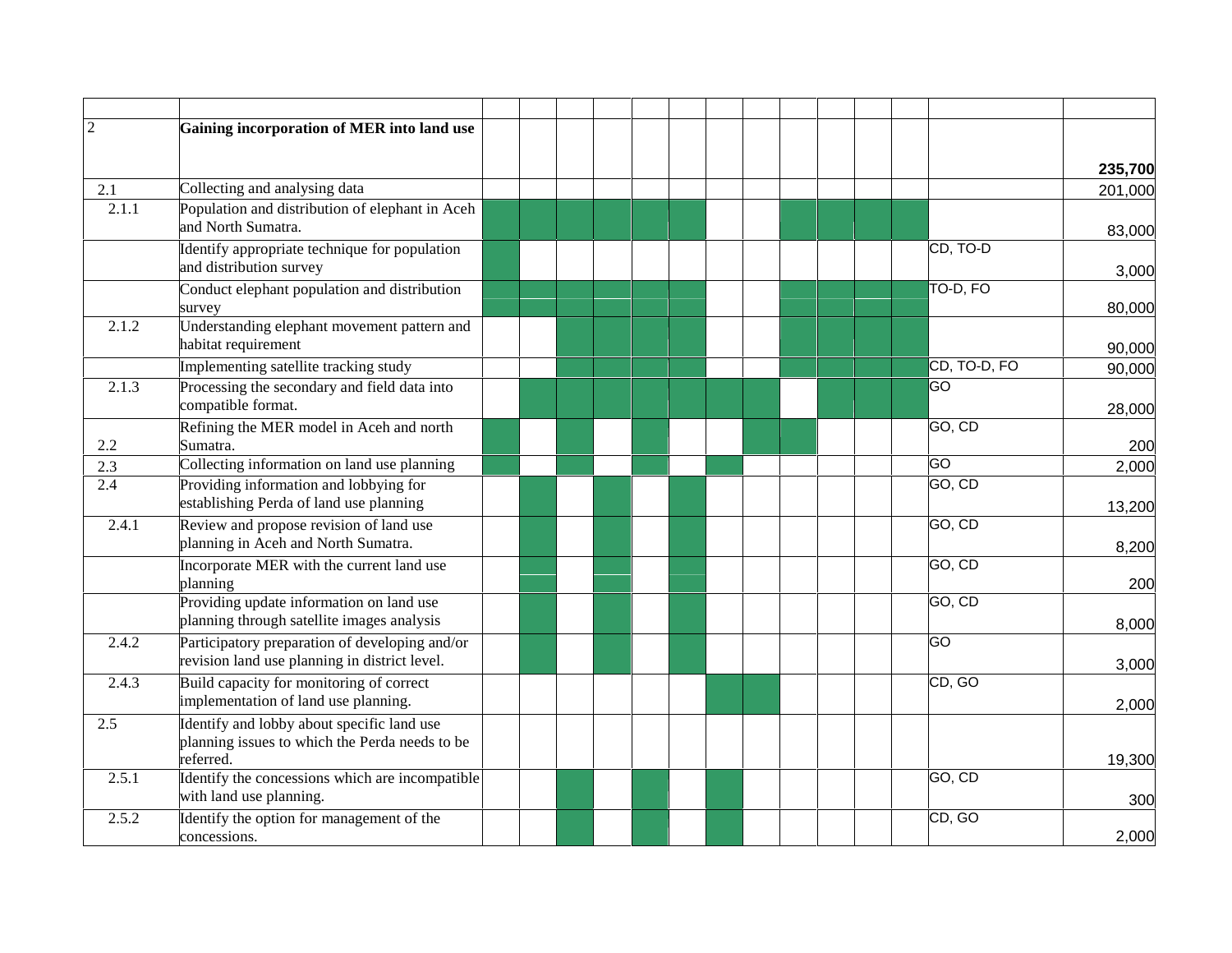| 2.5.3 | Lobby to local representative in district level                                                        |  |  |  |  |  | PM, CD, GO     | 6,000   |
|-------|--------------------------------------------------------------------------------------------------------|--|--|--|--|--|----------------|---------|
| 2.5.4 | Facilitate implementation of the most<br>appropriate option.                                           |  |  |  |  |  | PM, CD, GO     | 3,000   |
| 2.5.5 | Respond to new threat when development plan<br>are incompatible with land use planning                 |  |  |  |  |  | <b>CD</b>      | 3,000   |
| 2.5.6 | Respond of new threat to biodiversity<br>conservation.                                                 |  |  |  |  |  | CD             | 5,000   |
| 3     | Review and reform regulatory framework                                                                 |  |  |  |  |  |                | 17,000  |
| 3.1   | Review regulatory framework and identify the<br>regulations which affect biodiversity<br>conservation. |  |  |  |  |  | PM, CD, CC, CM | 1,500   |
| 3.2   | Identify revisions to regulation which would<br>benefit biodiversity conservation.                     |  |  |  |  |  | PM, CD, CC, CM | 1,500   |
| 3.3   | Lobby for incorporation of revisions to<br>regulations.                                                |  |  |  |  |  | PM, CD, CC, CM | 9,000   |
| 3.4   | Assist local authority to implement regulation                                                         |  |  |  |  |  | PM, CD, CC, CM | 5,000   |
|       | Total                                                                                                  |  |  |  |  |  |                | 616,015 |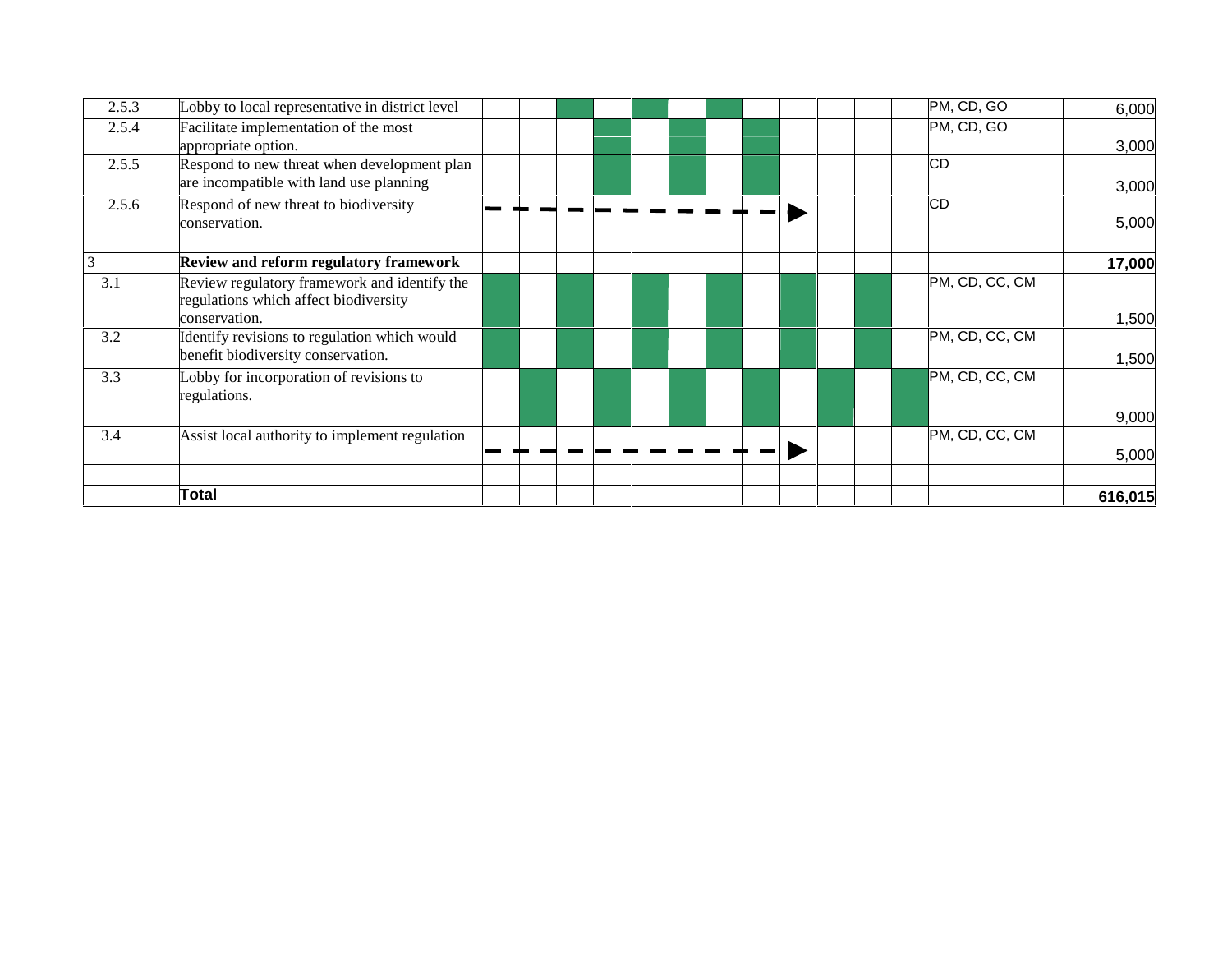## **Annex 2 – Workplan and budget for Component 2**

|                                                                                                                                                                                                |              | Year <sub>1</sub> |                |   |              |                | Year <sub>2</sub> |                         |             |                | Year <sub>3</sub>       |                         | <b>Resources</b>  |             |
|------------------------------------------------------------------------------------------------------------------------------------------------------------------------------------------------|--------------|-------------------|----------------|---|--------------|----------------|-------------------|-------------------------|-------------|----------------|-------------------------|-------------------------|-------------------|-------------|
| <b>Activities and tasks</b>                                                                                                                                                                    | $\mathbf{1}$ | $\overline{2}$    | $\overline{3}$ | 4 | $\mathbf{1}$ | $\overline{2}$ | $\overline{3}$    | $\overline{\mathbf{4}}$ | $\mathbf 1$ | $\overline{2}$ | $\overline{\mathbf{3}}$ | $\overline{\mathbf{4}}$ | <b>Human</b>      | <b>Cost</b> |
| Output 2 - National policy for response to HEC supports in-situ elephant<br>conservation and local authorities and communities in Aceh and North<br>Sumatra have the capacity to implement it. |              |                   |                |   |              |                |                   |                         |             |                |                         |                         |                   |             |
| 2.1 Develop policy guidelines on response to HEC                                                                                                                                               |              |                   |                |   |              |                |                   |                         |             |                |                         |                         |                   |             |
| 2.1.1 Collating and analysis data and information relating to generic method<br>for HEC mitigation                                                                                             |              |                   |                |   |              |                |                   |                         |             |                |                         |                         | <b>CM</b>         | 500         |
| 2.1.2 Hire consultant to review and develop the HEC mitigation guideline<br>draft which associated cost and responsibility                                                                     |              |                   |                |   |              |                |                   |                         |             |                |                         |                         | CM, OM            | 3,000       |
| 2.1.3 Workshop to develop and agree the guideline draft                                                                                                                                        |              |                   |                |   |              |                |                   |                         |             |                |                         |                         | <b>CM</b>         | 2,000       |
| 2.1.4 Policy lobby to PHKA to adapt and establish the final guideline                                                                                                                          |              |                   |                |   |              |                |                   |                         |             |                |                         |                         | PM, CM            | 1,000       |
| 2.1.5 Produce and distribute guideline book throughout Sumatra                                                                                                                                 |              |                   |                |   |              |                |                   |                         |             |                |                         |                         | <b>CM</b>         | 1,500       |
| 2.1.6 Evaluate and review the established guideline                                                                                                                                            |              |                   |                |   |              |                |                   |                         |             |                |                         |                         | CM,CD             | 1,500       |
| 2.2 Build capacity of local authority to respond to HEC and implement                                                                                                                          |              |                   |                |   |              |                |                   |                         |             |                |                         |                         |                   |             |
| guidelines                                                                                                                                                                                     |              |                   |                |   |              |                |                   |                         |             |                |                         |                         |                   |             |
| 2.2.1 Set up pilot project to increase capacity of local authority in<br>mitigating HEC in six HEC area                                                                                        |              |                   |                |   |              |                |                   |                         |             |                |                         |                         |                   |             |
| 2.2.1.1 Consolidating the exist HEC mitigation team                                                                                                                                            |              |                   |                |   |              |                |                   |                         |             |                |                         |                         | CM,TL-CRU         | 500         |
| 2.2.1.2 Identifying with KSDA potential new area for identifying activity                                                                                                                      |              |                   |                |   |              |                |                   |                         |             |                |                         |                         | CM,TL-CRU         | 500         |
| 2.2.1.3 Establish new HEC mitigation team                                                                                                                                                      |              |                   |                |   |              |                |                   |                         |             |                |                         |                         | CM, CD            | 2,000       |
| 2.2.2 Training on HEC mitigation for area manager, rangers and mahouts                                                                                                                         |              |                   |                |   |              |                |                   |                         |             |                |                         |                         | <b>CM</b>         | 700         |
| 2.2.3 Implement activity of HEC mitigation                                                                                                                                                     |              |                   |                |   |              |                |                   |                         |             |                |                         |                         | CM, TL-CRU        | 150,000     |
| 2.2.4 Disseminate reports and findings to local, regional and international<br>elephant conservation community                                                                                 |              |                   |                |   |              |                |                   |                         |             |                |                         |                         | CM, CD, PM,<br>CC | 800         |
| 2.3 Facilitate local authority and local community to collaborate in<br>mitigation of HEC                                                                                                      |              |                   |                |   |              |                |                   |                         |             |                |                         |                         |                   |             |
|                                                                                                                                                                                                |              |                   |                |   |              |                |                   |                         |             |                |                         |                         |                   |             |
| 2.3.1 Campaign and awareness activity to gain community support for<br>mitigating HEC                                                                                                          |              |                   |                |   |              |                |                   |                         |             |                |                         |                         | TL-CRU, CC        | 1,500       |
| 2.3.2 Training for local community to build capacity in mitigating HEC                                                                                                                         |              |                   |                |   |              |                |                   |                         |             |                |                         |                         | CM, TL-CRU        | 2,000       |
| 2.3.3 Set up and facilitate local group to collaborate with local authority for<br><b>HEC</b> mitigation                                                                                       |              |                   |                |   |              |                |                   |                         |             |                |                         |                         | TL-CRU, TLA       | 1,000       |
| <b>Total</b>                                                                                                                                                                                   |              |                   |                |   |              |                |                   |                         |             |                |                         |                         |                   | 168,500     |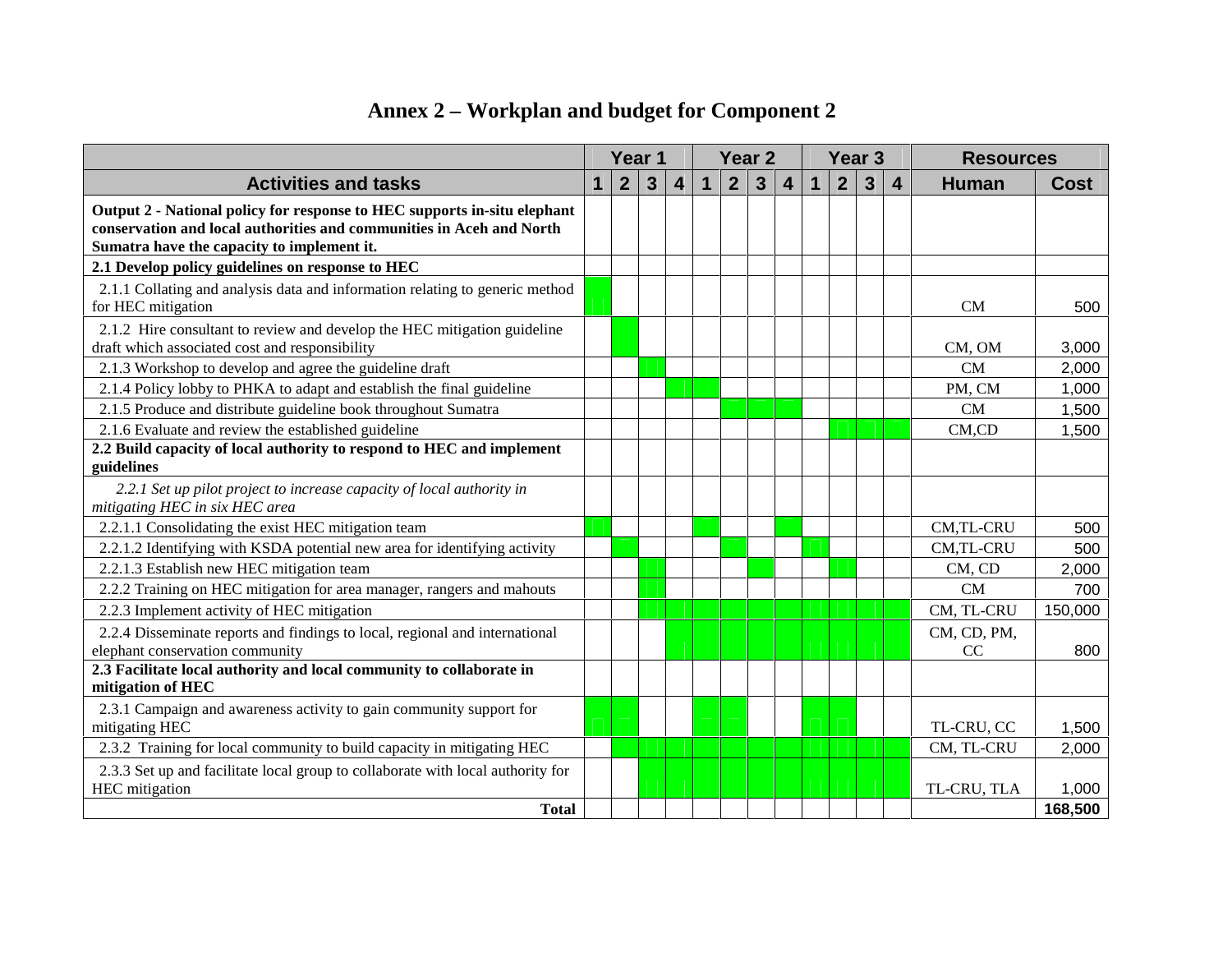## **Annex 3 – Workplan and Budget for Component 3**

| Output 3 - Local authority capacity for control of forest crime strengthened<br>in priority sites.                                                               |  |  |  |                          |         |
|------------------------------------------------------------------------------------------------------------------------------------------------------------------|--|--|--|--------------------------|---------|
| 3.1 Assist local authorities to develop techniques and prepare, co-ordinate<br>and implement operational plans for investigation, patrolling and<br>prosecution. |  |  |  |                          |         |
| 3.1.1 Establish coordination and collaboration among local authorities for<br>implementing law enforcement against forest crime in targeted area                 |  |  |  | <b>TL-CRU</b>            | 800     |
| 3.1.2 Set up manual for field investigation and legal prosecution procedure                                                                                      |  |  |  | CM, TL-<br><b>CRU</b>    | 600     |
| 3.1.3 Training to implement the investigation and legal prosecution procedure                                                                                    |  |  |  | CM, CD,<br><b>TL-CRU</b> | 600     |
| 3.1.4 Provide local authorities with data and information relating to investigation<br>activities                                                                |  |  |  | CD, TL-<br>CRU           | 600     |
| 3.1.5 Conduct field investigation and patrol                                                                                                                     |  |  |  | TL-CRU,<br><b>TLA</b>    | 150,000 |
| 3.1.6 Developing and update forest crime database system                                                                                                         |  |  |  | CD, TL-<br>CRU, TLA      | 1,000   |
| 3.2 Facilitate local authorities and local communities to collaboratively<br>enforce wildlife protection law.                                                    |  |  |  |                          |         |
| 3.2.1 Conduct awareness activity to gain support from local community<br>and key stakeholder to protect wildlife and habitat                                     |  |  |  | CC, TL-<br>CRU, TLA      | 10,000  |
| 3.2.2 Establish network among key stakeholder to ensure effective law<br>enforcement against forest crime                                                        |  |  |  | CM, TL-<br>CRU, TLA      | 4,000   |
| 3.2.3 Establish patrol units which consist of local authority, local<br>community and NGO                                                                        |  |  |  | CM, TL-CRU               | 150,000 |
| 3.2.4 Assist local authority to develop prosecution process based on the<br>field investigation                                                                  |  |  |  | CM,CD, TL-<br>CRU, TLA   | 20,000  |
| <b>Total</b>                                                                                                                                                     |  |  |  |                          | 337,600 |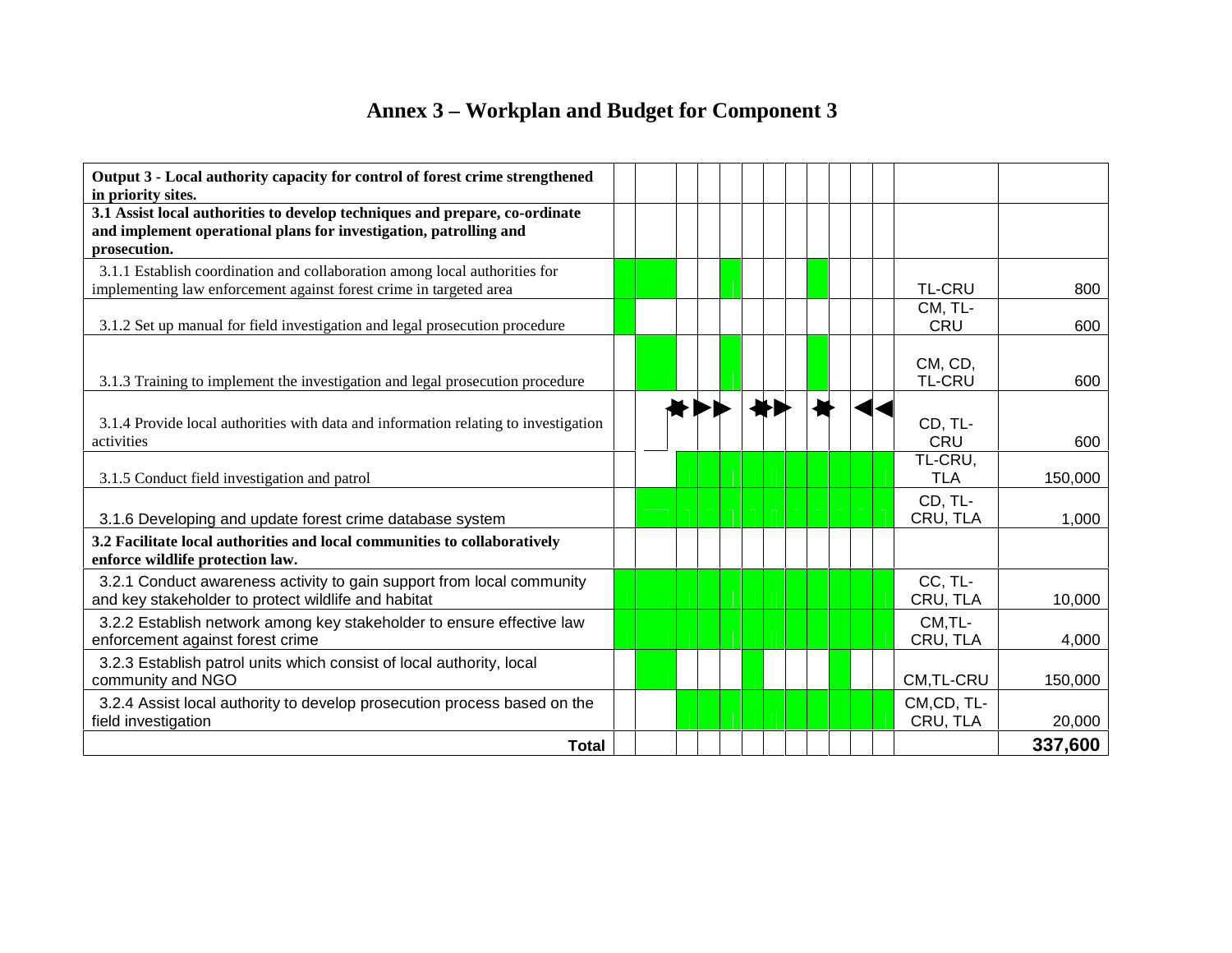## **Annex 4 – Workplan and budget for Component 4**

Public and key stakeholders support conservation of elephants and their habitat and participate in conservation efforts at **provincial, district, and village levels.**

|       | <b>Activity</b>                                                                                                                                                                   |   | Year 2<br>Year 1 |   |   |              |                |   |   | Year 3       |                | <b>Resources</b> |                         |                                               |         |
|-------|-----------------------------------------------------------------------------------------------------------------------------------------------------------------------------------|---|------------------|---|---|--------------|----------------|---|---|--------------|----------------|------------------|-------------------------|-----------------------------------------------|---------|
|       |                                                                                                                                                                                   | 1 | $\mathbf{2}$     | 3 | 4 | $\mathbf{1}$ | $\overline{2}$ | 3 | 4 | $\mathbf{1}$ | $\overline{2}$ | 3                | $\overline{\mathbf{4}}$ | Human                                         | Cost \$ |
| 4.1   | Design and implement a social marketing campaign                                                                                                                                  |   |                  |   |   |              |                |   |   |              |                |                  |                         |                                               |         |
| 4.1.1 | Building capacity of staff and partners to implement the<br>social marketing campaign through workshop on social<br>marketing campaign techniques by consultant.                  |   |                  |   |   |              |                |   |   |              |                |                  |                         | $5$ person + 3 partners +<br>consultant/month | 10,000  |
| 4.1.2 | Design a social marketing campaign techniques                                                                                                                                     |   |                  |   |   |              |                |   |   |              |                |                  |                         | 5 person/month                                | 2,000   |
| 4.1.3 | Producing awareness material and preparing for social<br>marketing campaign                                                                                                       |   |                  |   |   |              |                |   |   |              |                |                  |                         | 5 person                                      | 25,000  |
| 4.1.4 | Implement the social marketing campaign techniques                                                                                                                                |   |                  |   |   |              |                |   |   |              |                |                  |                         | 5 person/quarter                              | 20,000  |
| 4.1.5 | Participate on the public event e.g. Environment day,<br>Earth day,                                                                                                               |   |                  |   |   |              |                |   |   |              |                |                  |                         | 2 person/year                                 | 1,000   |
| 4.1.6 | Conducting Ramadan campaign                                                                                                                                                       |   |                  |   |   |              |                |   |   |              |                |                  |                         | 3 person/year                                 | 2,000   |
| 4.1.7 | Develop and implement the Media & Press relations to<br>gain coverage, including articles, mini feature jingle.                                                                   |   |                  |   |   |              |                |   |   |              |                |                  |                         | 2 person/quarter                              | 1,000   |
| 4.1.8 | Producing elephant merchandise to raise SECP profile                                                                                                                              |   |                  |   |   |              |                |   |   |              |                |                  |                         | 2 person/year                                 | 2,000   |
| 4.2   | Establish biodiversity conservation information hubs<br>(pojok)                                                                                                                   |   |                  |   |   |              |                |   |   |              |                |                  |                         |                                               |         |
| 4.2.1 | Develop a management and operational plan for<br>establishing the conservation information centre.                                                                                |   |                  |   |   |              |                |   |   |              |                |                  |                         | 3 person/month                                | 2,000   |
| 4.2.2 | Setting up the biodiversity conservation information<br>centre including: Establish the library and audiovisual<br>and up developing, up dating and maintenance SECP<br>database. |   |                  |   |   |              |                |   |   |              |                |                  |                         | 2 person/quarter                              | 5,000   |
| 4.2.3 | Developing, Up dating and maintaining the SECP<br>website                                                                                                                         |   |                  |   |   |              |                |   |   |              |                |                  |                         | 1 person/month                                | 1,000   |
| 4.2.4 | Providing notice board on elephant conservation issues<br>in districts level                                                                                                      |   |                  |   |   |              |                |   |   |              |                |                  |                         | 2 person/quarter                              | 1,000   |
| 4.2.5 | Establish mobile conservation centre                                                                                                                                              |   |                  |   |   |              |                |   |   |              |                |                  |                         | 2 person/quarter                              | 10,000  |